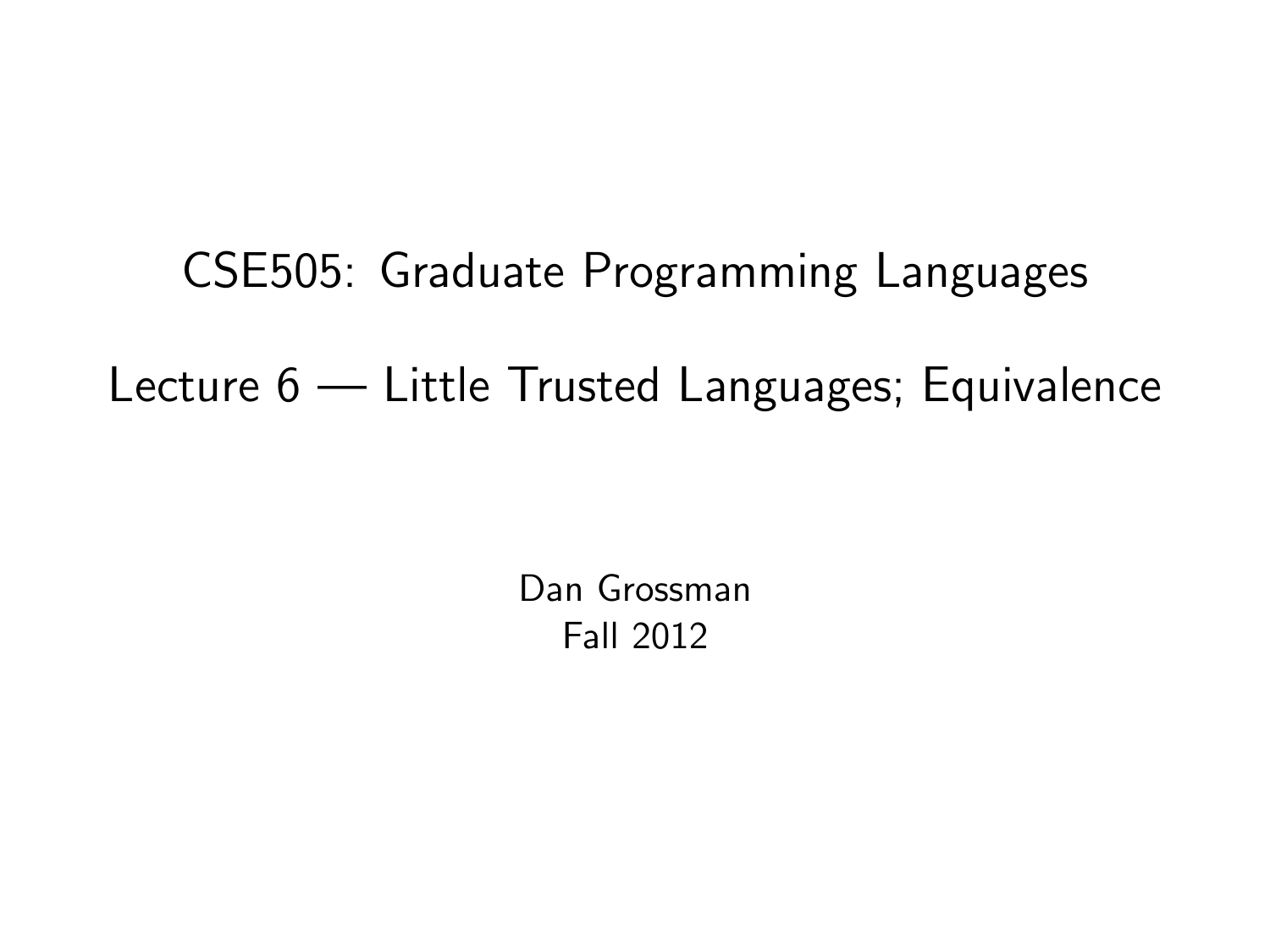## Looking back, looking forward

This is the last lecture using IMP (hooray!). Done:

- $\blacktriangleright$  Abstract syntax
- $\triangleright$  Operational semantics (large-step and small-step)
- $\triangleright$  Semantic properties of (sets of) programs
- $\blacktriangleright$  "Pseudo-denotational" semantics

Now:

- $\blacktriangleright$  Packet-filter languages and other examples
- $\blacktriangleright$  Equivalence of programs in a semantics
- $\blacktriangleright$  Equivalence of different semantics

Next lecture: Local variables, lambda-calculus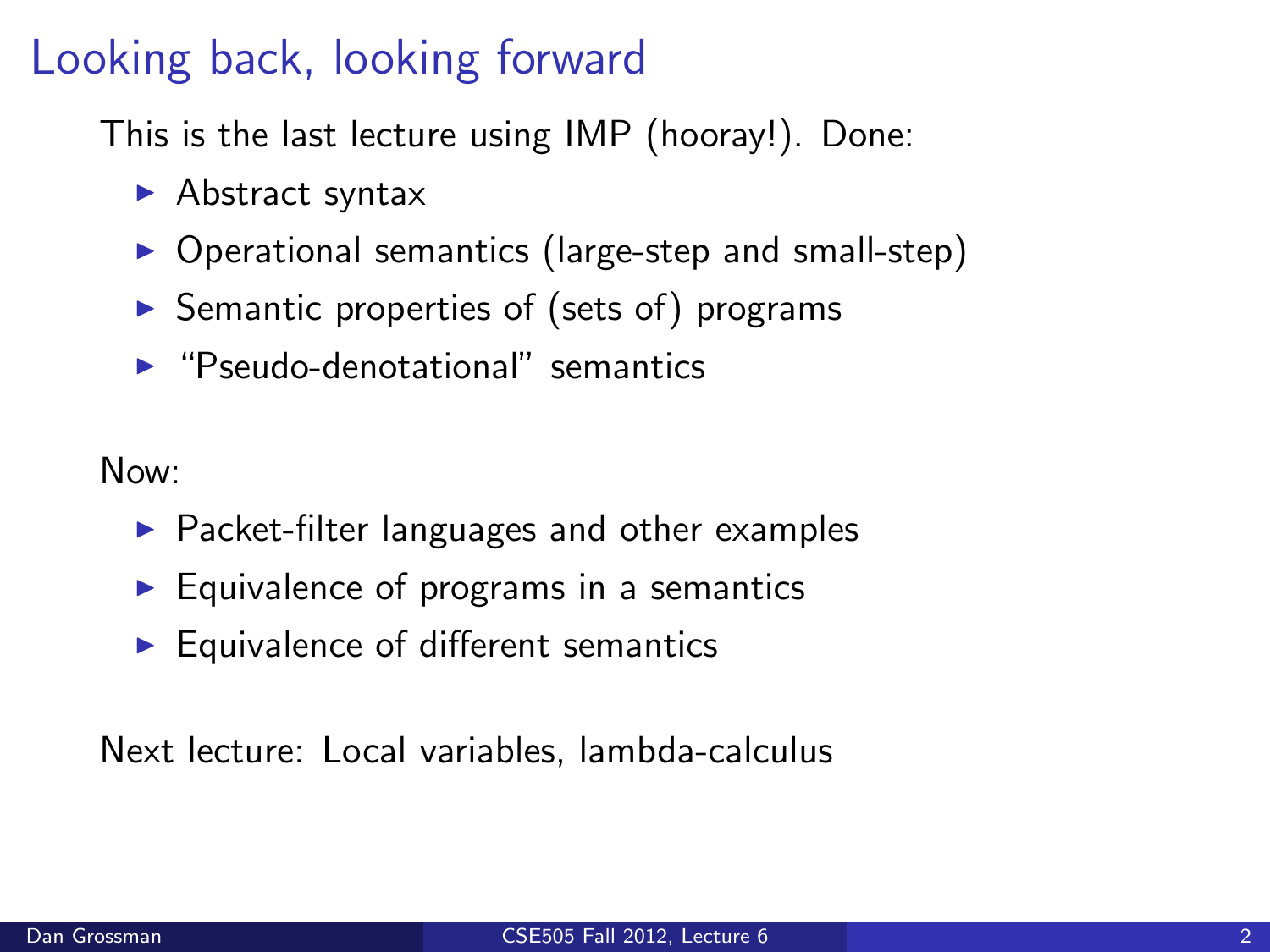## Packet Filters

A very simple view of packet filters:

- $\triangleright$  Some bits come in off the wire
- $\triangleright$  Some application(s) want the "packet" and some do not (e.g., port number)
- $\triangleright$  For safety, only the O/S can access the wire
- $\triangleright$  For extensibility, the applications accept/reject packets

Conventional solution goes to user-space for every packet and app that wants (any) packets

Faster solution: Run app-written filters in kernel-space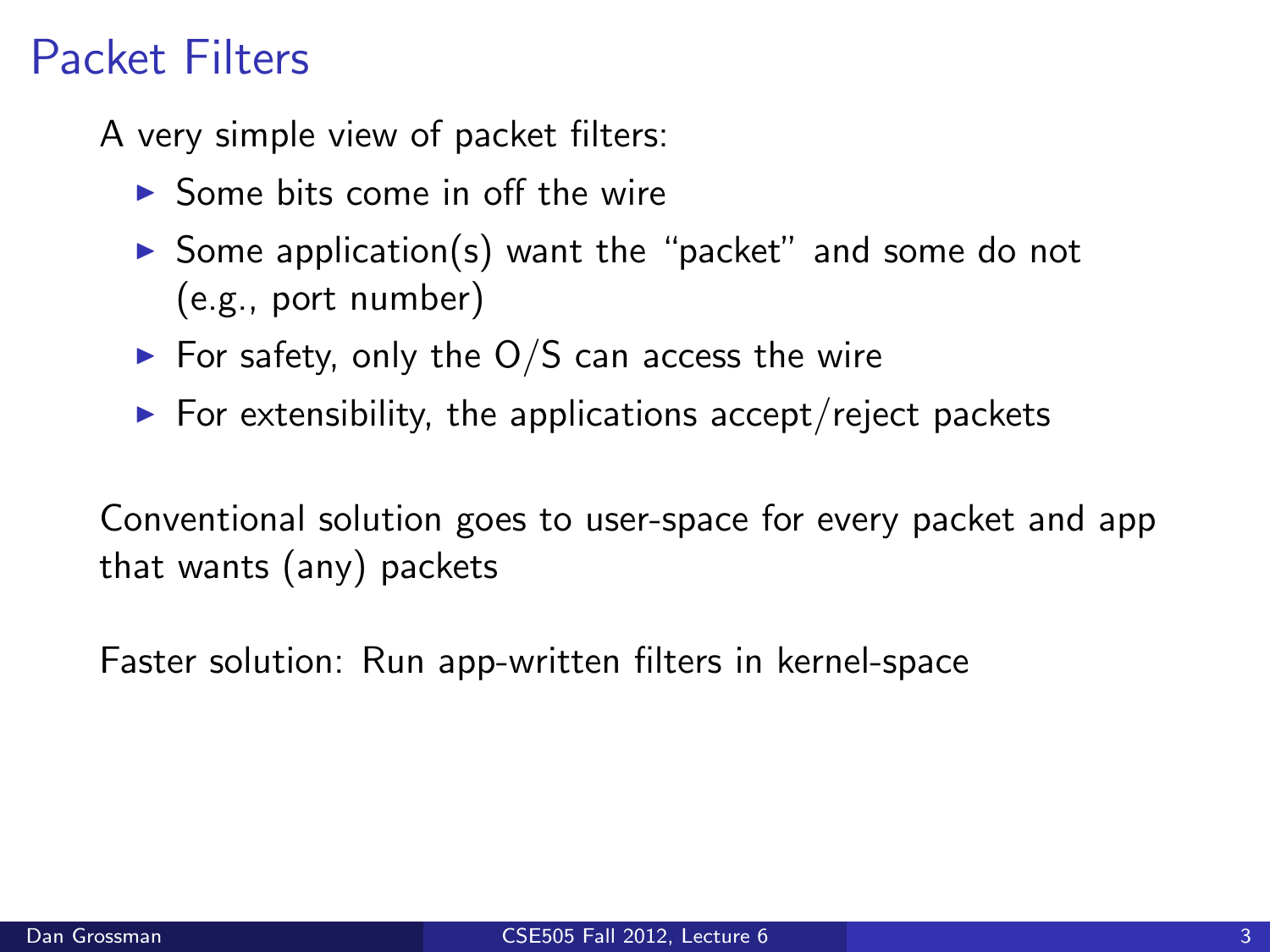#### What we need

Now the O/S writer is defining the packet-filter language!

Properties we wish of (untrusted) filters:

- 1. Do not corrupt kernel data structures
- 2. Terminate (within a time bound)
- 3. Run fast (the whole point)

Should we download some C/assembly code? (Get 1 of 3)

Should we make up a language and "hope" it has these properties?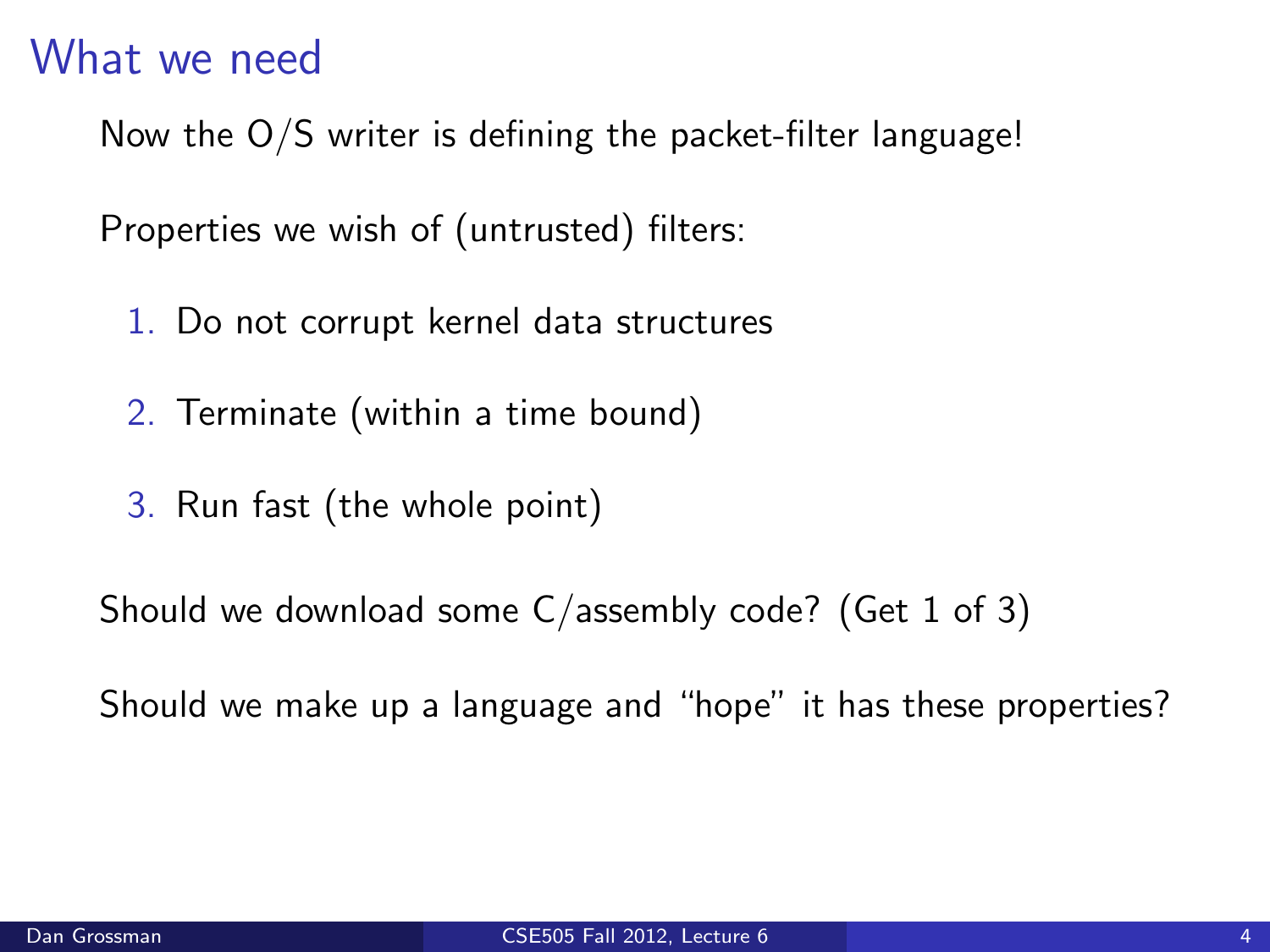### Language-based approaches

1. Interpret a language

 $+$  clean operational semantics,  $+$  portable, - may be slow ( $+$ filter-specific optimizations), - unusual interface

2. Translate a language into C/assembly

 $+$  clean denotational semantics,  $+$  employ existing optimizers, - upfront cost, - unusual interface

3. Require a conservative subset of  $C/$  assembly

 $+$  normal interface, - too conservative w/o help

IMP has taught us about  $(1)$  and  $(2)$  — we'll get to  $(3)$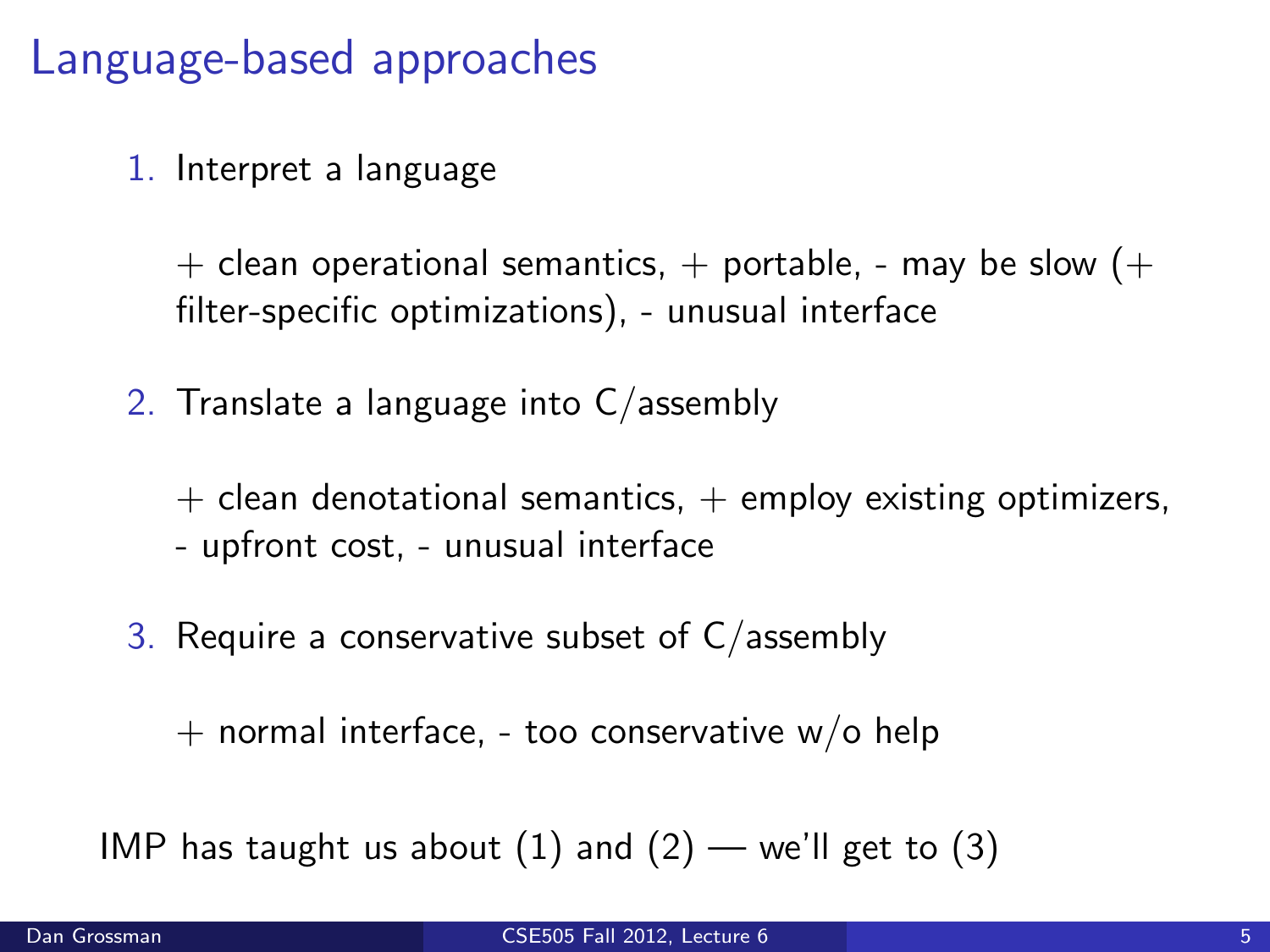## A General Pattern

Packet filters move the code to the data rather than data to the code

General reasons: performance, security, other?

Other examples:

- $\triangleright$  Query languages
- $\blacktriangleright$  Active networks
- $\triangleright$  Client-side web scripts (Javascript)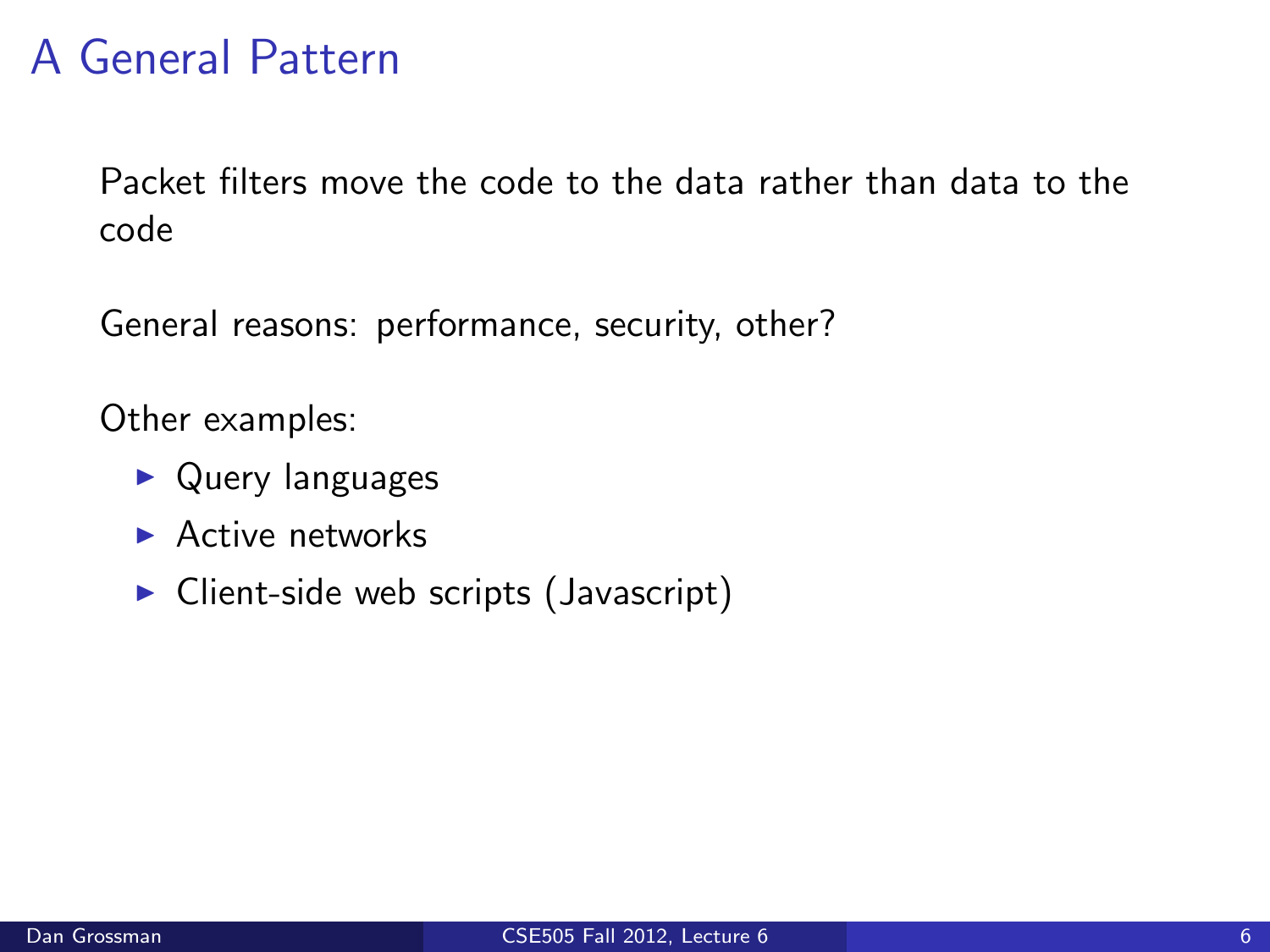## Equivalence motivation

- $\triangleright$  Program equivalence (we change the program):
	- $\triangleright$  code optimizer
	- $\triangleright$  code maintainer
- $\triangleright$  Semantics equivalence (we change the language):
	- $\blacktriangleright$  interpreter optimizer
	- $\blacktriangleright$  language designer
		- $\triangleright$  (prove properties for equivalent semantics with easier proof)

Note: Proofs may seem easy with the right semantics and lemmas

 $\triangleright$  (almost never start off with right semantics and lemmas)

Note: Small-step operational semantics often has harder proofs, but models more intesting things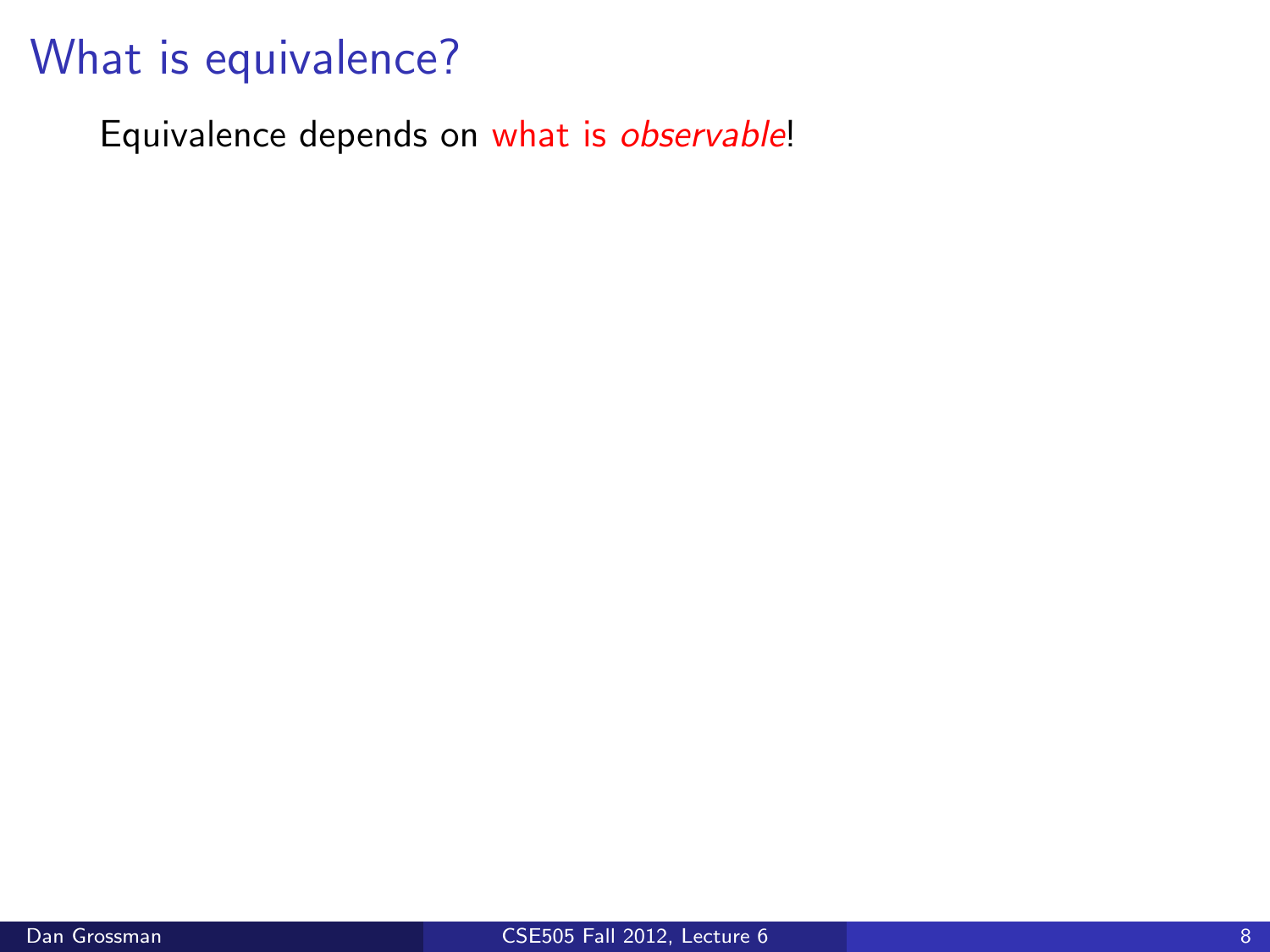Equivalence depends on what is observable!

 $\triangleright$  Partial I/O equivalence (if terminates, same ans)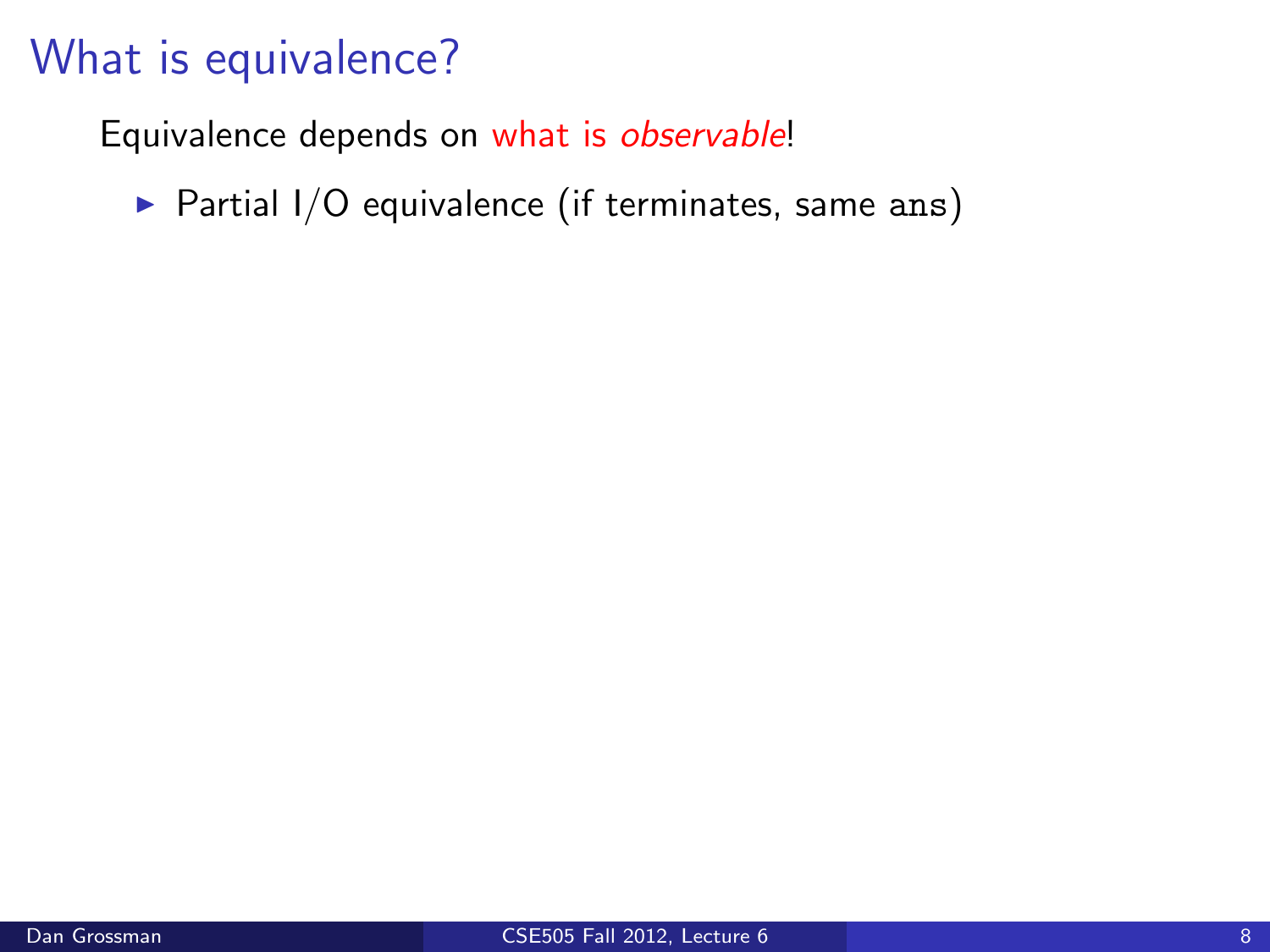- $\triangleright$  Partial I/O equivalence (if terminates, same ans)
	- $\triangleright$  while 1 skip equivalent to everything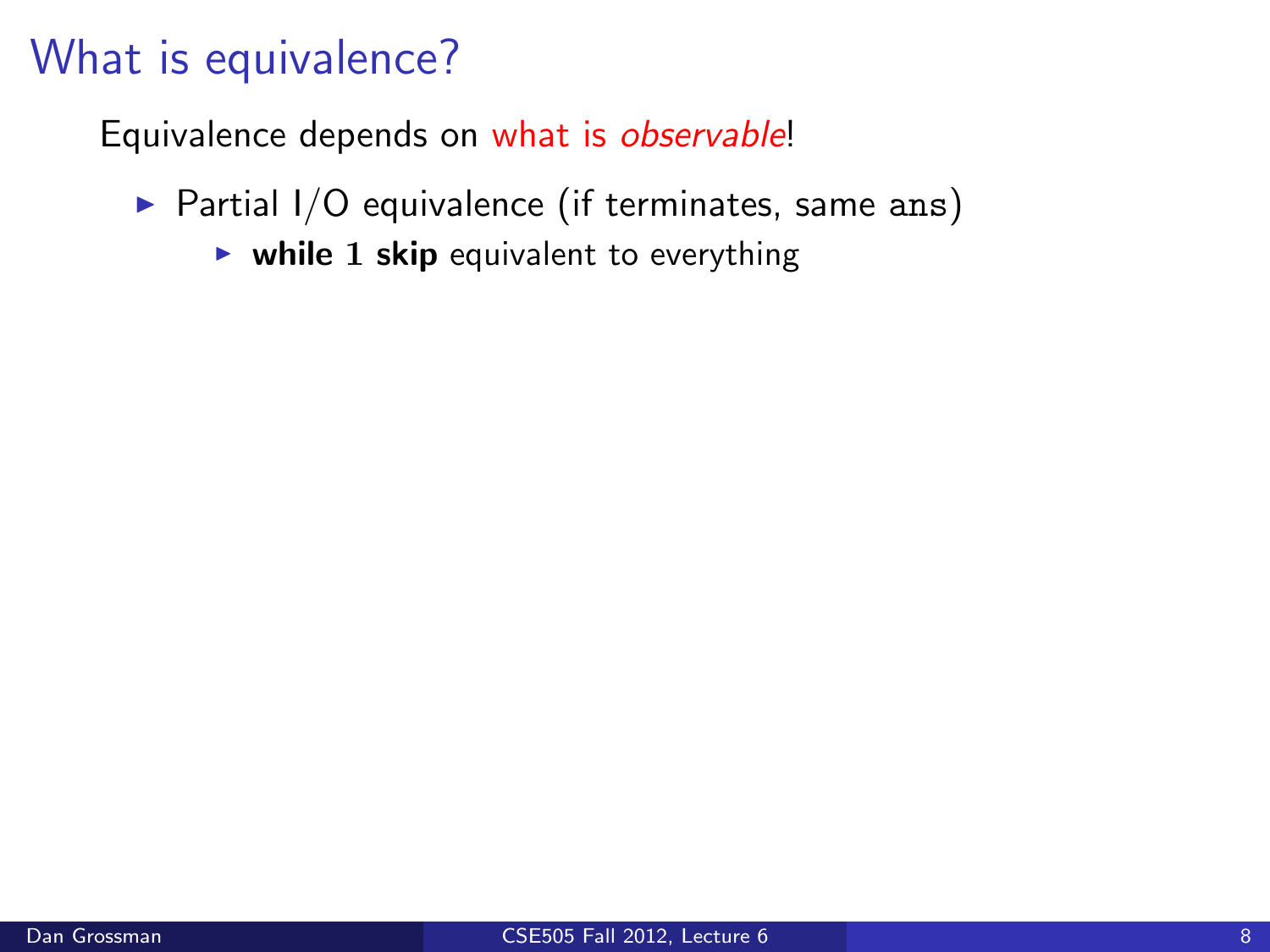- $\triangleright$  Partial I/O equivalence (if terminates, same ans)
	- $\triangleright$  while 1 skip equivalent to everything
	- $\blacktriangleright$  not transitive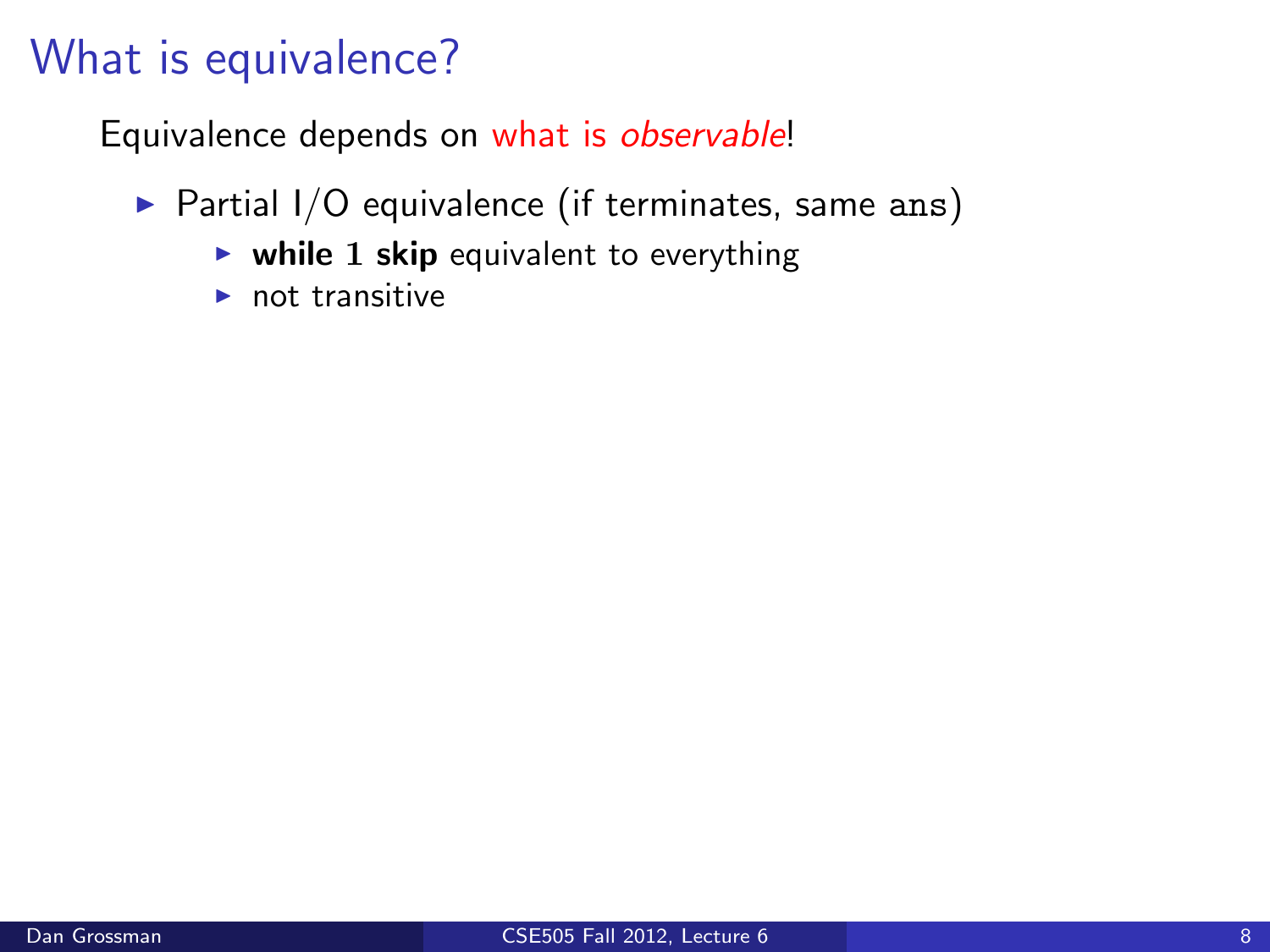- $\triangleright$  Partial I/O equivalence (if terminates, same ans)
	- $\triangleright$  while 1 skip equivalent to everything
	- $\blacktriangleright$  not transitive
- $\triangleright$  Total I/O equivalence (same termination behavior, same ans)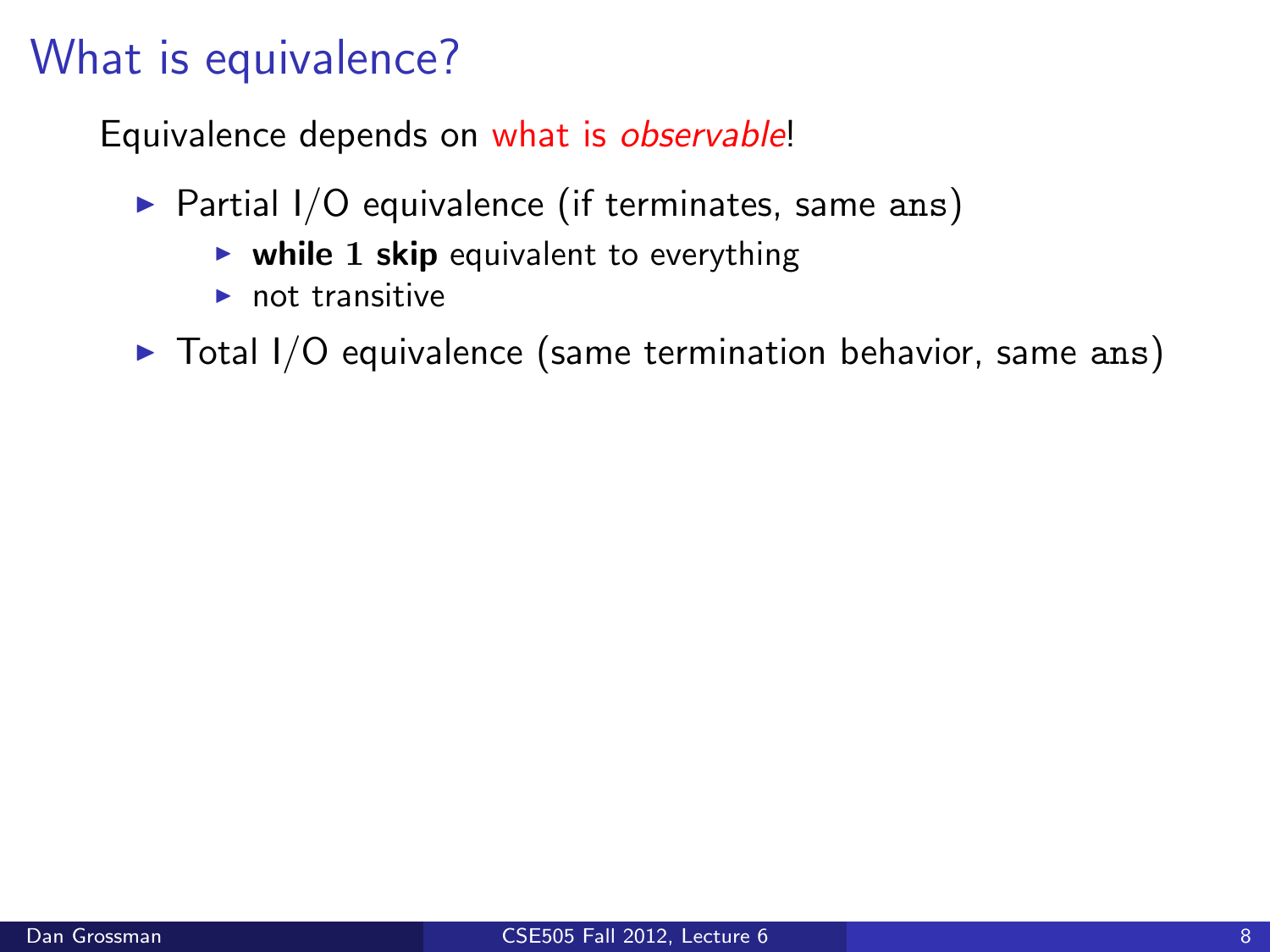- $\triangleright$  Partial I/O equivalence (if terminates, same ans)
	- $\triangleright$  while 1 skip equivalent to everything
	- $\blacktriangleright$  not transitive
- $\triangleright$  Total I/O equivalence (same termination behavior, same ans)
- $\triangleright$  Total heap equivalence (same termination behavior, same heaps)
	- $\triangleright$  All (almost all?) variables have the same value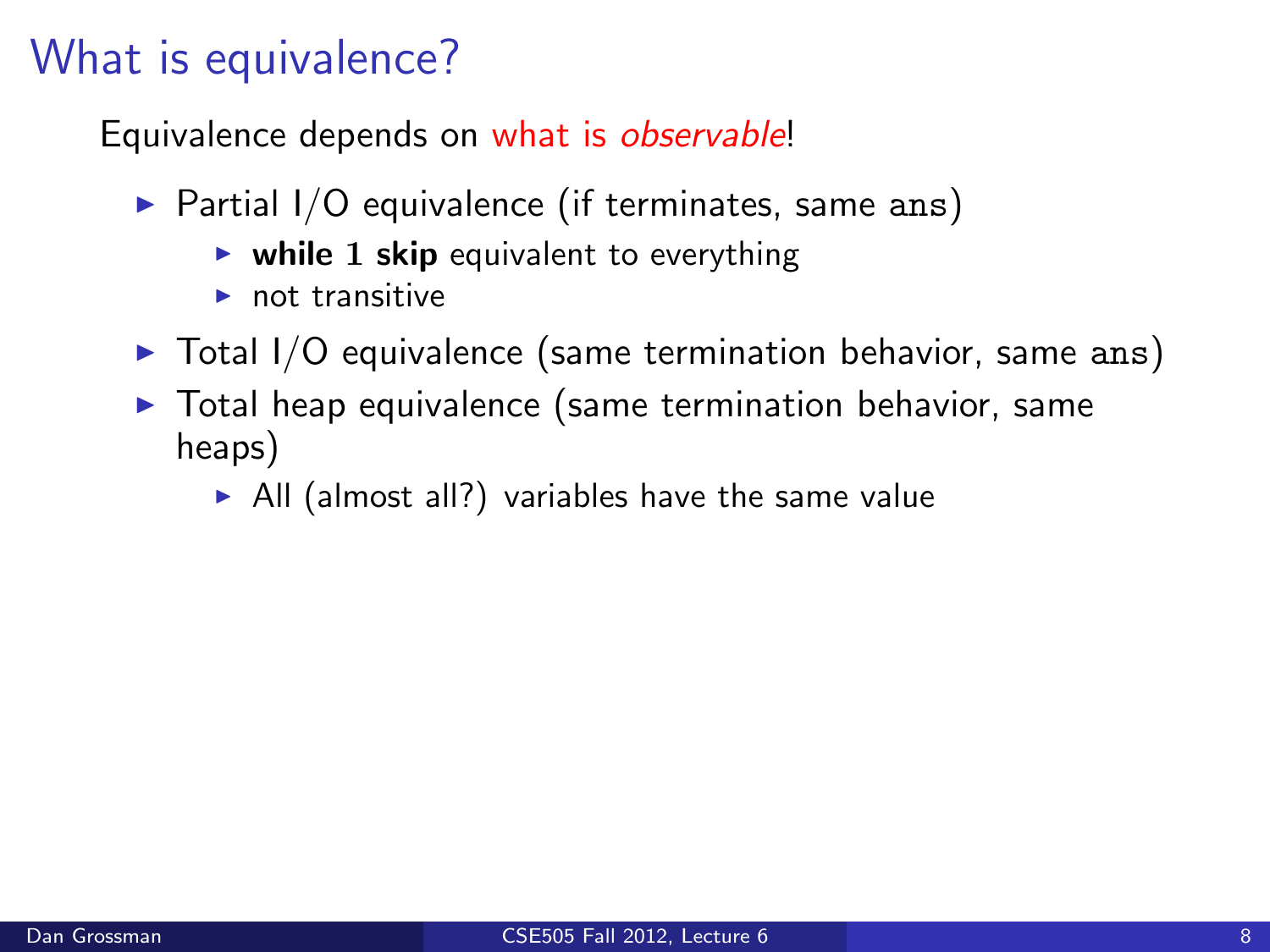- $\triangleright$  Partial I/O equivalence (if terminates, same ans)
	- $\triangleright$  while 1 skip equivalent to everything
	- not transitive
- $\triangleright$  Total I/O equivalence (same termination behavior, same ans)
- $\triangleright$  Total heap equivalence (same termination behavior, same heaps)
	- $\triangleright$  All (almost all?) variables have the same value
- $\blacktriangleright$  Equivalence plus complexity bounds
	- $\blacktriangleright$  Is  $O(2^{n^{n}})$  really equivalent to  $O(n)$ ?
	- $\blacktriangleright$  Is "runs within 10ms of each other" important?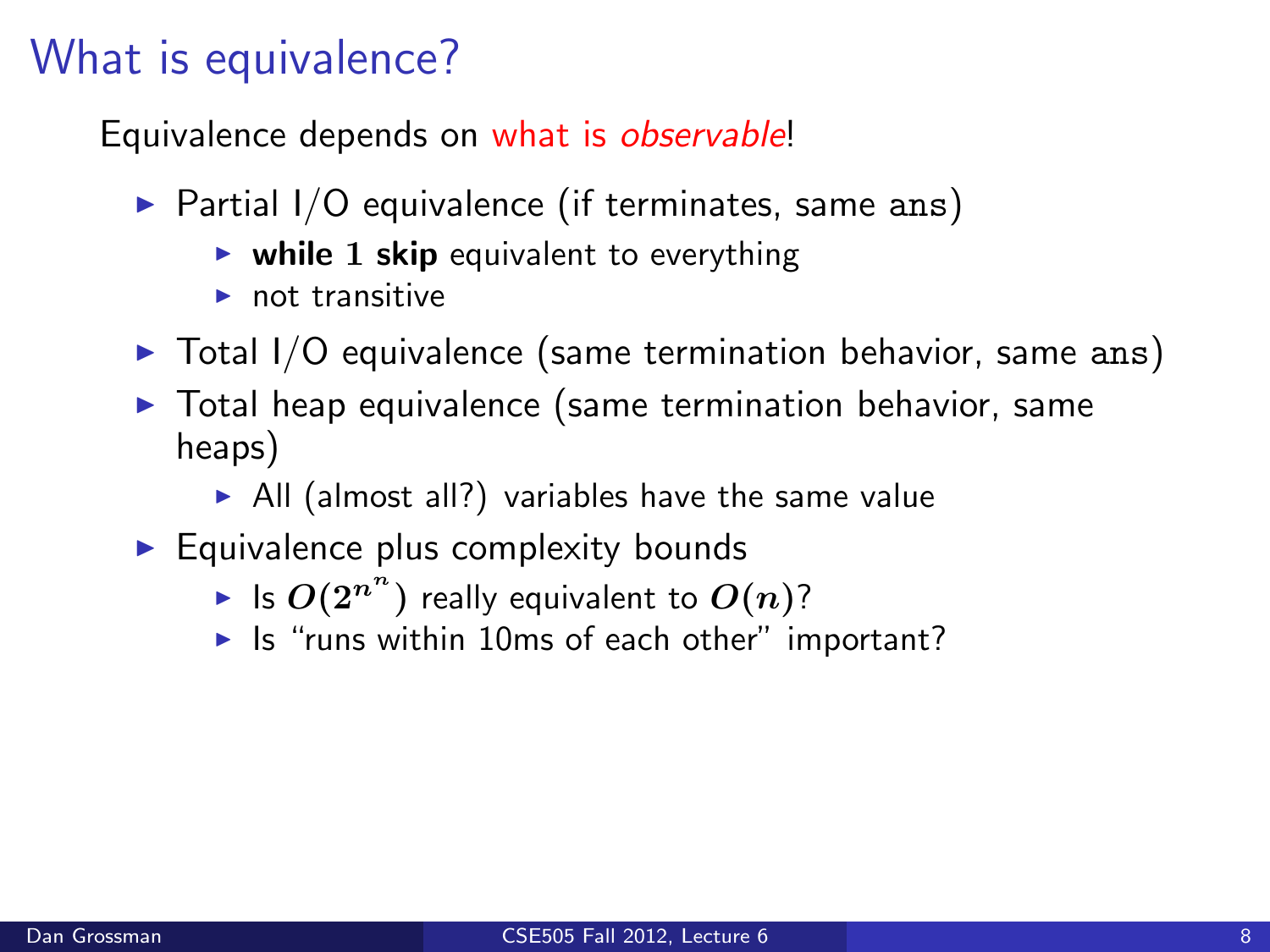- $\triangleright$  Partial I/O equivalence (if terminates, same ans)
	- $\triangleright$  while 1 skip equivalent to everything
	- $\blacktriangleright$  not transitive
- $\triangleright$  Total I/O equivalence (same termination behavior, same ans)
- $\triangleright$  Total heap equivalence (same termination behavior, same heaps)
	- $\triangleright$  All (almost all?) variables have the same value
- $\blacktriangleright$  Equivalence plus complexity bounds
	- $\blacktriangleright$  Is  $O(2^{n^{n}})$  really equivalent to  $O(n)$ ?
	- $\blacktriangleright$  Is "runs within 10ms of each other" important?
- $\triangleright$  Syntactic equivalence (perhaps with renaming)
	- $\blacktriangleright$  Too strict to be interesting?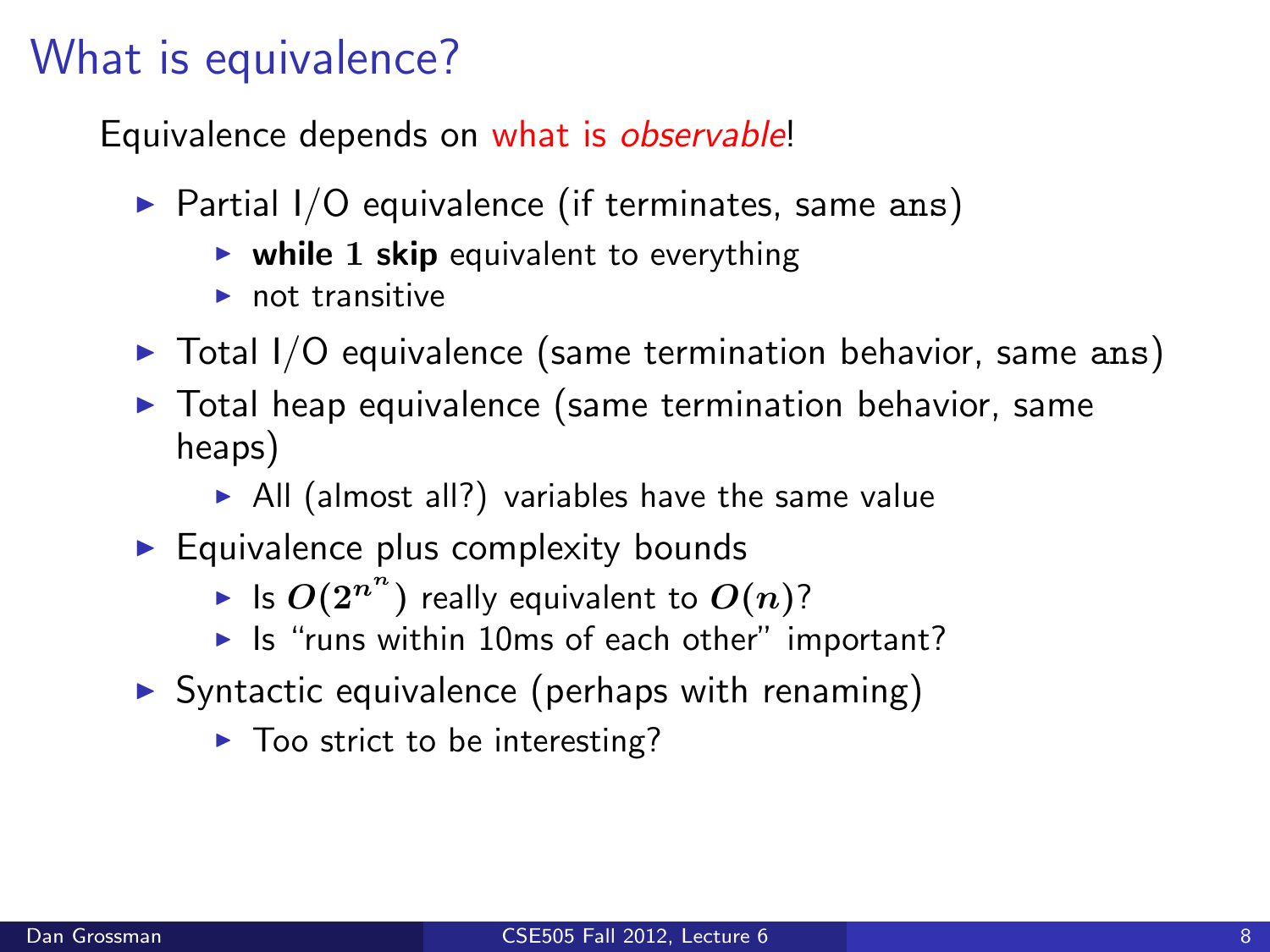Equivalence depends on what is *observable!* 

- $\triangleright$  Partial I/O equivalence (if terminates, same ans)
	- $\triangleright$  while 1 skip equivalent to everything
	- $\blacktriangleright$  not transitive
- $\triangleright$  Total I/O equivalence (same termination behavior, same ans)
- $\triangleright$  Total heap equivalence (same termination behavior, same heaps)
	- $\triangleright$  All (almost all?) variables have the same value
- $\blacktriangleright$  Equivalence plus complexity bounds
	- $\blacktriangleright$  Is  $O(2^{n^{n}})$  really equivalent to  $O(n)$ ?
	- $\blacktriangleright$  Is "runs within 10ms of each other" important?
- $\triangleright$  Syntactic equivalence (perhaps with renaming)
	- $\blacktriangleright$  Too strict to be interesting?

In PL, equivalence most often means total I/O equivalence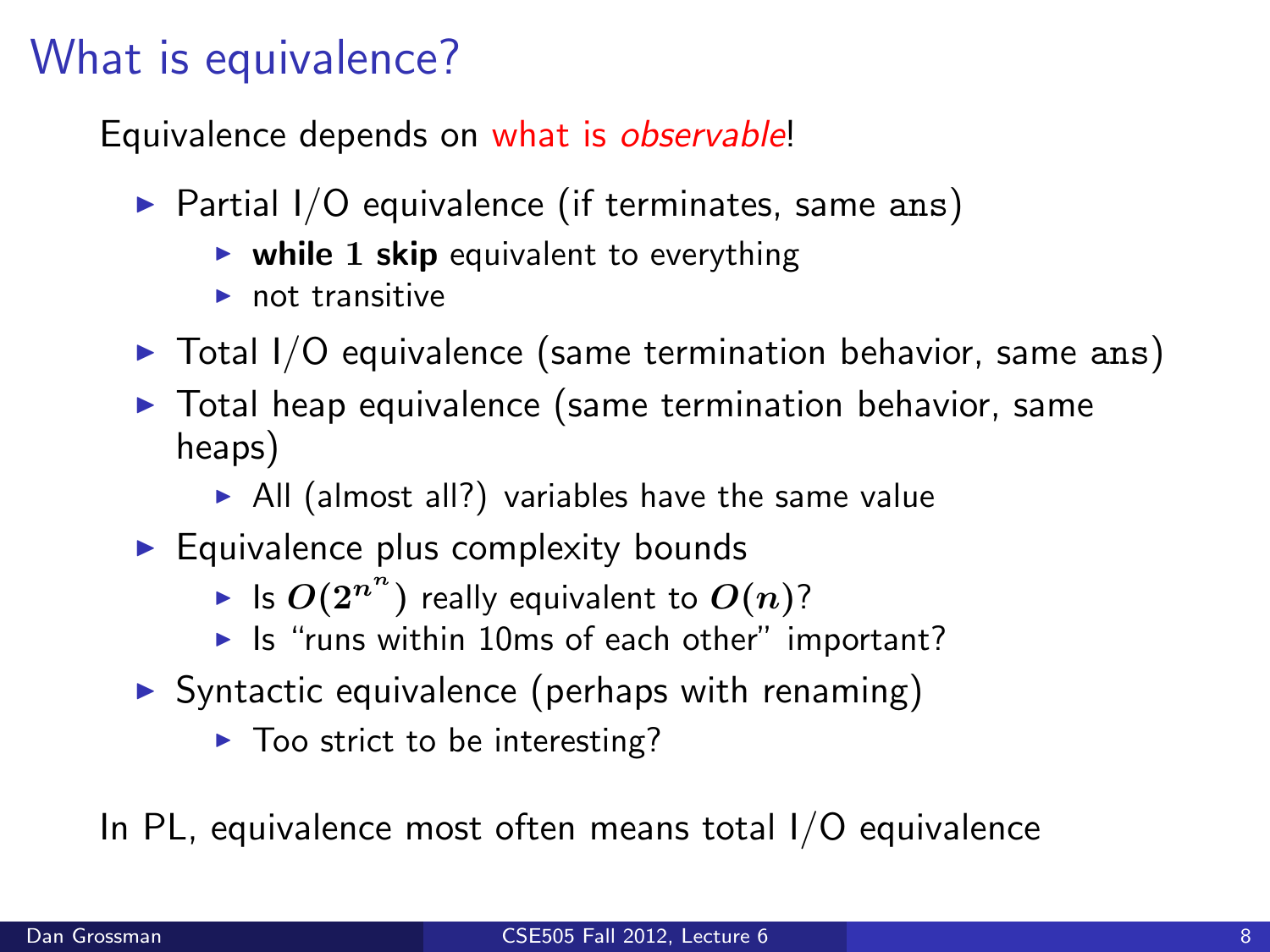Motivation: Strength reduction

 $\triangleright$  A common compiler optimization due to architecture issues

Theorem:  $H : e * 2 \Downarrow c$  if and only if  $H : e + e \Downarrow c$ 

Proof sketch: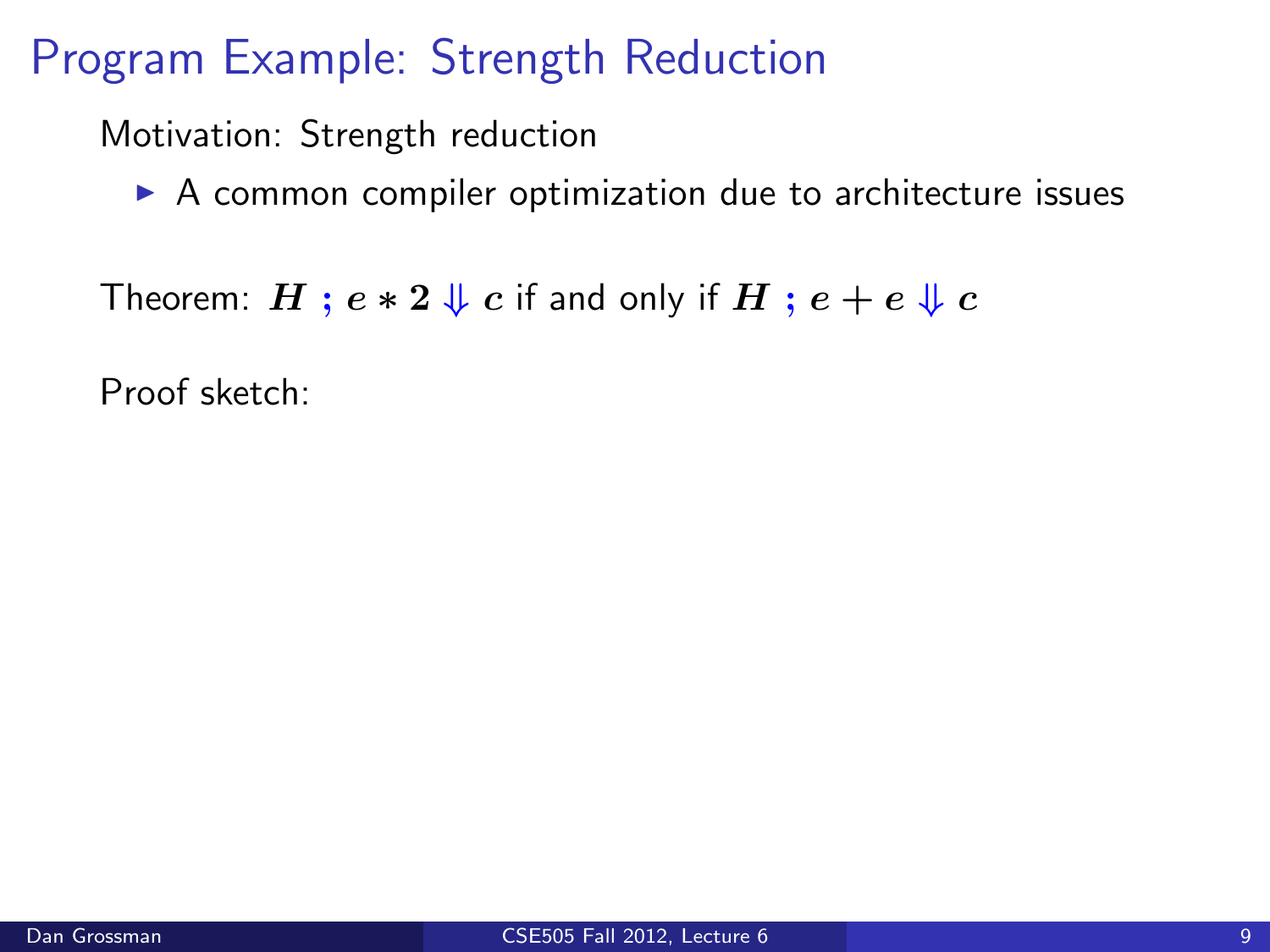Motivation: Strength reduction

 $\triangleright$  A common compiler optimization due to architecture issues

Theorem:  $H$ ;  $e * 2 \Downarrow c$  if and only if  $H$ ;  $e + e \Downarrow c$ 

Proof sketch:

 $\blacktriangleright$  Prove separately for each direction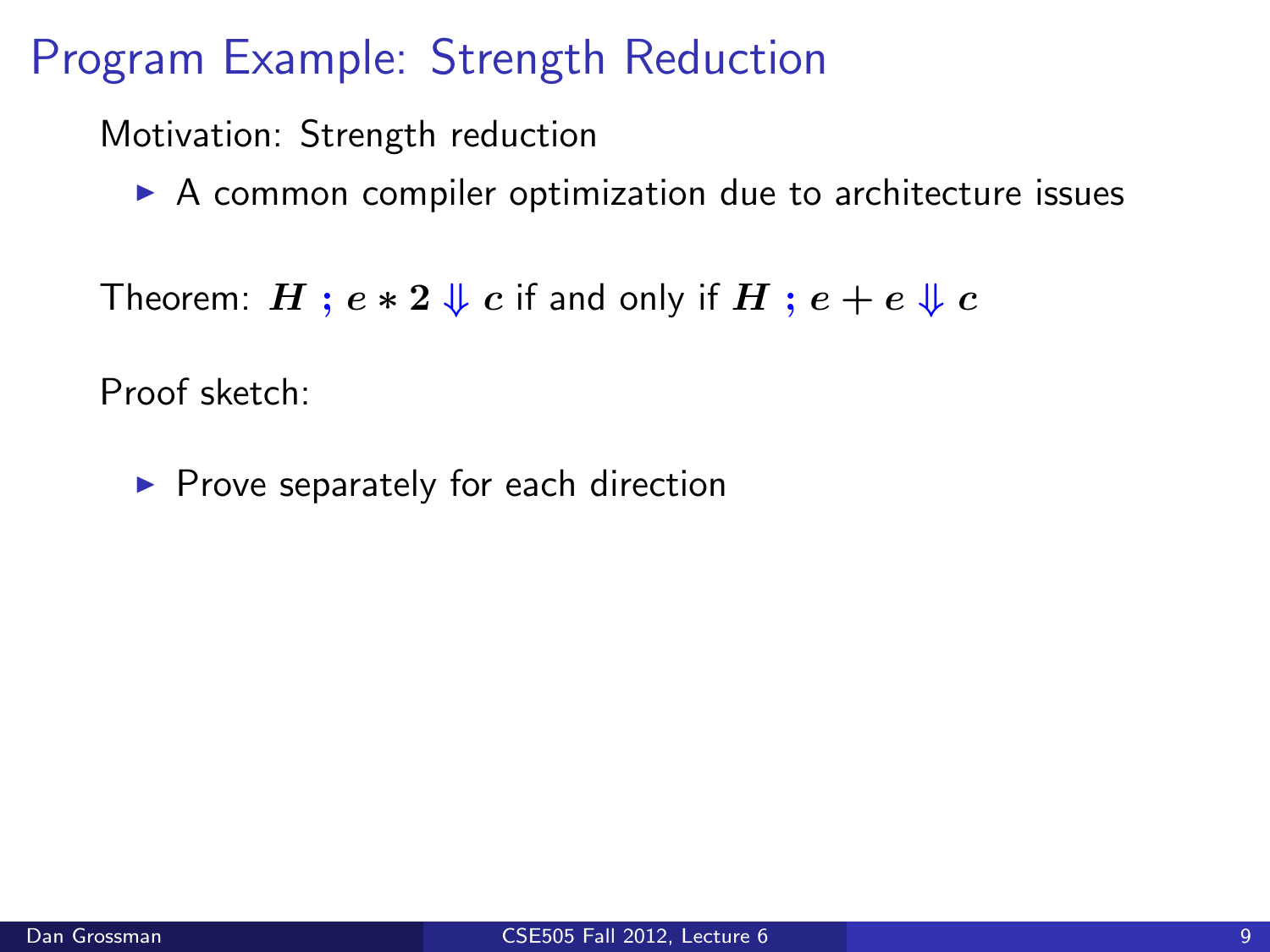Motivation: Strength reduction

 $\triangleright$  A common compiler optimization due to architecture issues

```
Theorem: H : e * 2 \Downarrow c if and only if H : e + e \Downarrow c
```
Proof sketch:

- $\blacktriangleright$  Prove separately for each direction
- I Invert the assumed derivation, use hypotheses plus a little math to derive what we need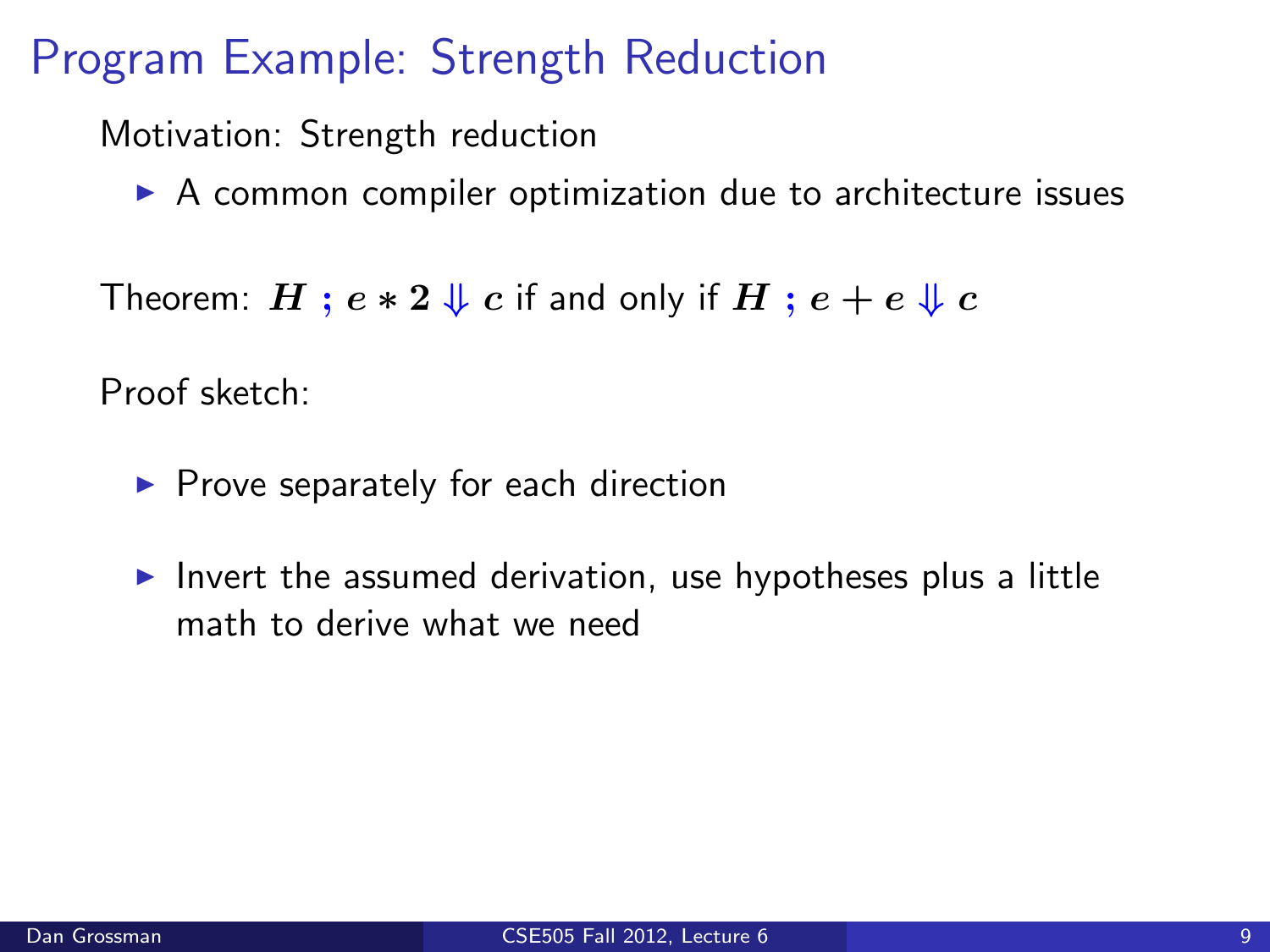Motivation: Strength reduction

 $\triangleright$  A common compiler optimization due to architecture issues

```
Theorem: H : e * 2 \Downarrow c if and only if H : e + e \Downarrow c
```
Proof sketch:

- $\blacktriangleright$  Prove separately for each direction
- I Invert the assumed derivation, use hypotheses plus a little math to derive what we need
- $\blacktriangleright$  Hmm, doesn't use induction. That's because this theorem isn't very useful...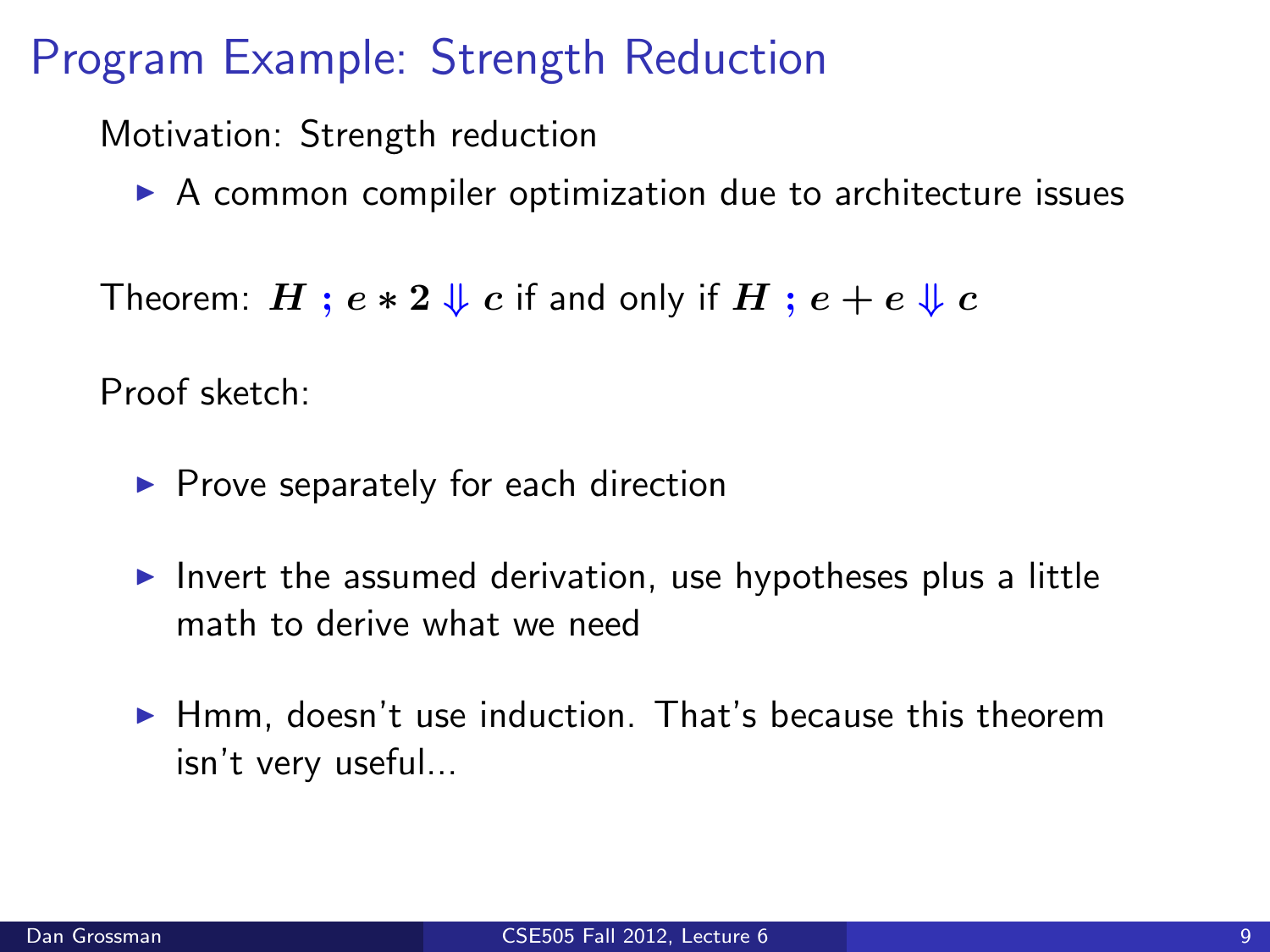Theorem: If  $e'$  has a subexpression of the form  $e * 2$ , then  $H$  ;  $e' \Downarrow c'$  if and only if  $H$  ;  $e'' \Downarrow c'$ where  $e^{\prime\prime}$  is  $e^\prime$  with  $e*2$  replaced with  $e+e$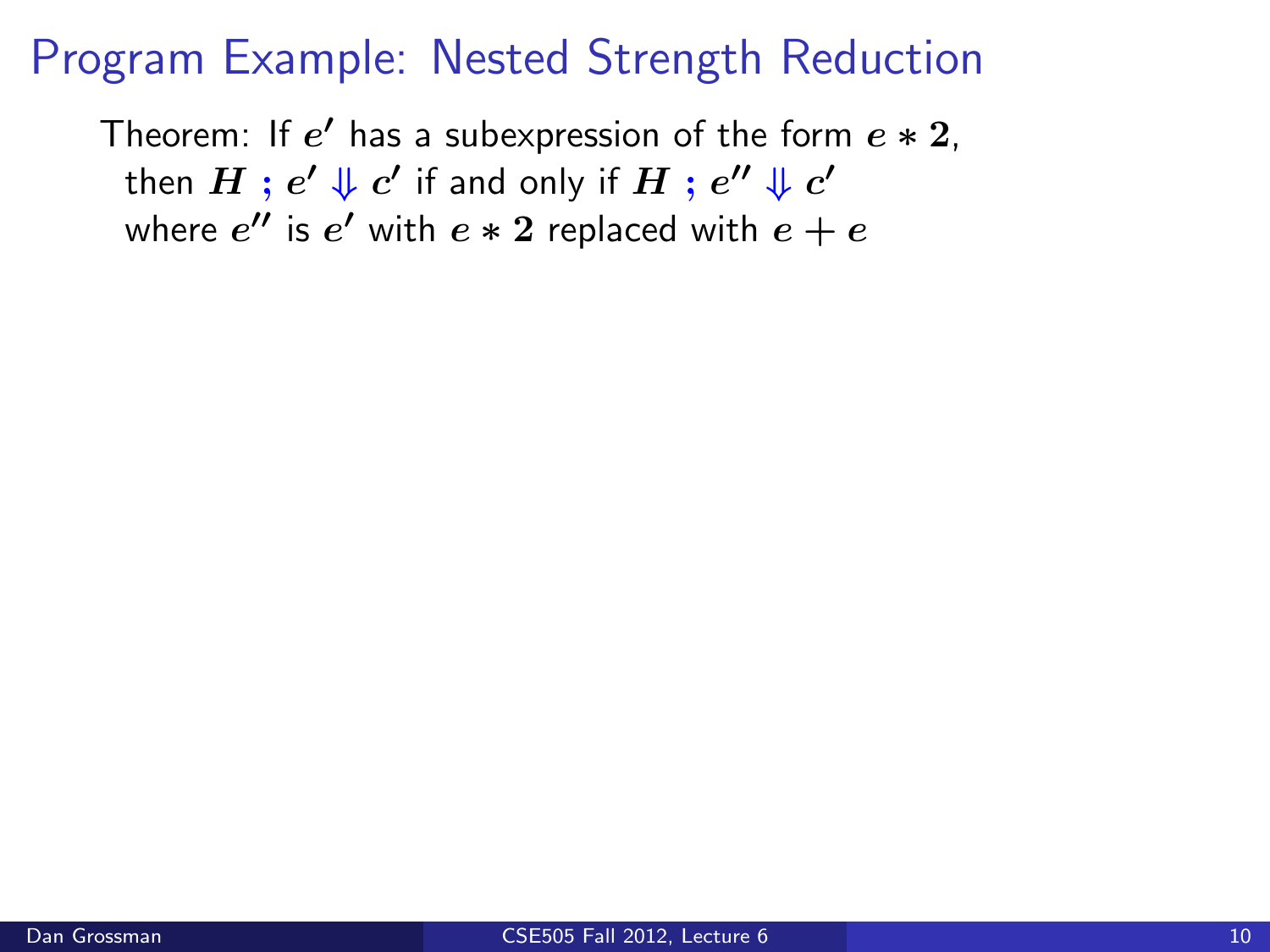Theorem: If  $e'$  has a subexpression of the form  $e * 2$ , then  $H$  ;  $e' \Downarrow c'$  if and only if  $H$  ;  $e'' \Downarrow c'$ where  $e^{\prime\prime}$  is  $e^\prime$  with  $e*2$  replaced with  $e+e$ 

First some useful metanotation:

$$
C ::= [\cdot] | C + e | e + C | C * e | e * C
$$

 $C[e]$  is "C with e in the hole" (inductive definition of "stapling") Crisper statement of theorem:  $H$  ;  $C[e*2] \Downarrow c'$  if and only if  $H$  ;  $C[e+e] \Downarrow c'$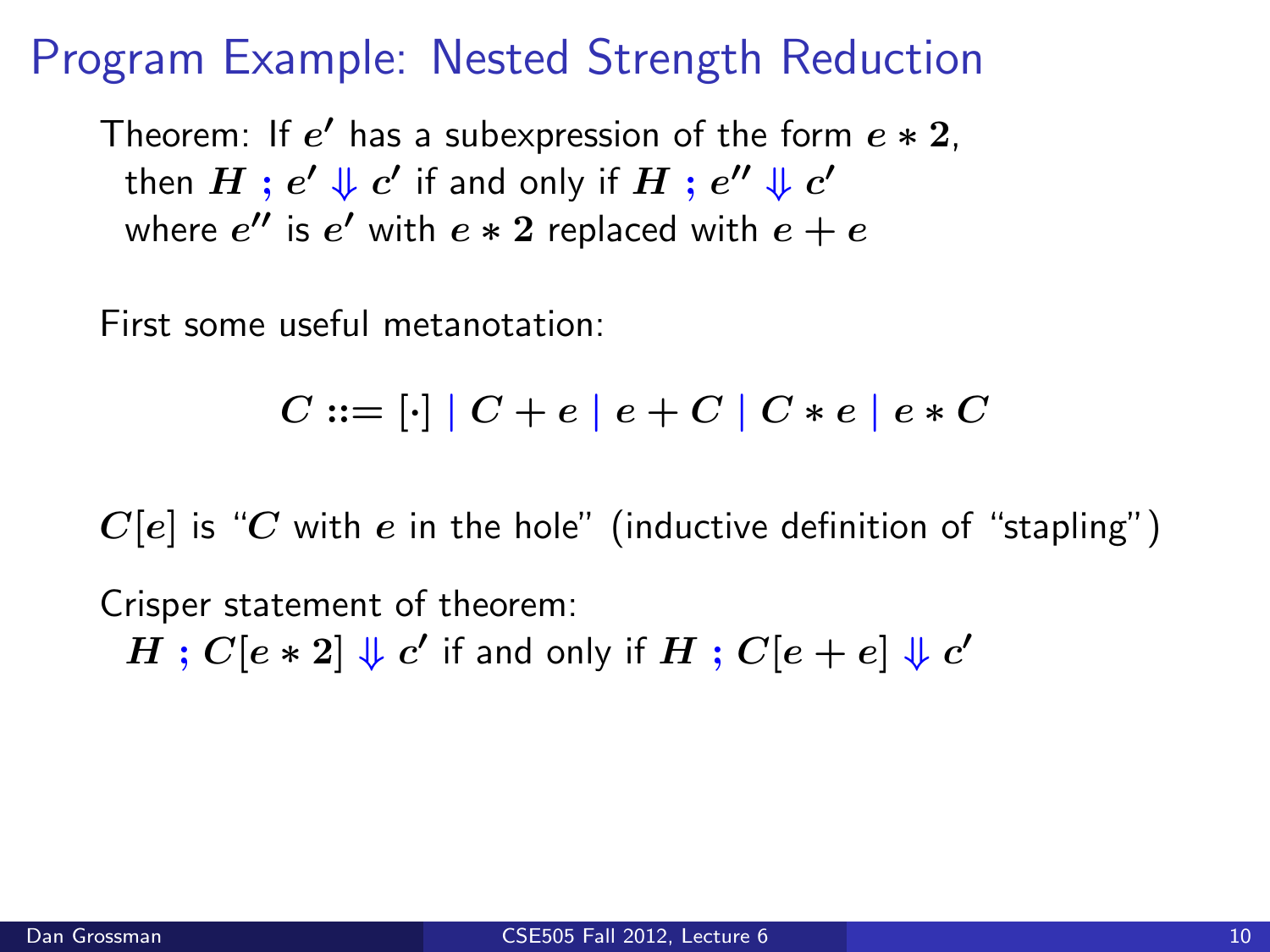Theorem: If  $e'$  has a subexpression of the form  $e * 2$ , then  $H$  ;  $e' \Downarrow c'$  if and only if  $H$  ;  $e'' \Downarrow c'$ where  $e^{\prime\prime}$  is  $e^\prime$  with  $e*2$  replaced with  $e+e$ 

First some useful metanotation:

$$
C ::= [\cdot] | C + e | e + C | C * e | e * C
$$

 $C[e]$  is "C with e in the hole" (inductive definition of "stapling") Crisper statement of theorem:  $H$  ;  $C[e*2] \Downarrow c'$  if and only if  $H$  ;  $C[e+e] \Downarrow c'$ 

Proof sketch: By induction on structure ("syntax height") of  $C$ 

- $\triangleright$  The base case  $(C = [\cdot])$  follows from our previous proof
- $\triangleright$  The rest is a long, tedious, (and instructive!) induction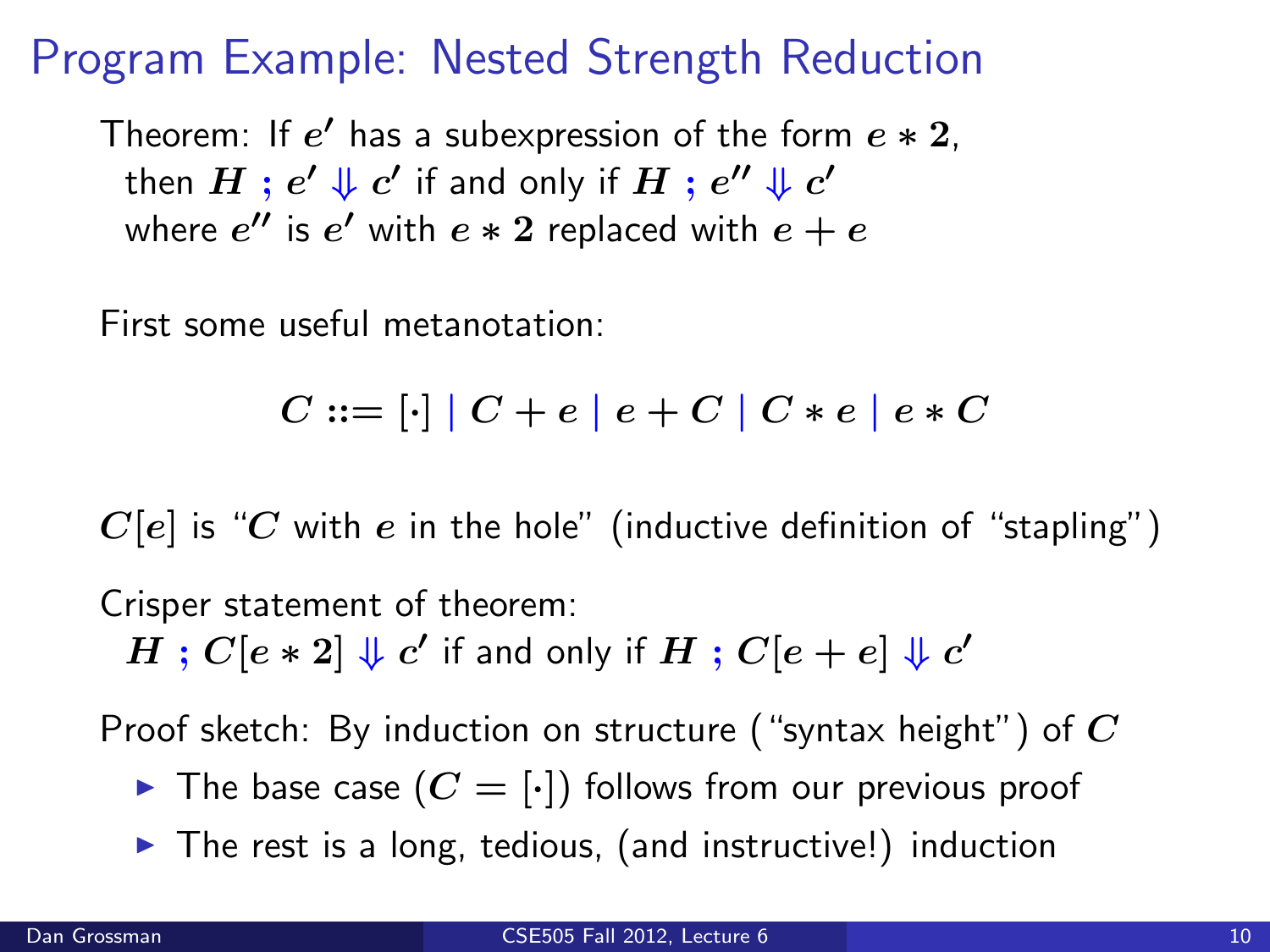## Proof reuse

As we cannot emphasize enough, proving is just like programming

The proof of nested strength reduction had nothing to do with  $e * 2$  and  $e + e$  except in the base case where we used our previous theorem

A much more useful theorem would parameterize over the base case so that we could get the "nested  $X$ " theorem for any appropriate  $X$ :

If  $(H : e_1 \Downarrow c$  if and only if  $H : e_2 \Downarrow c$ , then  $(H:C[e_1]\Downarrow c'$  if and only if  $H:C[e_2]\Downarrow c')$ 

The proof is identical except the base case is "by assumption"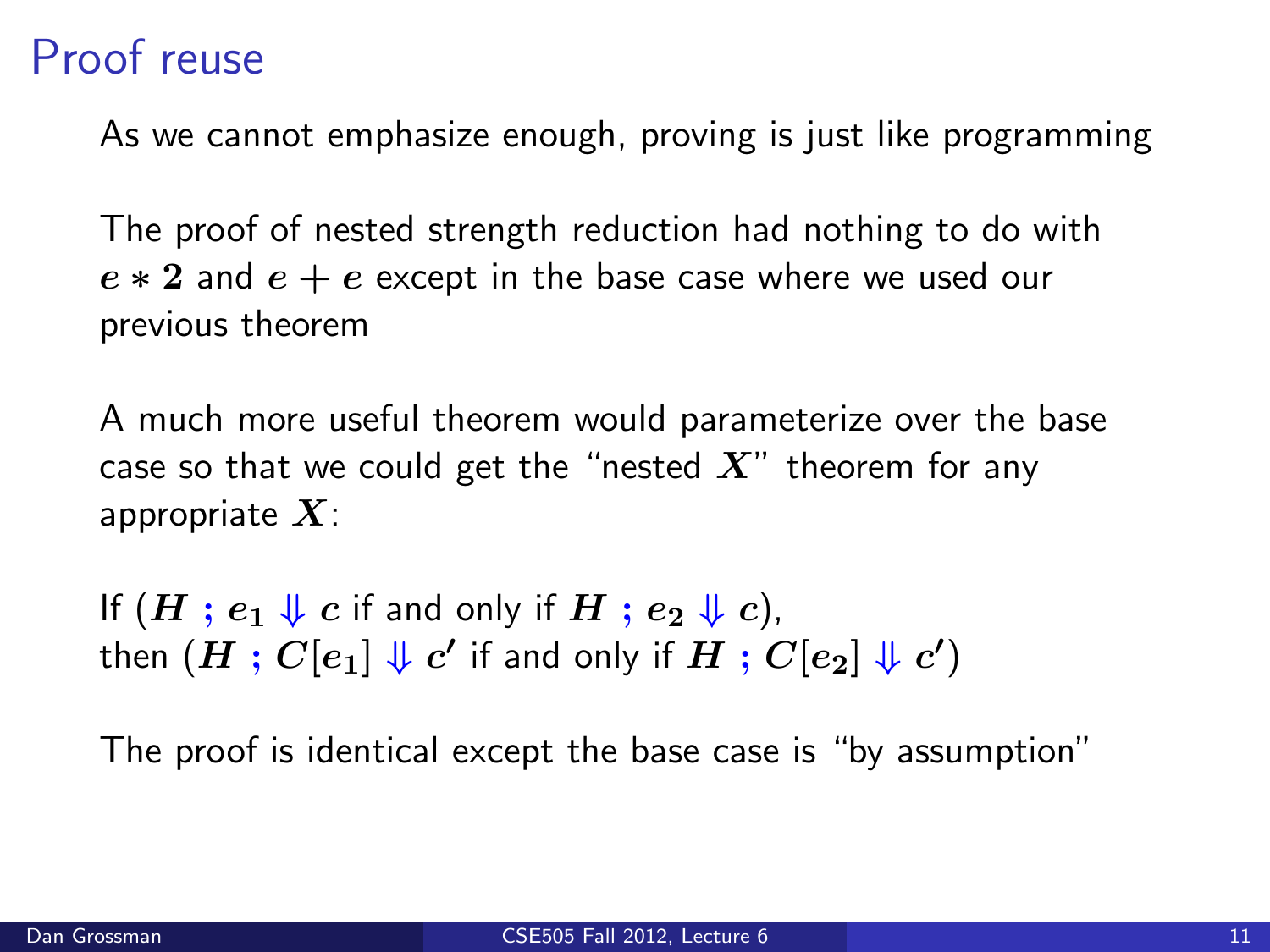#### Small-step program equivalence

These sort of proofs also work with small-step semantics (e.g., our IMP statements), but tend to be more cumbersome, even to state.

Example: The statement-sequence operator is associative. That is,

- (a) For all  $n$ , if  $H$  ;  $s_1;(s_2;s_3)$   $\;\rightarrow^n\;H'$  ; skip then there exist  $H''$  and  $n'$  such that  $H$  ;  $(s_1; s_2); s_3\ \rightarrow^{n'} \ H''$  ; skip and  $H''(ans) = H'(ans).$
- (b) If for all  $n$  there exist  $H'$  and  $s'$  such that  $H$  ;  $s_1;(s_2;s_3)$   $\;\rightarrow^n\;H'$  ;  $s'$ , then for all  $n$  there exist  $H''$ and  $s''$  such that  $H$  ;  $(s_1; s_2); s_3 \rightarrow^n H''$  ;  $s''$ .

(Proof needs a much stronger induction hypothesis.)

One way to avoid it: Prove large-step and small-step semantics equivalent, then prove program equivalences in whichever is easier.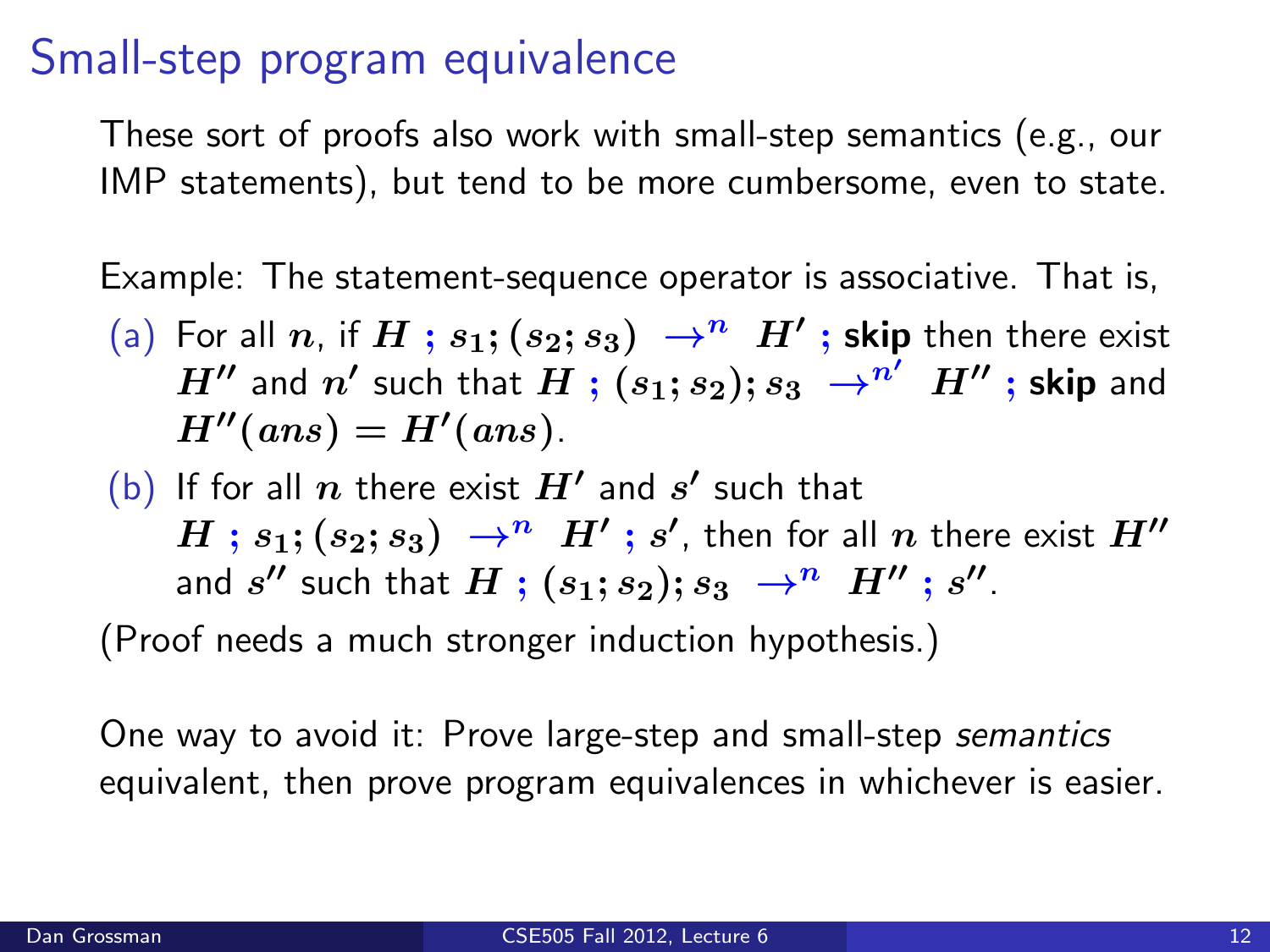# Language Equivalence Example

IMP w/o multiply large-step:

| <b>CONST</b>                                                                       | VAR.                   | ADD.<br>$H$ ; $e_1 \Downarrow c_1$ $H$ ; $e_2 \Downarrow c_2$                       |  |
|------------------------------------------------------------------------------------|------------------------|-------------------------------------------------------------------------------------|--|
| $H$ ; $c \Downarrow c$                                                             | $H: x \downarrow H(x)$ | $H$ ; $e_1 + e_2 \Downarrow c_1 + c_2$                                              |  |
| $IMP w/o$ multiply small-step:                                                     |                        |                                                                                     |  |
| SVAR.                                                                              |                        | SADD                                                                                |  |
| $H; x \rightarrow H(x)$                                                            |                        | $H: c_1 + c_2 \rightarrow c_1 + c_2$                                                |  |
| <b>SLEFT</b><br>$H: e_1 \rightarrow e'_1$<br>$H; e_1 + e_2 \rightarrow e'_1 + e_2$ |                        | <b>SRIGHT</b><br>$H: e_2 \rightarrow e'_2$<br>$H; e_1 + e_2 \rightarrow e_1 + e'_2$ |  |
|                                                                                    |                        |                                                                                     |  |

Theorem: Semantics are equivalent:  $H$ ;  $e \Downarrow c$  if and only if  $H$ ;  $e \rightarrow^* c$ 

Proof: We prove the two directions separately...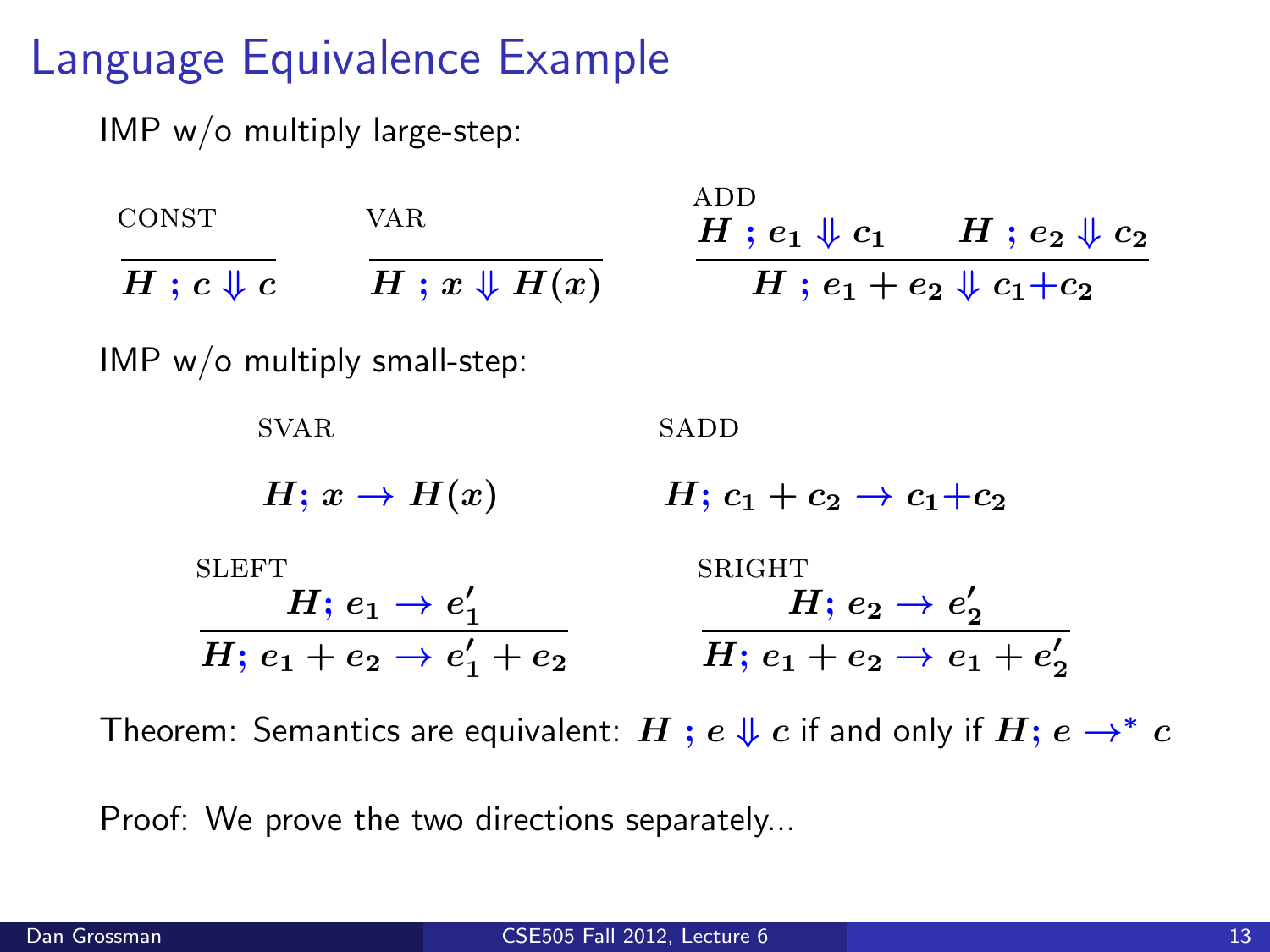First assume  $H$ ;  $e \Downarrow c$  and show  $\exists n. H$ ;  $e \rightarrow^n c$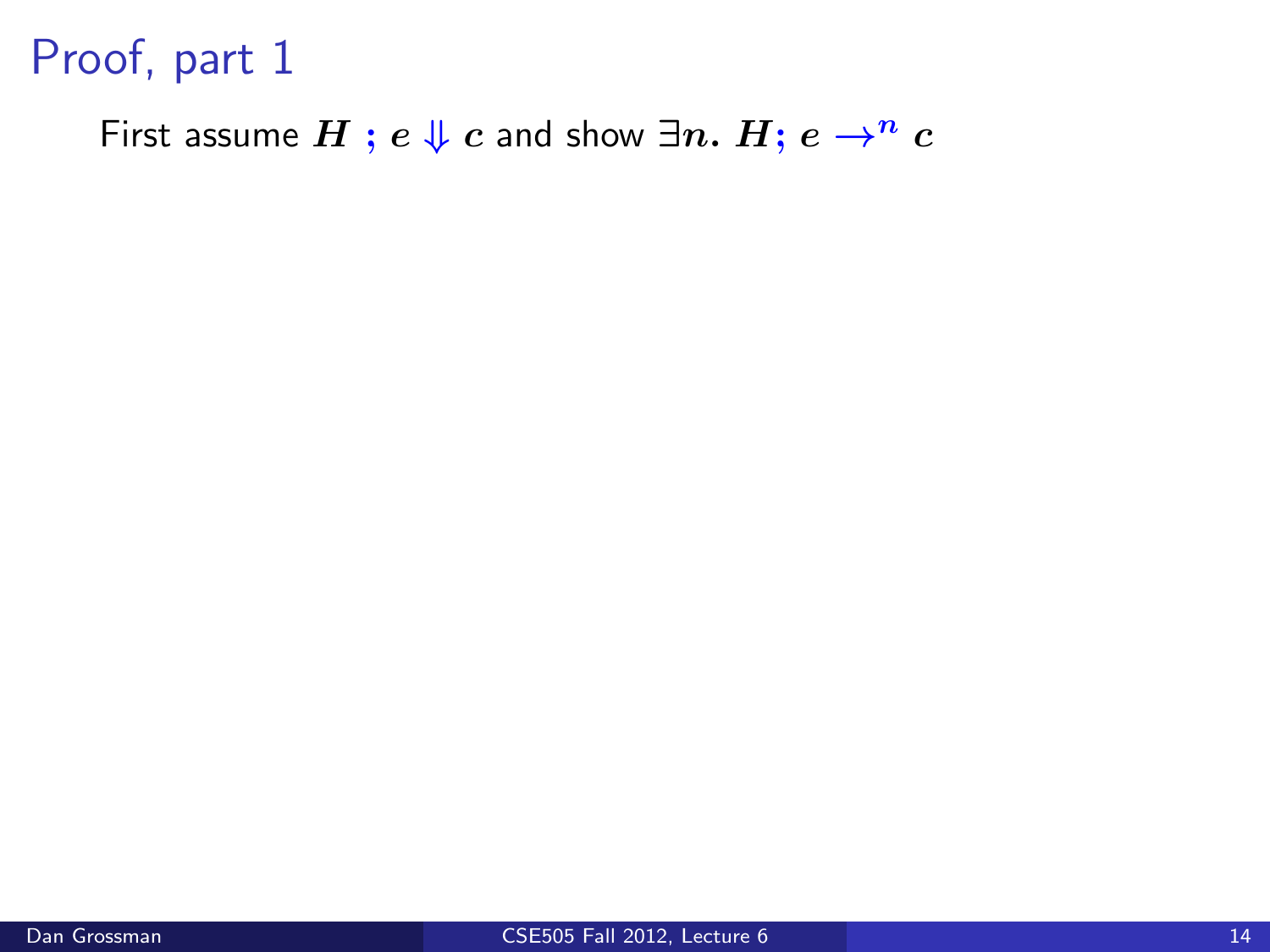First assume  $H$ ;  $e \Downarrow c$  and show  $\exists n. H$ ;  $e \rightarrow^n c$ 

Lemma (prove it!): If  $H ;$   $e \rightarrow^n e'$ , then  $H ;$   $e_1 + e \rightarrow^n e_1 + e'$ and  $H;$   $e+e_2\rightarrow^n e'+e_2.$ 

- $\blacktriangleright$  Proof by induction on  $n$
- $\blacktriangleright$  Inductive case uses SLEFT and SRIGHT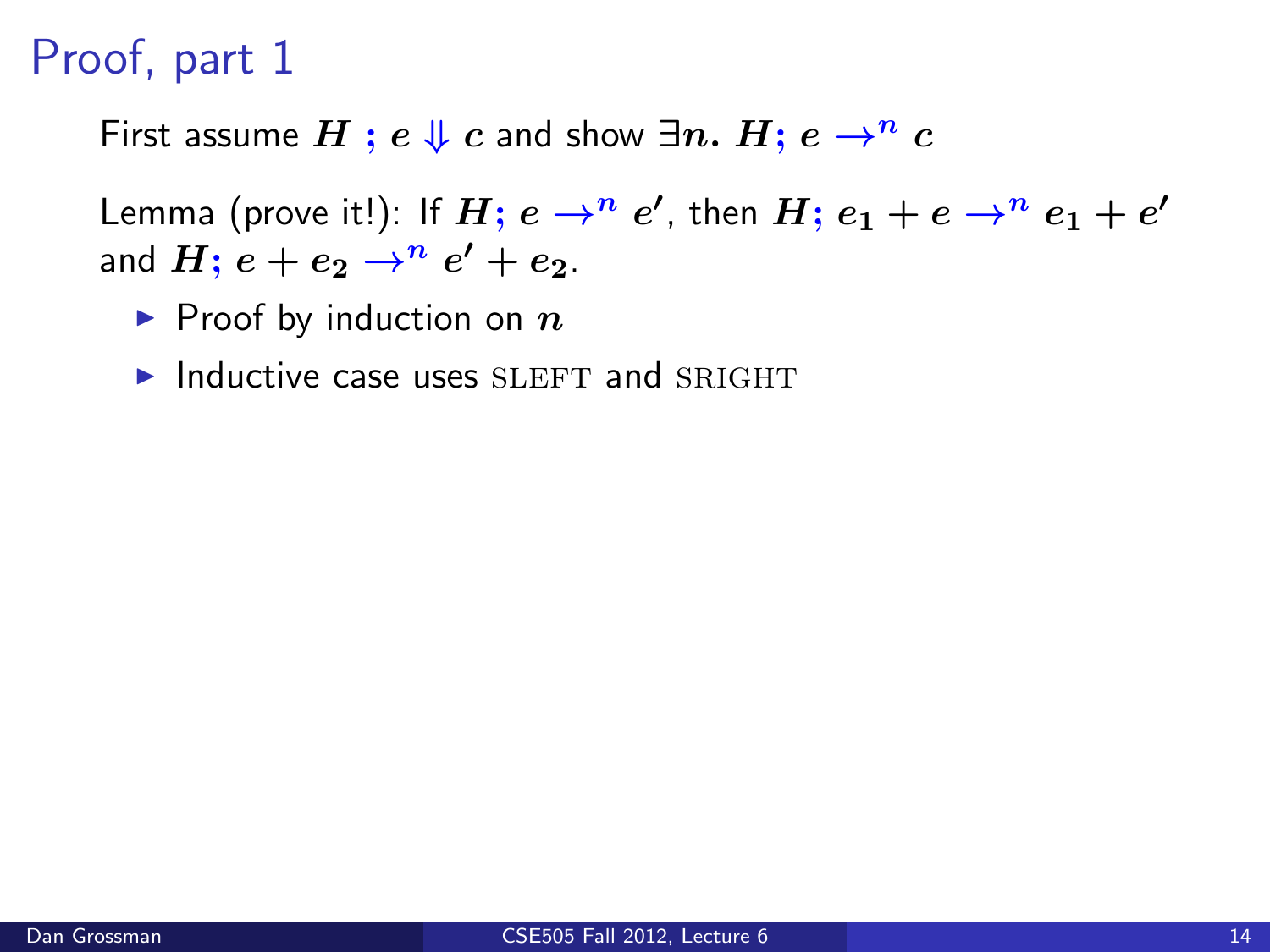First assume  $H$ ;  $e \Downarrow c$  and show  $\exists n. H$ ;  $e \rightarrow^n c$ 

Lemma (prove it!): If  $H ;$   $e \rightarrow^n e'$ , then  $H ;$   $e_1 + e \rightarrow^n e_1 + e'$ and  $H;$   $e+e_2\rightarrow^n e'+e_2.$ 

- $\blacktriangleright$  Proof by induction on  $n$
- $\blacktriangleright$  Inductive case uses SLEFT and SRIGHT

Given the lemma, prove by induction on derivation of H ;  $e \Downarrow c$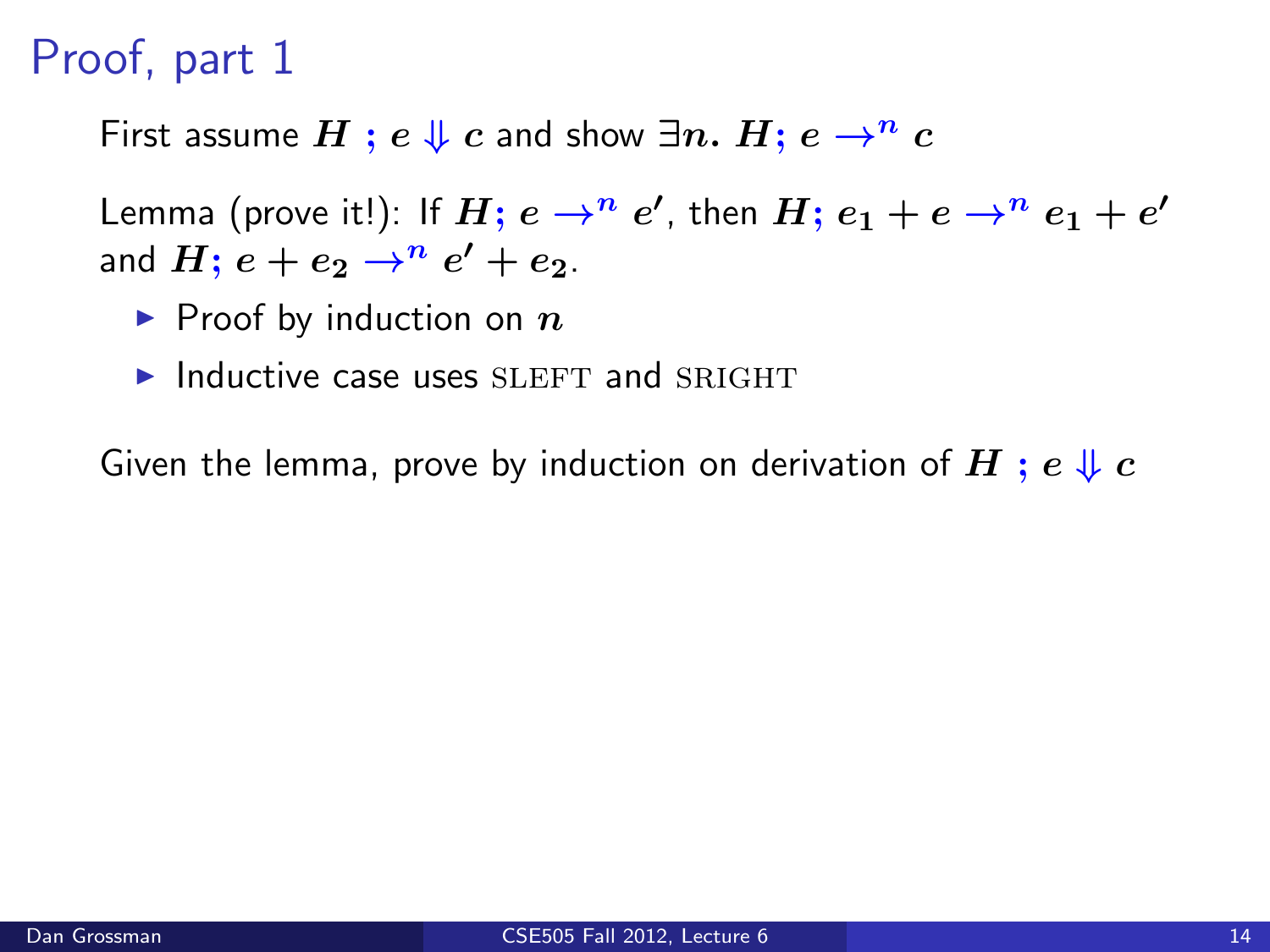First assume  $H$ ;  $e \Downarrow c$  and show  $\exists n$ .  $H$ ;  $e \rightarrow^n c$ 

Lemma (prove it!): If  $H ;$   $e \rightarrow^n e'$ , then  $H ;$   $e_1 + e \rightarrow^n e_1 + e'$ and  $H;$   $e+e_2\rightarrow^n e'+e_2.$ 

- $\blacktriangleright$  Proof by induction on  $n$
- $\blacktriangleright$  Inductive case uses SLEFT and SRIGHT

Given the lemma, prove by induction on derivation of H ;  $e \Downarrow c$ 

 $\triangleright$  CONST: Derivation with CONST implies  $e = c$ , and we can derive  $H$ ;  $c \rightarrow 0$   $c$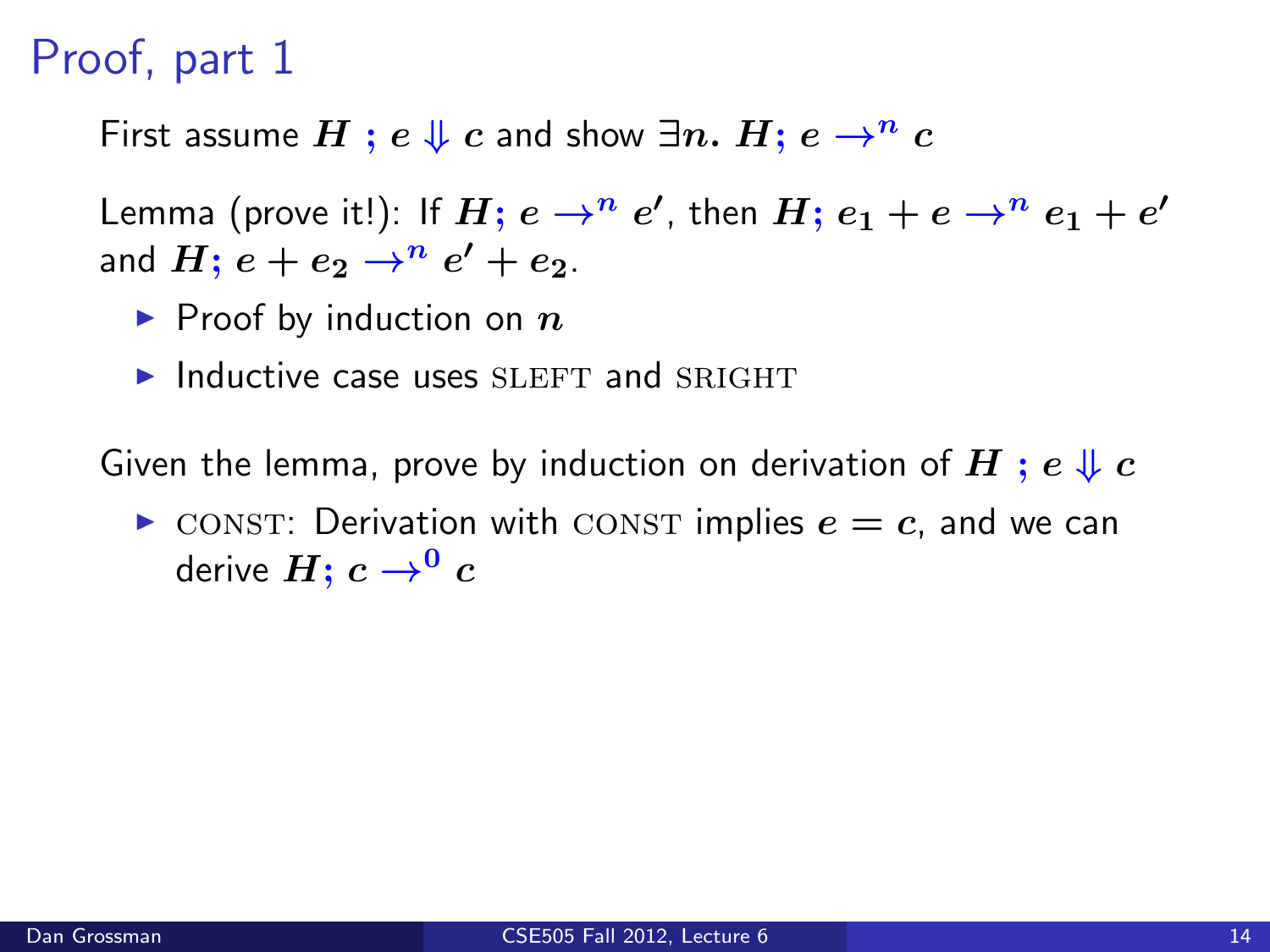First assume  $H$ ;  $e \Downarrow c$  and show  $\exists n$ .  $H$ ;  $e \rightarrow^n c$ 

Lemma (prove it!): If  $H ;$   $e \rightarrow^n e'$ , then  $H ;$   $e_1 + e \rightarrow^n e_1 + e'$ and  $H;$   $e+e_2\rightarrow^n e'+e_2.$ 

- $\blacktriangleright$  Proof by induction on  $n$
- $\blacktriangleright$  Inductive case uses SLEFT and SRIGHT

Given the lemma, prove by induction on derivation of H ;  $e \Downarrow c$ 

- $\triangleright$  CONST: Derivation with CONST implies  $e = c$ , and we can derive  $H$ ;  $c \rightarrow 0$   $c$
- $\triangleright$  VAR: Derivation with VAR implies  $e = x$  for some x where  $H(x) = c$ , so derive  $H$ ;  $e \rightarrow^{1} c$  with SVAR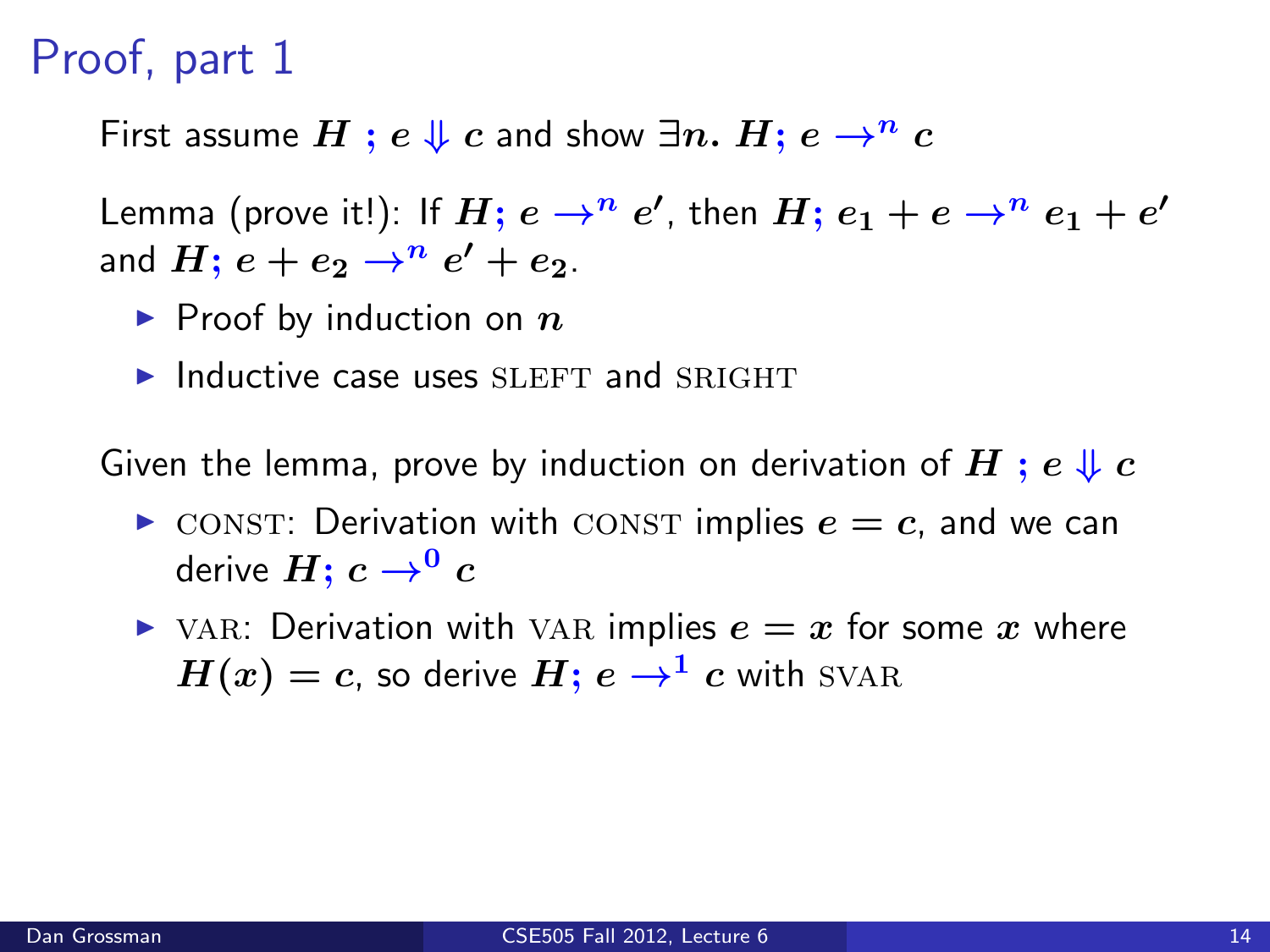First assume  $H$ ;  $e \Downarrow c$  and show  $\exists n$ .  $H$ ;  $e \rightarrow^n c$ 

Lemma (prove it!): If  $H ;$   $e \rightarrow^n e'$ , then  $H ;$   $e_1 + e \rightarrow^n e_1 + e'$ and  $H;$   $e+e_2\rightarrow^n e'+e_2.$ 

- $\blacktriangleright$  Proof by induction on  $n$
- $\blacktriangleright$  Inductive case uses SLEFT and SRIGHT

Given the lemma, prove by induction on derivation of H ;  $e \Downarrow c$ 

- $\triangleright$  CONST: Derivation with CONST implies  $e = c$ , and we can derive  $H$ ;  $c \rightarrow 0$   $c$
- $\triangleright$  VAR: Derivation with VAR implies  $e = x$  for some x where  $H(x) = c$ , so derive  $H: e \rightarrow^1 c$  with SVAR
- $\blacktriangleright$  ADD: ...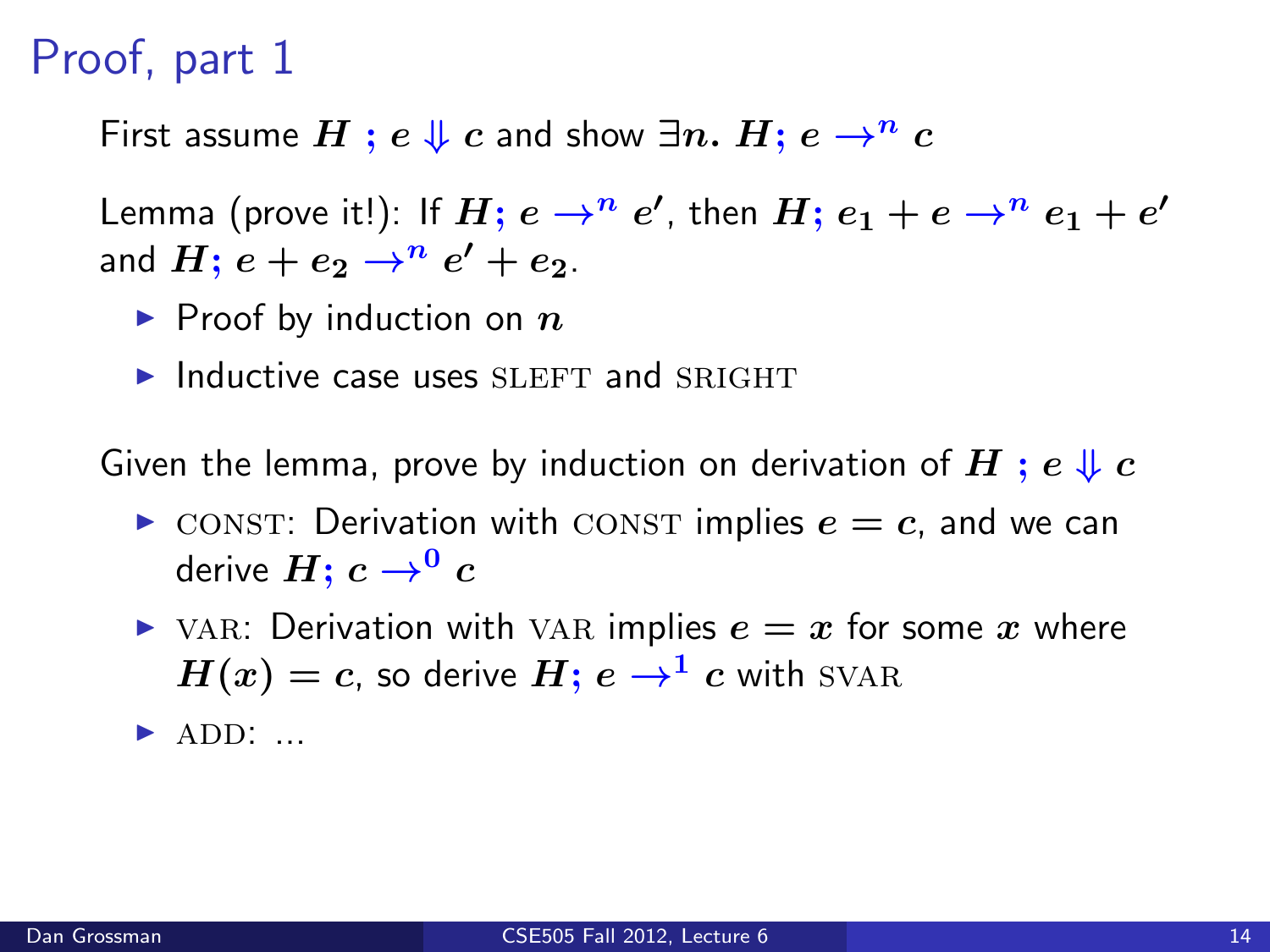$\blacktriangleright$  ...

First assume  $H$ ;  $e \Downarrow c$  and show  $\exists n$ .  $H$ ;  $e \rightarrow^n c$ 

Lemma (prove it!): If  $H ;$   $e \rightarrow^n e'$ , then  $H ;$   $e_1 + e \rightarrow^n e_1 + e'$ and  $H;$   $e+e_2\rightarrow^n e'+e_2.$ 

Given the lemma, prove by induction on derivation of  $H : e \Downarrow c$ 

ADD: Derivation with ADD implies  $e = e_1 + e_2$ ,  $c = c_1+c_2$ ,  $H$ ;  $e_1 \Downarrow c_1$ , and  $H$ ;  $e_2 \Downarrow c_2$  for some  $e_1, e_2, c_1, c_2$ .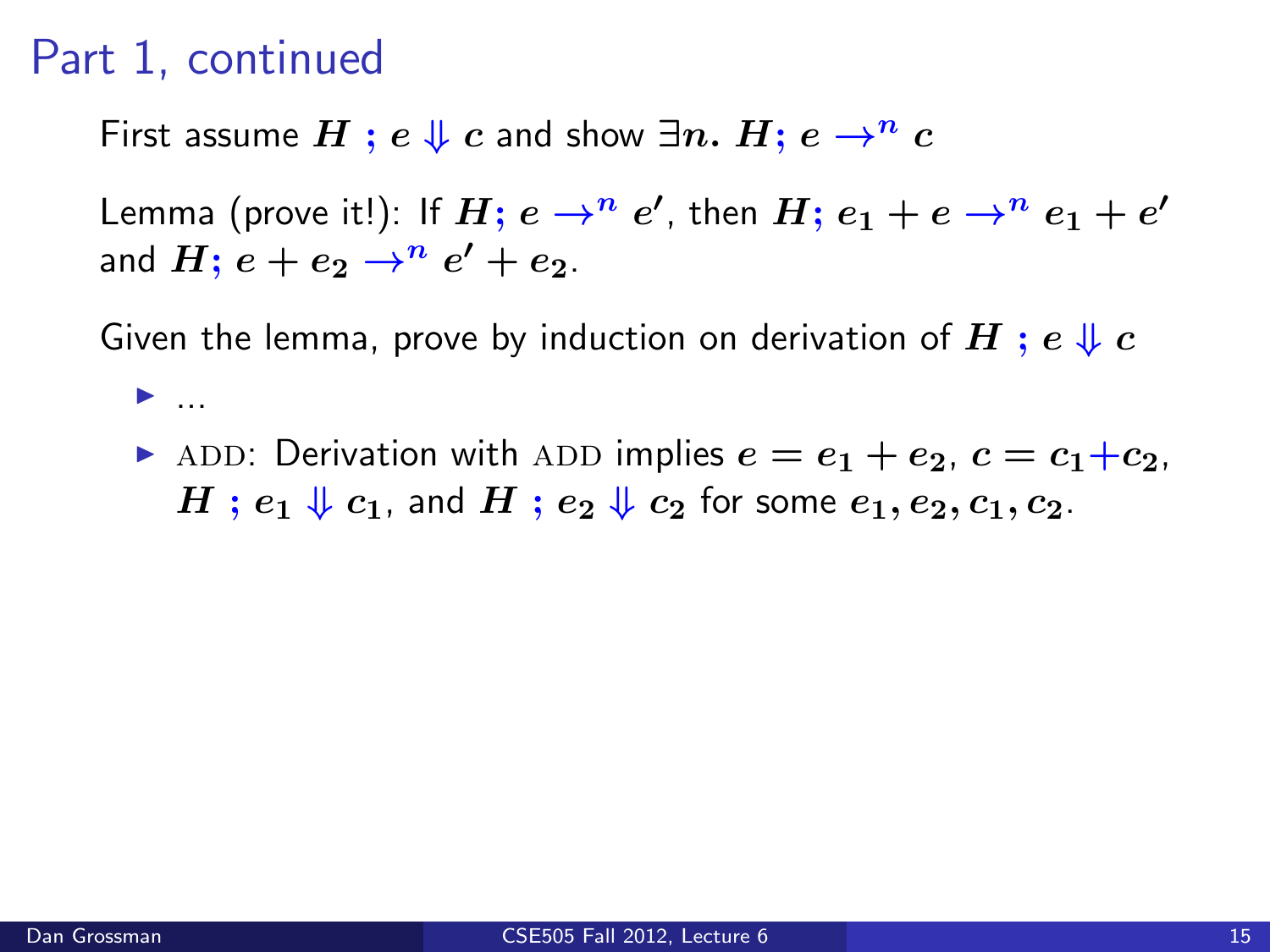$\blacktriangleright$  ...

First assume  $H$ ;  $e \Downarrow c$  and show  $\exists n. H$ ;  $e \rightarrow^n c$ 

Lemma (prove it!): If  $H ;$   $e \rightarrow^n e'$ , then  $H ;$   $e_1 + e \rightarrow^n e_1 + e'$ and  $H;$   $e+e_2\rightarrow^n e'+e_2.$ 

Given the lemma, prove by induction on derivation of  $H : e \Downarrow c$ 

ADD: Derivation with ADD implies  $e = e_1 + e_2$ ,  $c = c_1+c_2$ ,  $H$ ;  $e_1 \Downarrow c_1$ , and  $H$ ;  $e_2 \Downarrow c_2$  for some  $e_1, e_2, c_1, c_2$ . By induction (twice),  $\exists n_1, n_2$ .  $H: e_1 \rightarrow^{n_1} c_1$  and  $H: e_2 \rightarrow^{n_2} c_2$ .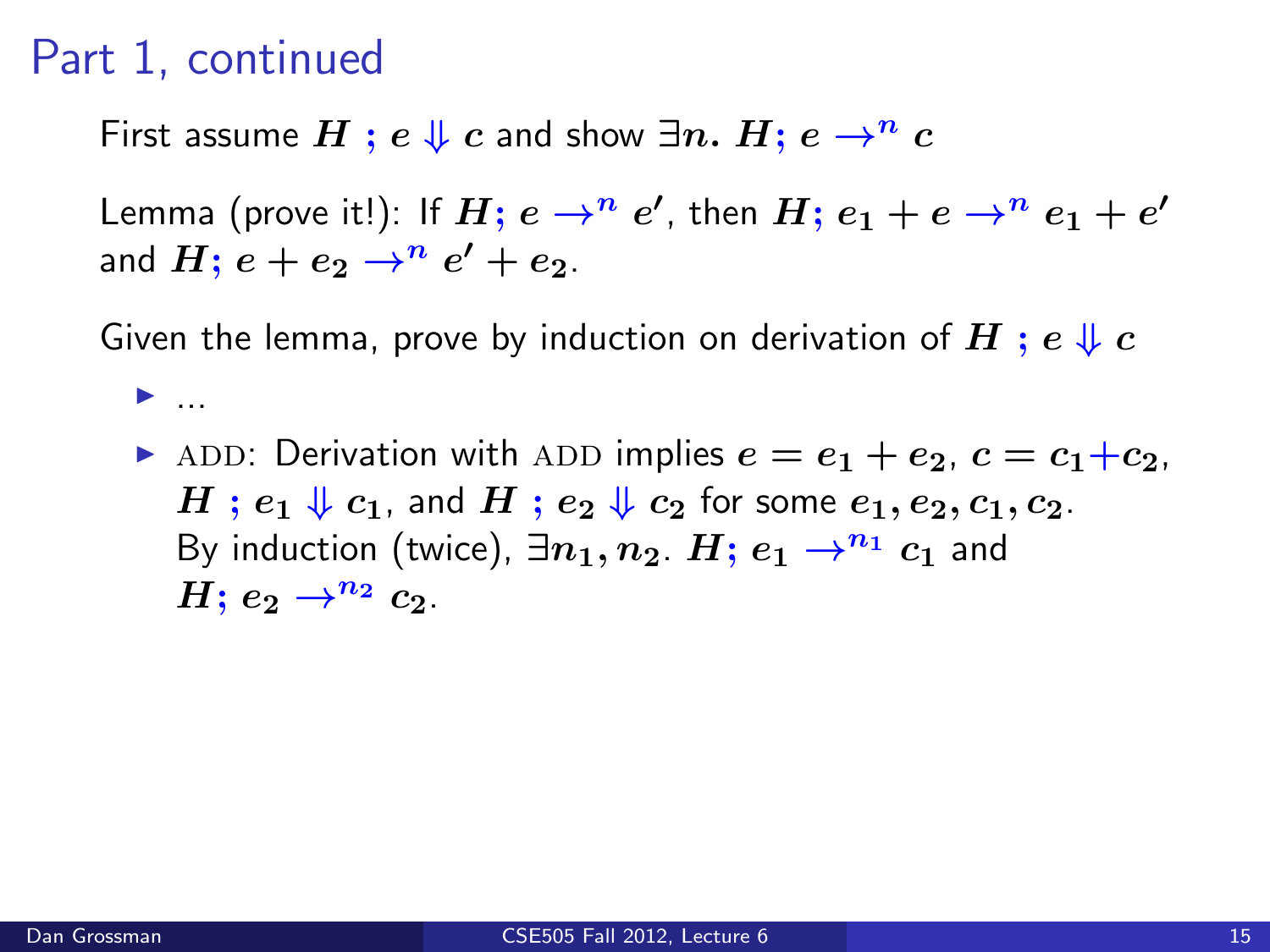$\blacktriangleright$  ...

First assume  $H$ ;  $e \Downarrow c$  and show  $\exists n$ .  $H$ ;  $e \rightarrow^n c$ 

Lemma (prove it!): If  $H ;$   $e \rightarrow^n e'$ , then  $H ;$   $e_1 + e \rightarrow^n e_1 + e'$ and  $H;$   $e+e_2\rightarrow^n e'+e_2.$ 

Given the lemma, prove by induction on derivation of  $H : e \Downarrow c$ 

ADD: Derivation with ADD implies  $e = e_1 + e_2$ ,  $c = c_1+c_2$ ,  $H$ ;  $e_1 \Downarrow c_1$ , and  $H$ ;  $e_2 \Downarrow c_2$  for some  $e_1, e_2, c_1, c_2$ . By induction (twice),  $\exists n_1, n_2$ .  $H: e_1 \rightarrow^{n_1} c_1$  and  $H: e_2 \rightarrow^{n_2} c_2$ . So by our lemma  $H$ ;  $e_1 + e_2 \rightarrow^{n_1} c_1 + e_2$  and  $H: c_1 + e_2 \rightarrow^{n_2} c_1 + c_2$ .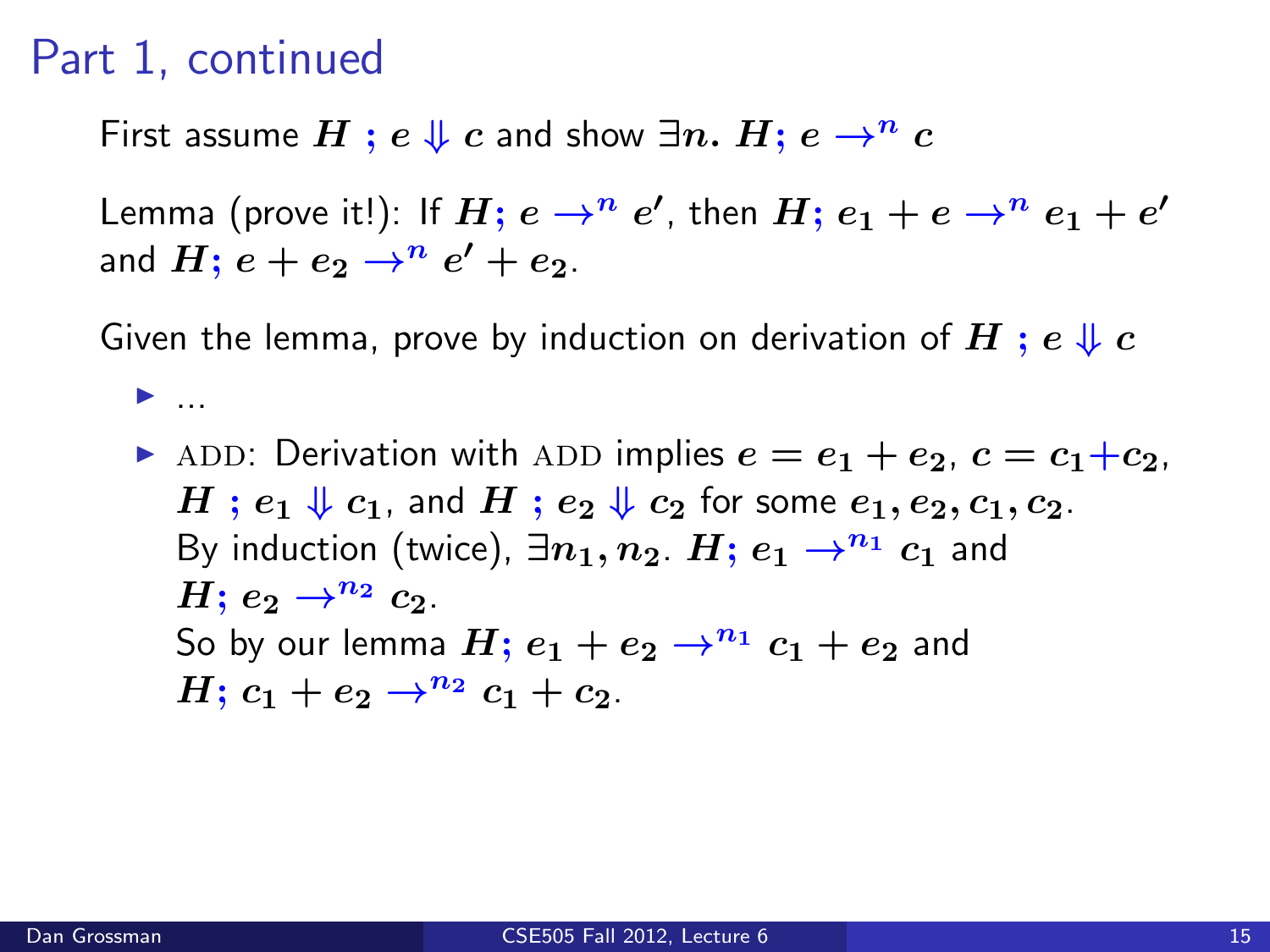$\blacktriangleright$  ...

First assume  $H$ ;  $e \Downarrow c$  and show  $\exists n$ .  $H$ ;  $e \rightarrow^n c$ 

Lemma (prove it!): If  $H ;$   $e \rightarrow^n e'$ , then  $H ;$   $e_1 + e \rightarrow^n e_1 + e'$ and  $H;$   $e+e_2\rightarrow^n e'+e_2.$ 

Given the lemma, prove by induction on derivation of  $H : e \Downarrow c$ 

ADD: Derivation with ADD implies  $e = e_1 + e_2$ ,  $c = c_1+c_2$ ,  $H$ ;  $e_1 \Downarrow c_1$ , and  $H$ ;  $e_2 \Downarrow c_2$  for some  $e_1, e_2, c_1, c_2$ . By induction (twice),  $\exists n_1, n_2$ .  $H: e_1 \rightarrow^{n_1} c_1$  and  $H: e_2 \rightarrow^{n_2} c_2$ . So by our lemma  $H$ ;  $e_1 + e_2 \rightarrow^{n_1} c_1 + e_2$  and  $H: c_1 + e_2 \rightarrow^{n_2} c_1 + c_2$ . By SADD  $H: c_1 + c_2 \rightarrow c_1+c_2$ .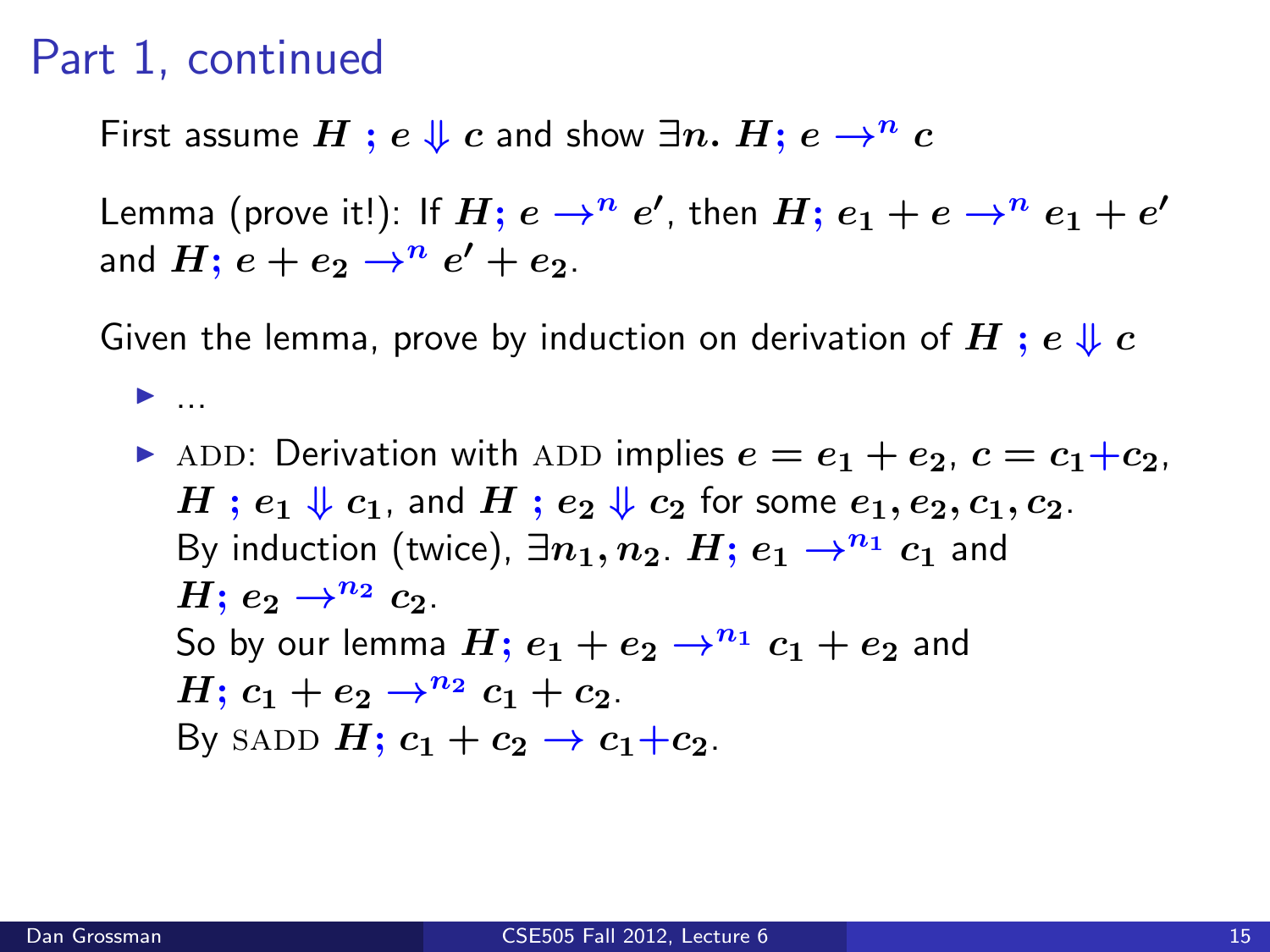$\blacktriangleright$  ...

First assume  $H$  ;  $e \Downarrow c$  and show  $\exists n. H$ ;  $e \rightarrow^n c$ 

Lemma (prove it!): If  $H ;$   $e \rightarrow^n e'$ , then  $H ;$   $e_1 + e \rightarrow^n e_1 + e'$ and  $H;$   $e+e_2\rightarrow^n e'+e_2.$ 

Given the lemma, prove by induction on derivation of  $H : e \Downarrow c$ 

ADD: Derivation with ADD implies  $e = e_1 + e_2$ ,  $c = c_1+c_2$ ,  $H$ ;  $e_1 \Downarrow c_1$ , and  $H$ ;  $e_2 \Downarrow c_2$  for some  $e_1, e_2, c_1, c_2$ . By induction (twice),  $\exists n_1, n_2$ .  $H: e_1 \rightarrow^{n_1} c_1$  and  $H: e_2 \rightarrow^{n_2} c_2$ . So by our lemma  $H$ ;  $e_1 + e_2 \rightarrow^{n_1} c_1 + e_2$  and  $H: c_1 + e_2 \rightarrow^{n_2} c_1 + c_2$ . By SADD  $H: c_1 + c_2 \rightarrow c_1+c_2$ . So  $H: e_1 + e_2 \rightarrow^{n_1+n_2+1} c$ .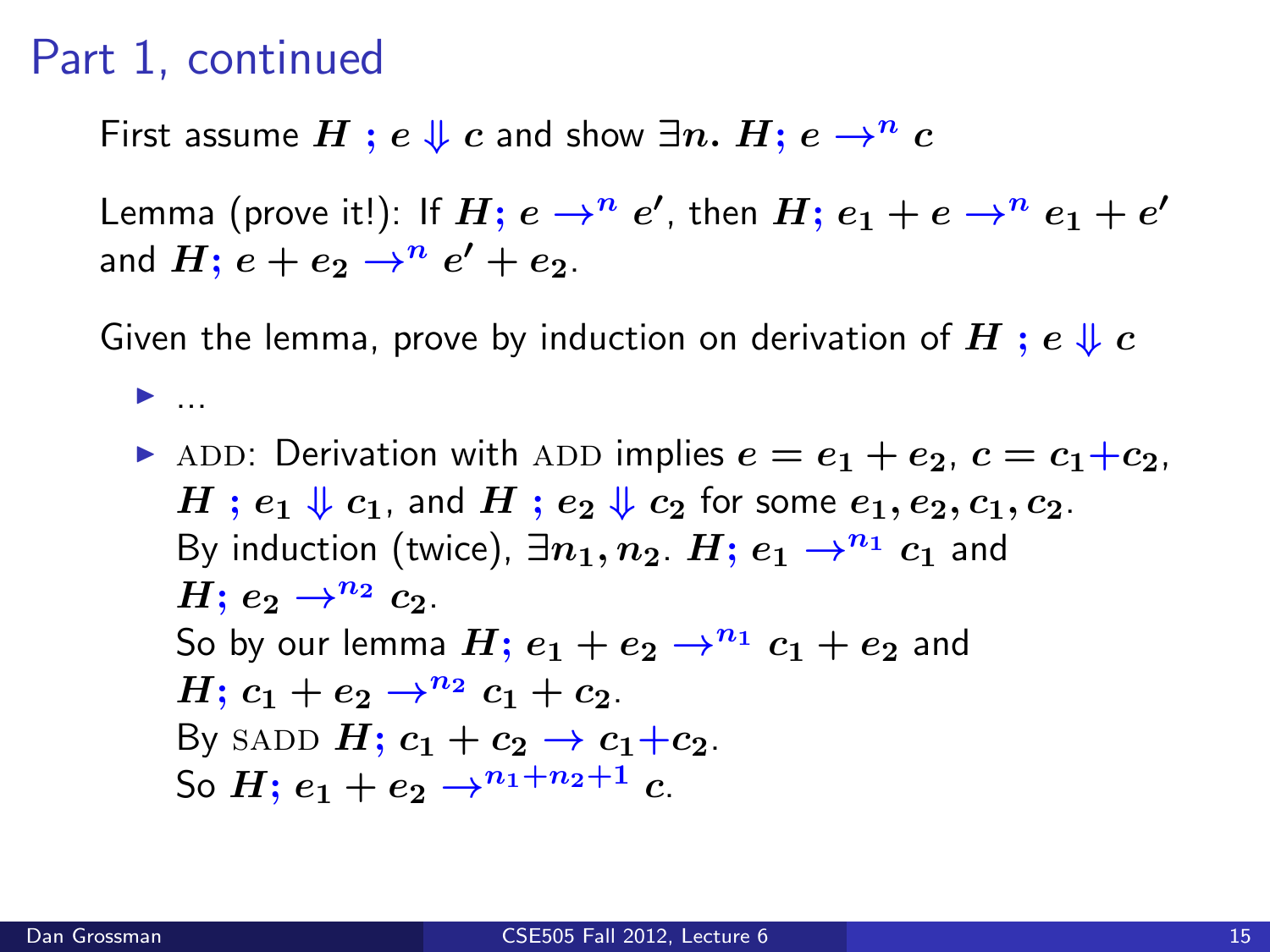Now assume  $\exists n. H; e \rightarrow^n c$  and show  $H; e \Downarrow c$ .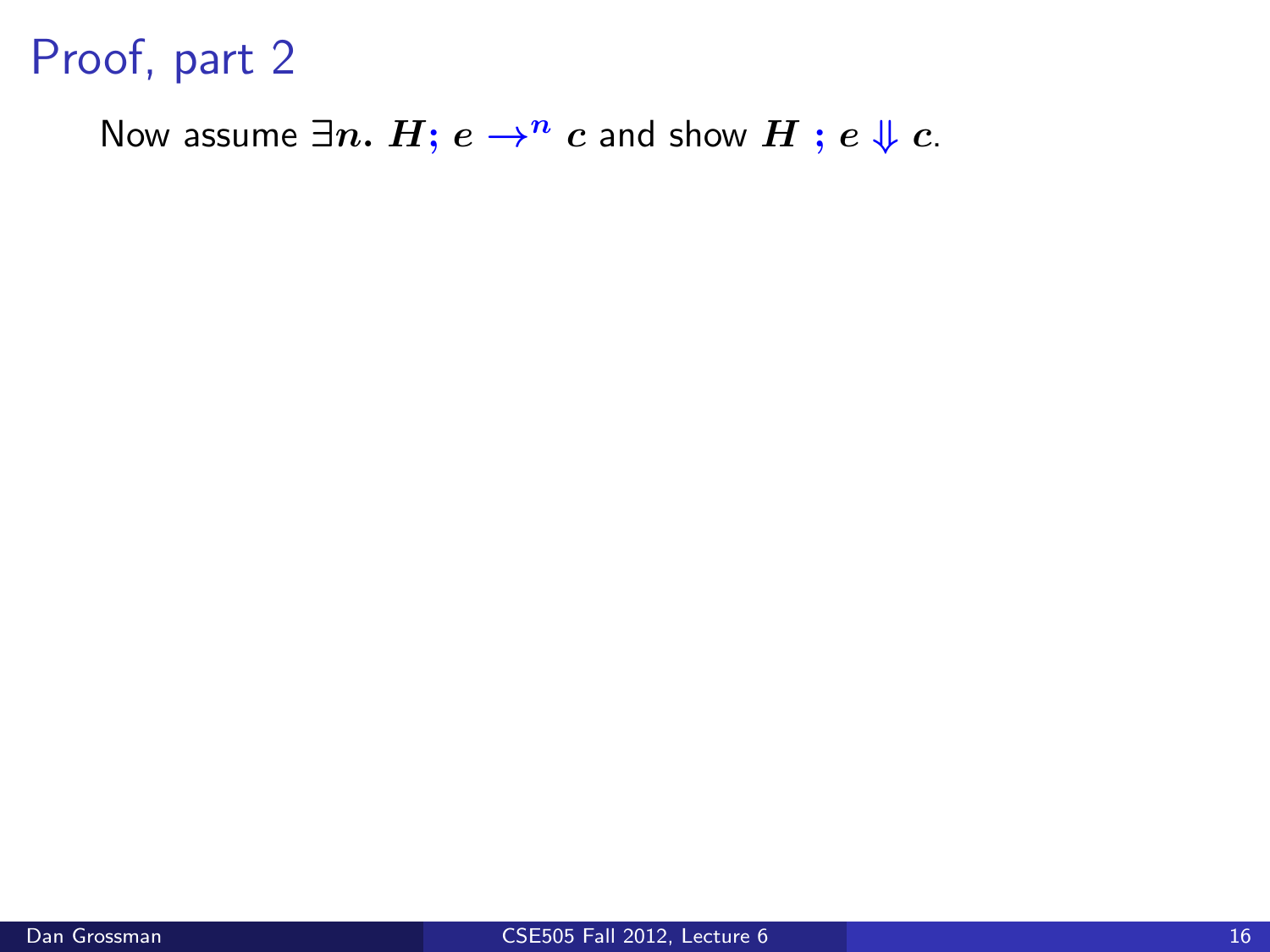Now assume  $\exists n. H; e \rightarrow^n c$  and show  $H; e \Downarrow c$ .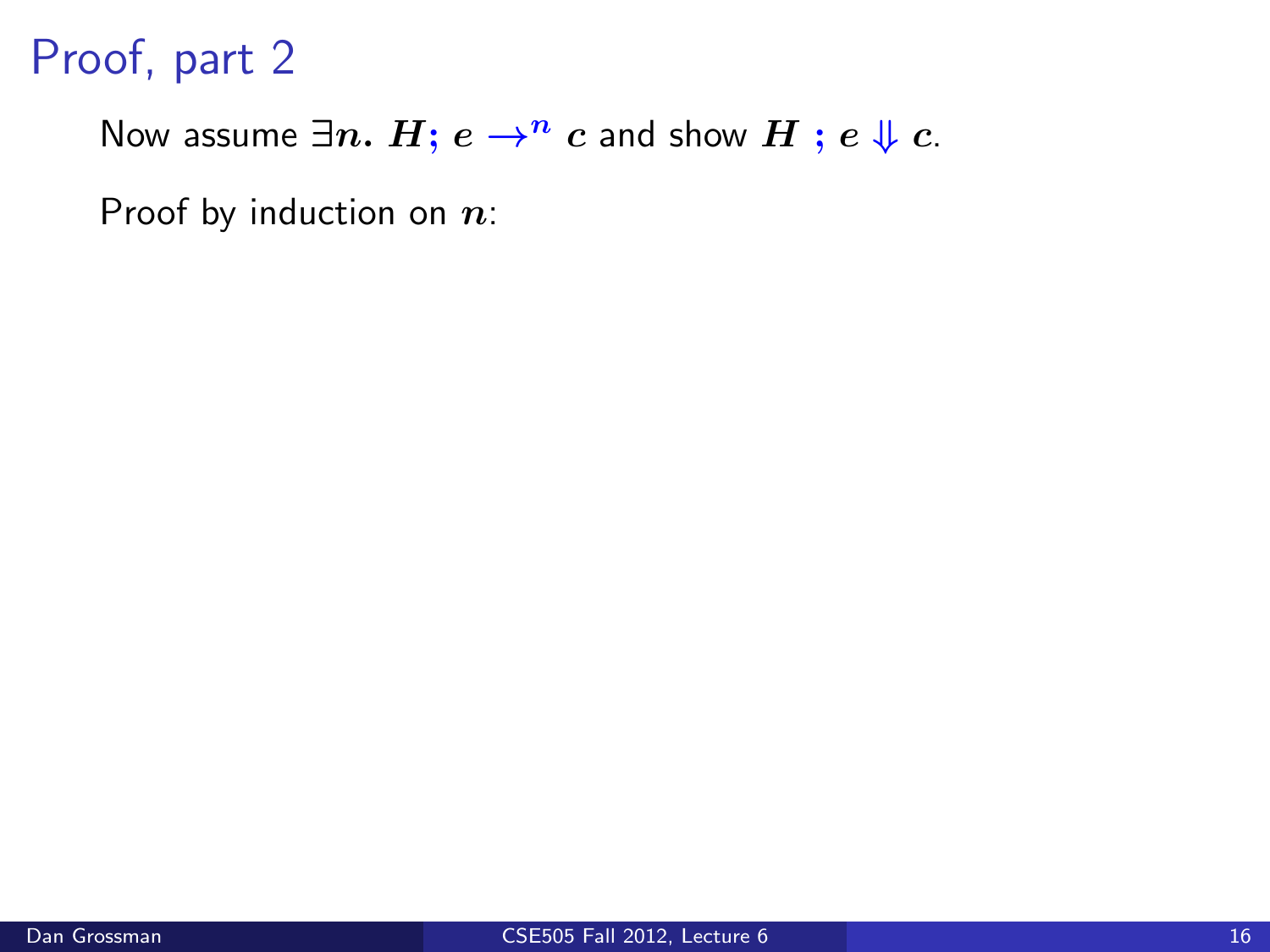Now assume  $\exists n. H; e \rightarrow^n c$  and show  $H; e \Downarrow c$ .

Proof by induction on  $n$ :

 $\blacktriangleright$   $n = 0$ : e is c and CONST lets us derive H ; c  $\Downarrow$  c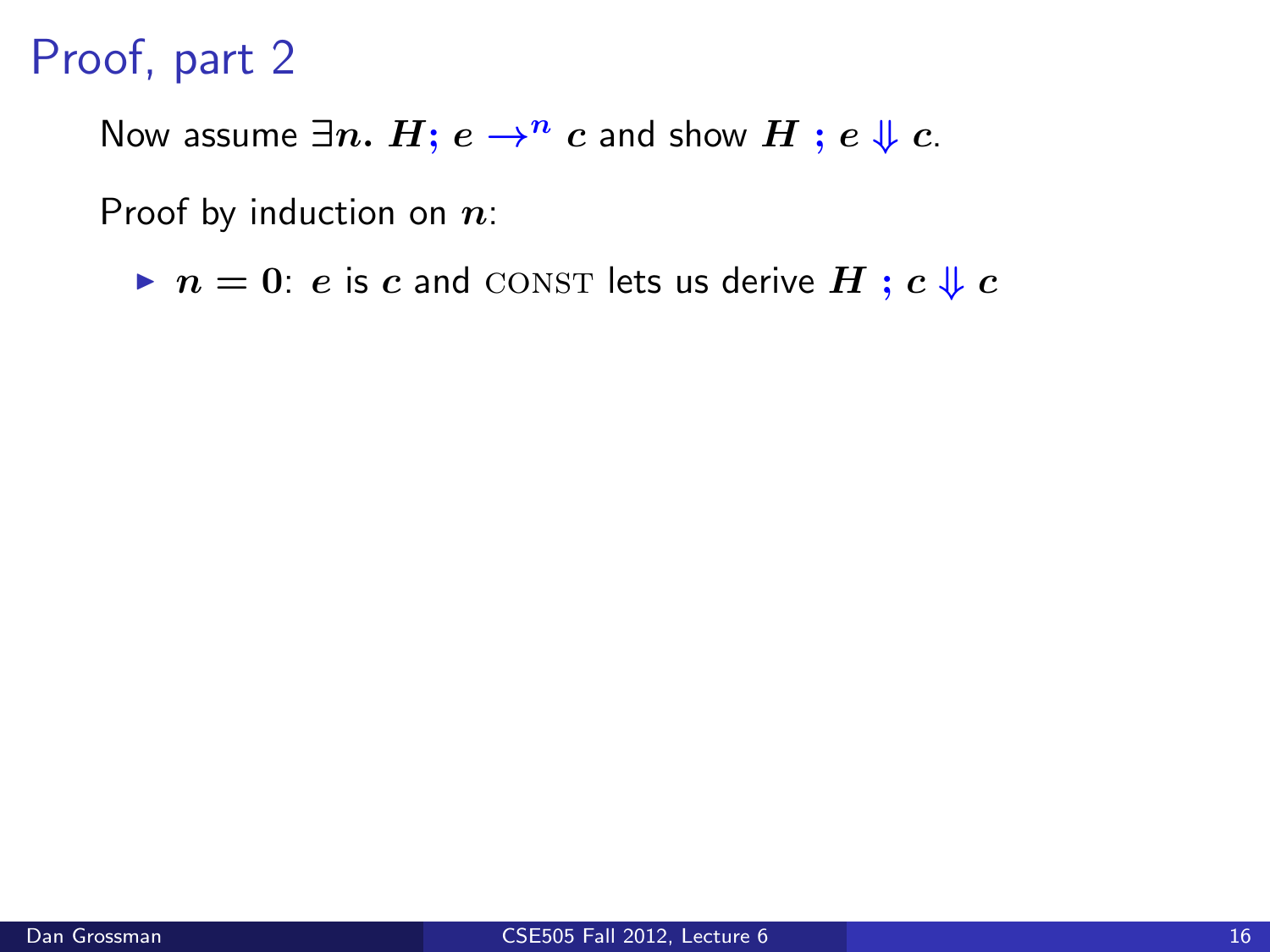Now assume  $\exists n. H; e \rightarrow^n c$  and show  $H; e \Downarrow c$ .

- $\blacktriangleright$   $n = 0$ : e is c and CONST lets us derive H ; c  $\Downarrow$  c
- $\blacktriangleright$   $n > 0$ : (Clever: break into first step and remaining ones)  $\exists e'.~H; \, e \rightarrow e'$  and  $H; \, e' \rightarrow^{n-1} c.$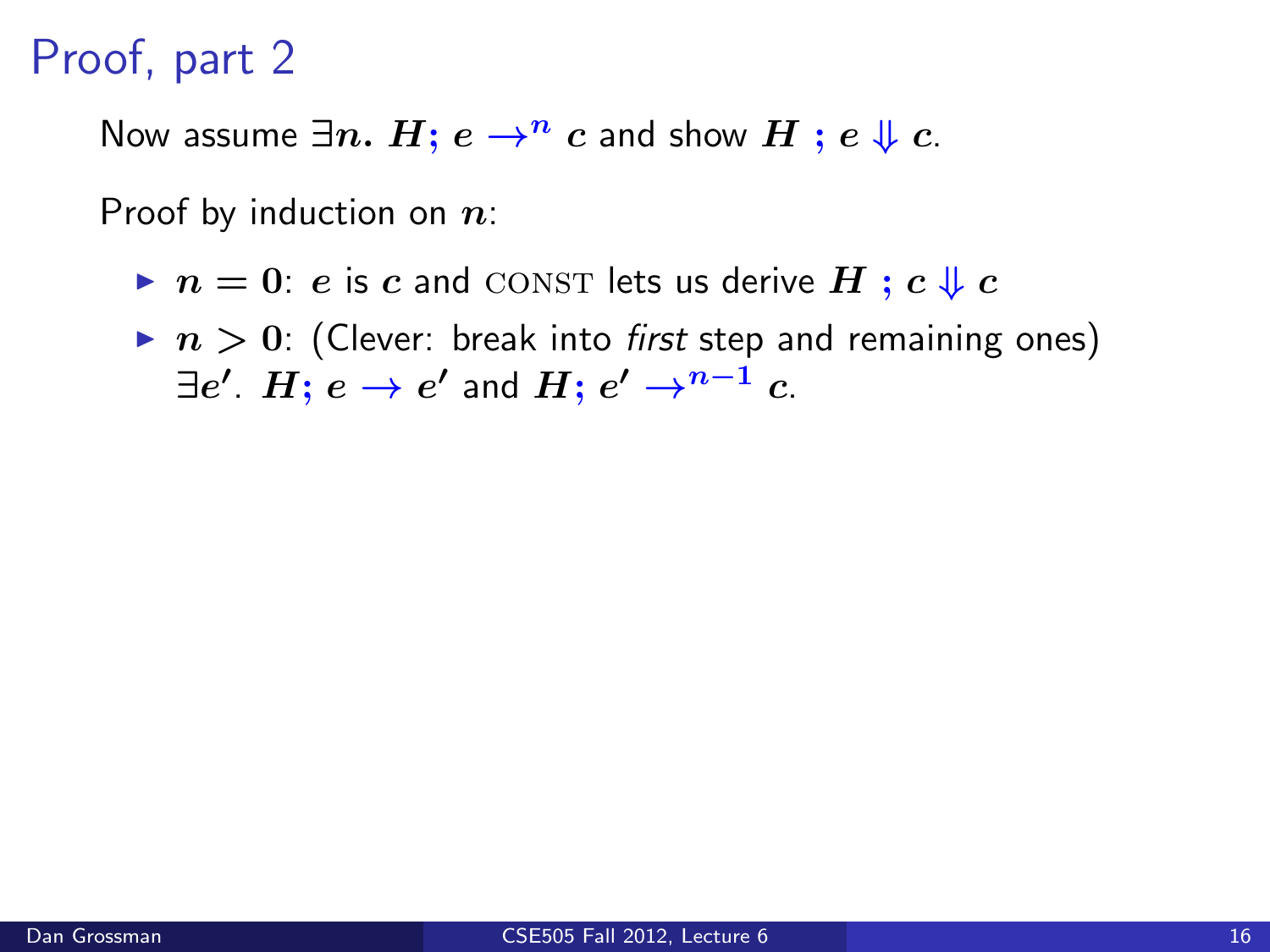Now assume  $\exists n. H; e \rightarrow^n c$  and show  $H; e \Downarrow c$ .

- $\blacktriangleright$   $n = 0$ : e is c and CONST lets us derive H ; c  $\Downarrow$  c
- $\blacktriangleright$   $n > 0$ : (Clever: break into first step and remaining ones)  $\exists e'.~H; \, e \rightarrow e'$  and  $H; \, e' \rightarrow^{n-1} c.$ By induction  $H$  ;  $e' \Downarrow c$ .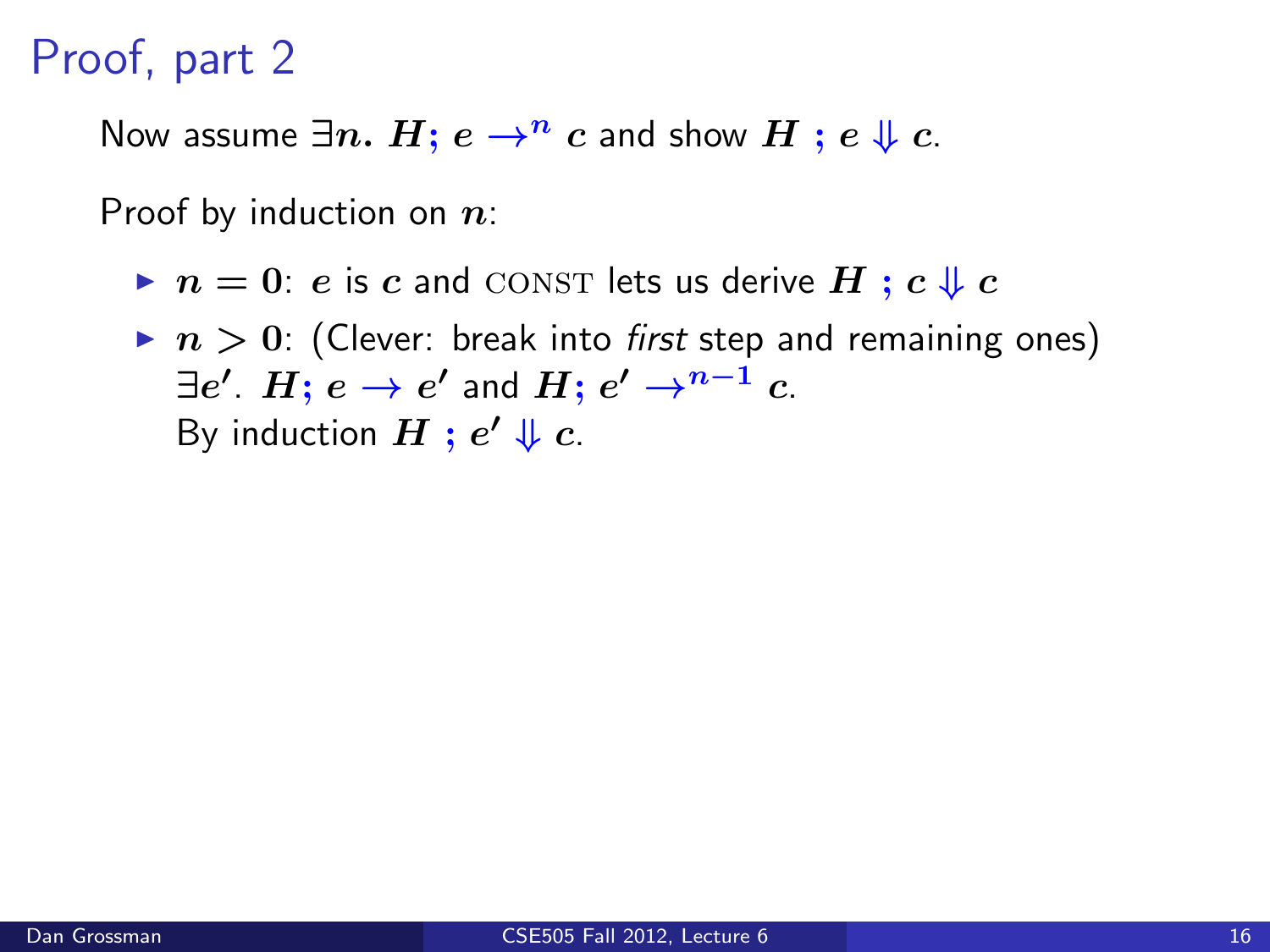Now assume  $\exists n. H; e \rightarrow^n c$  and show  $H; e \Downarrow c$ .

- $\blacktriangleright$   $n = 0$ : e is c and CONST lets us derive H ; c  $\Downarrow$  c
- $\blacktriangleright$   $n > 0$ : (Clever: break into first step and remaining ones)  $\exists e'.~H; \, e \rightarrow e'$  and  $H; \, e' \rightarrow^{n-1} c.$ By induction  $H$  ;  $e' \Downarrow c$ . So this lemma suffices: If  $H ;$   $e \rightarrow e'$  and  $H$   $;$   $e' \Downarrow c$ , then  $H$ ;  $e \Downarrow c$ .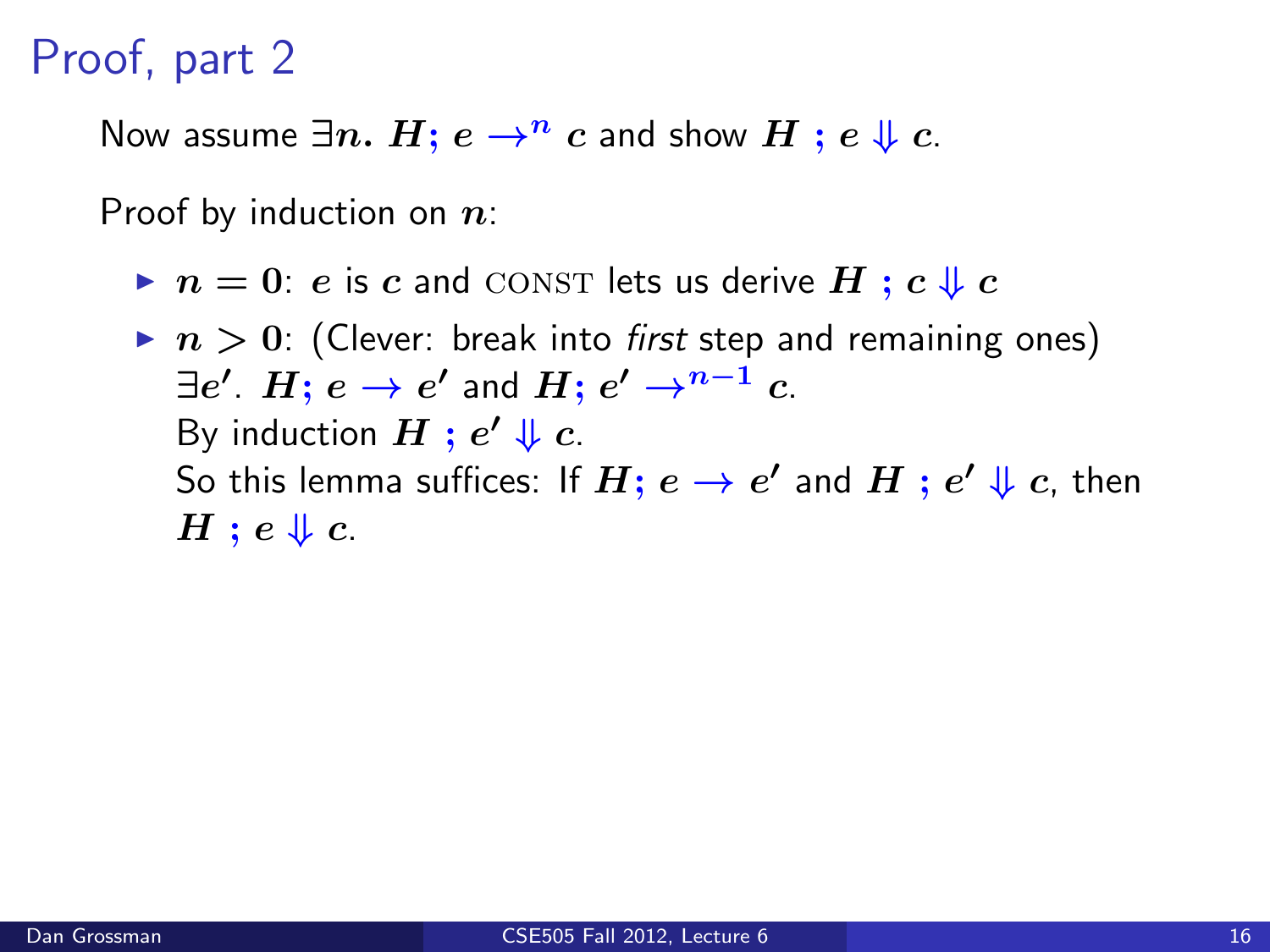Now assume  $\exists n. H; e \rightarrow^n c$  and show  $H; e \Downarrow c$ .

Proof by induction on  $n$ :

- $\blacktriangleright$   $n = 0$ : e is c and CONST lets us derive H ; c  $\Downarrow$  c
- $\blacktriangleright$   $n > 0$ : (Clever: break into first step and remaining ones)  $\exists e'.~H; \, e \rightarrow e'$  and  $H; \, e' \rightarrow^{n-1} c.$ By induction  $H$  ;  $e' \Downarrow c$ . So this lemma suffices: If  $H ;$   $e \rightarrow e'$  and  $H$   $;$   $e' \Downarrow c$ , then  $H : e \Downarrow c$ .

Prove the lemma by induction on derivation of  $H; e \rightarrow e'$ :

- $\triangleright$  SVAR: ...
- $\blacktriangleright$  sadd: ...
- $\blacktriangleright$  SLEFT: ...
- $\blacktriangleright$  SRIGHT: ...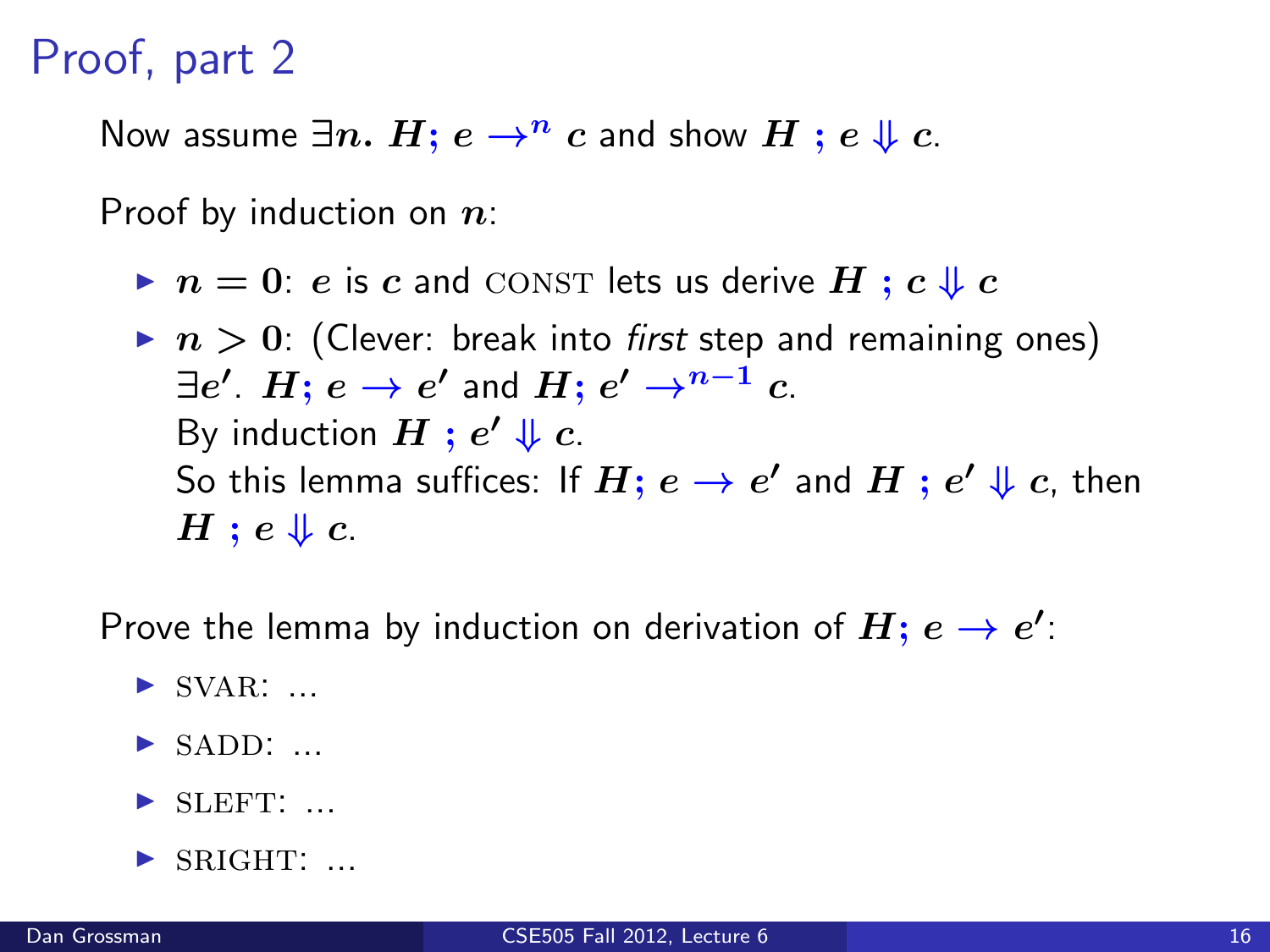Lemma: If  $H ;$   $e \rightarrow e'$  and  $H$  ;  $e' \Downarrow c$ , then  $H$  ;  $e \Downarrow c$ .

Prove the lemma by induction on derivation of  $H;\,e\to e^\prime\dot{e}$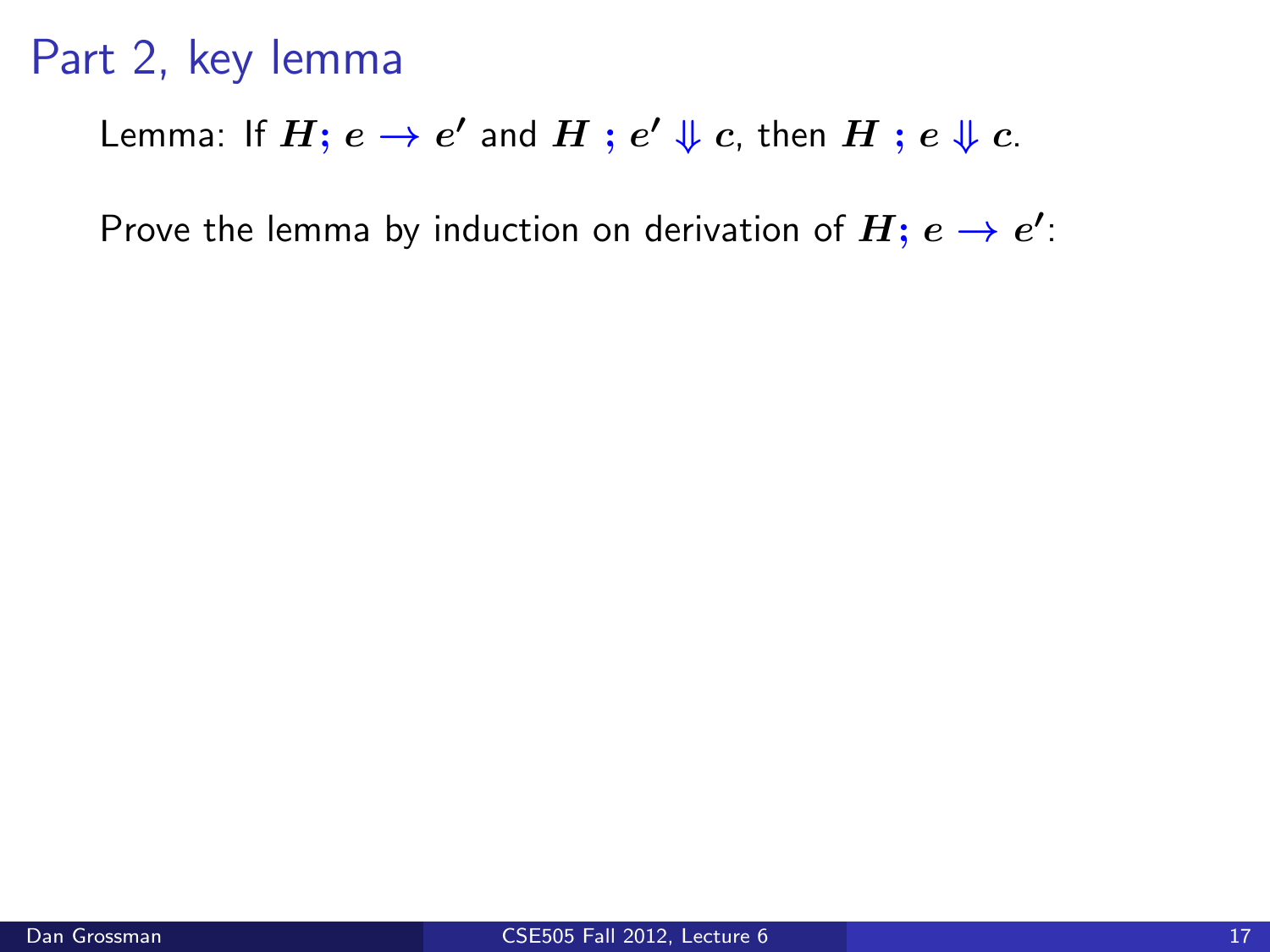Lemma: If  $H ;$   $e \rightarrow e'$  and  $H$  ;  $e' \Downarrow c$ , then  $H$  ;  $e \Downarrow c$ .

Prove the lemma by induction on derivation of  $H;\,e\to e^\prime\dot{e}$ 

 $\triangleright$  SVAR: Derivation with SVAR implies e is some x and  $e' = H(x) = c$ , so derive, by VAR,  $H; x \Downarrow H(x)$ .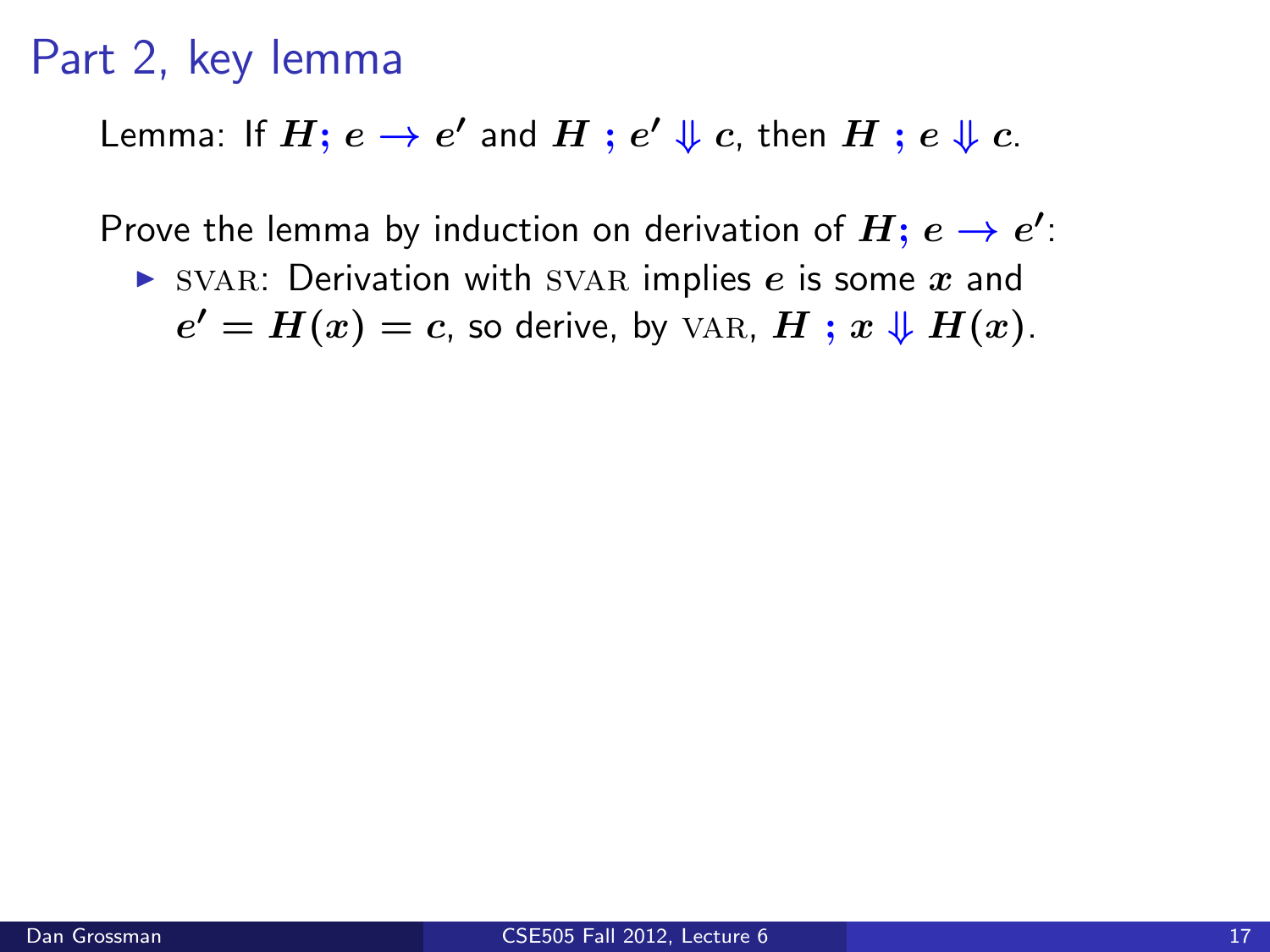Lemma: If  $H ;$   $e \rightarrow e'$  and  $H$  ;  $e' \Downarrow c$ , then  $H$  ;  $e \Downarrow c$ .

Prove the lemma by induction on derivation of  $H;\,e\to e^\prime\dot{e}$ 

- $\triangleright$  SVAR: Derivation with SVAR implies e is some x and  $e' = H(x) = c$ , so derive, by VAR,  $H; x \Downarrow H(x)$ .
- $\triangleright$  SADD: Derivation with SADD implies e is some  $c_1 + c_2$  and  $e' = c_1+c_2 = c$ , so derive, by ADD and two CONST,  $H: c_1 + c_2 \Downarrow c_1 + c_2$ .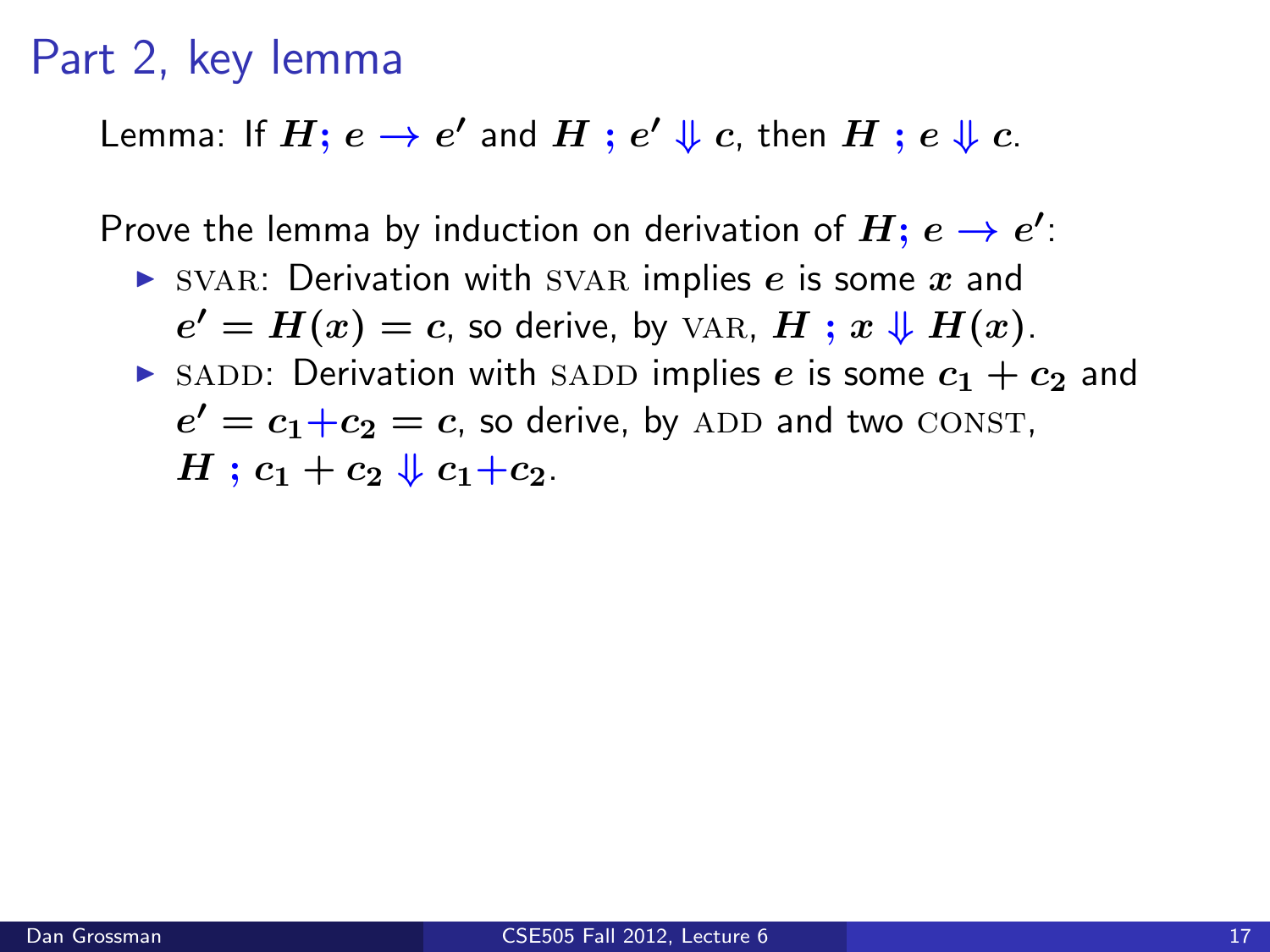Lemma: If  $H ;$   $e \rightarrow e'$  and  $H$  ;  $e' \Downarrow c$ , then  $H$  ;  $e \Downarrow c$ .

Prove the lemma by induction on derivation of  $H;\,e\to e^\prime\dot{e}$ 

 $\triangleright$  SVAR: Derivation with SVAR implies e is some x and

 $e' = H(x) = c$ , so derive, by VAR,  $H; x \Downarrow H(x)$ .

 $\triangleright$  SADD: Derivation with SADD implies e is some  $c_1 + c_2$  and  $e' = c_1+c_2 = c$ , so derive, by ADD and two CONST,

 $H: c_1 + c_2 \Downarrow c_1 + c_2$ .

SLEFT: Derivation with SLEFT implies  $e = e_1 + e_2$  and  $e'=e_1'+e_2$  and  $H;\, e_1\to e_1'$  for some  $e_1,e_2,e_1'.$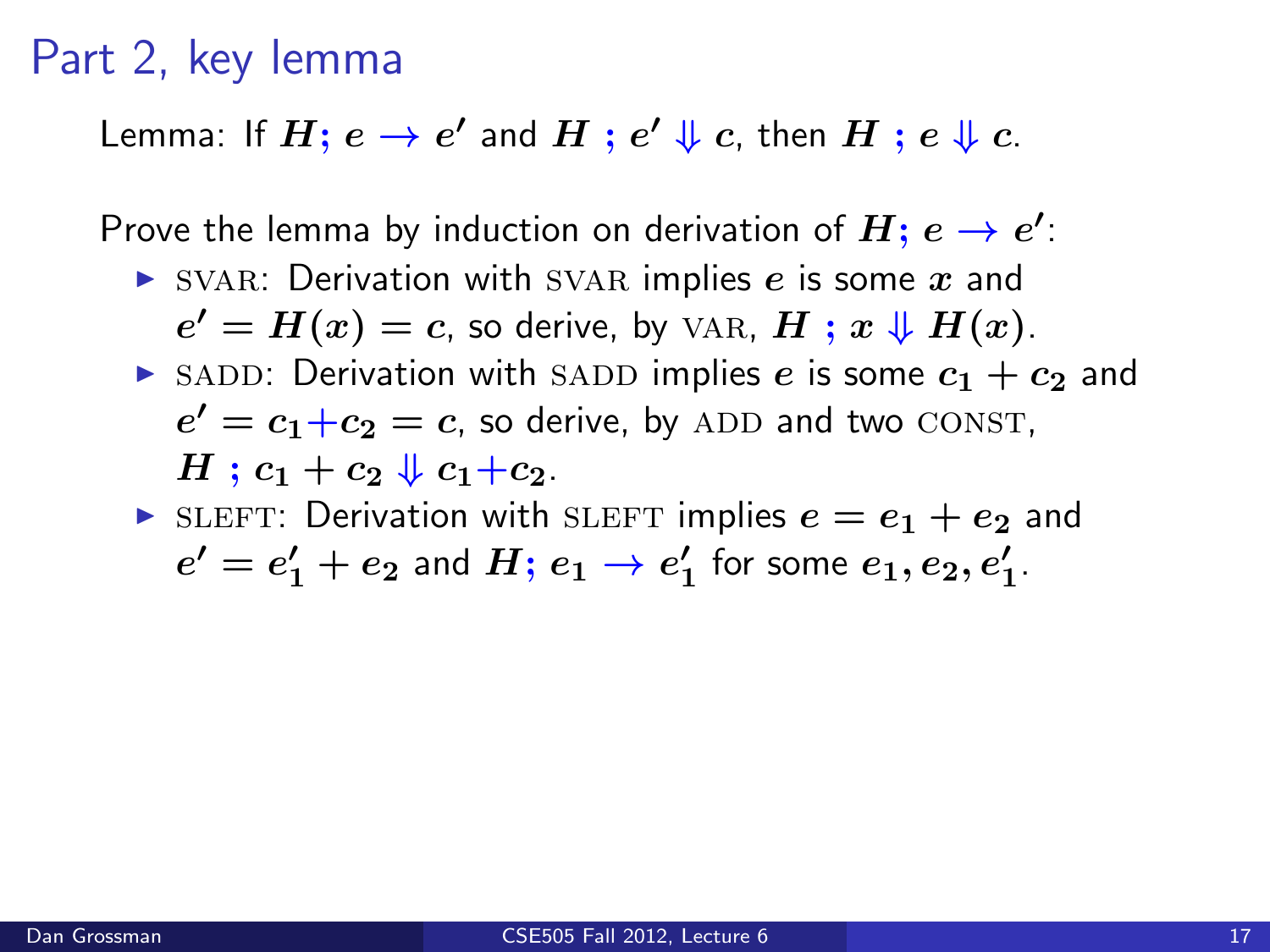Lemma: If  $H ;$   $e \rightarrow e'$  and  $H$  ;  $e' \Downarrow c$ , then  $H$  ;  $e \Downarrow c$ .

Prove the lemma by induction on derivation of  $H;\,e\to e^\prime\dot{e}$ 

 $\triangleright$  SVAR: Derivation with SVAR implies e is some x and

 $e' = H(x) = c$ , so derive, by VAR,  $H; x \Downarrow H(x)$ .

 $\triangleright$  SADD: Derivation with SADD implies e is some  $c_1 + c_2$  and  $e' = c_1+c_2 = c$ , so derive, by ADD and two CONST,  $H: c_1 + c_2 \Downarrow c_1 + c_2$ .

In sleaf sleep simulation with sleaf implies  $e = e_1 + e_2$  and  $e'=e_1'+e_2$  and  $H;\, e_1\to e_1'$  for some  $e_1,e_2,e_1'.$ Since  $e'=e_1'+e_2$  inverting assumption  $H$  ;  $e'\Downarrow c$  gives  $H$  ;  $e'_1 \Downarrow c_1$ ,  $H$  ;  $e_2 \Downarrow c_2$  and  $c = c_1 + c_2$ .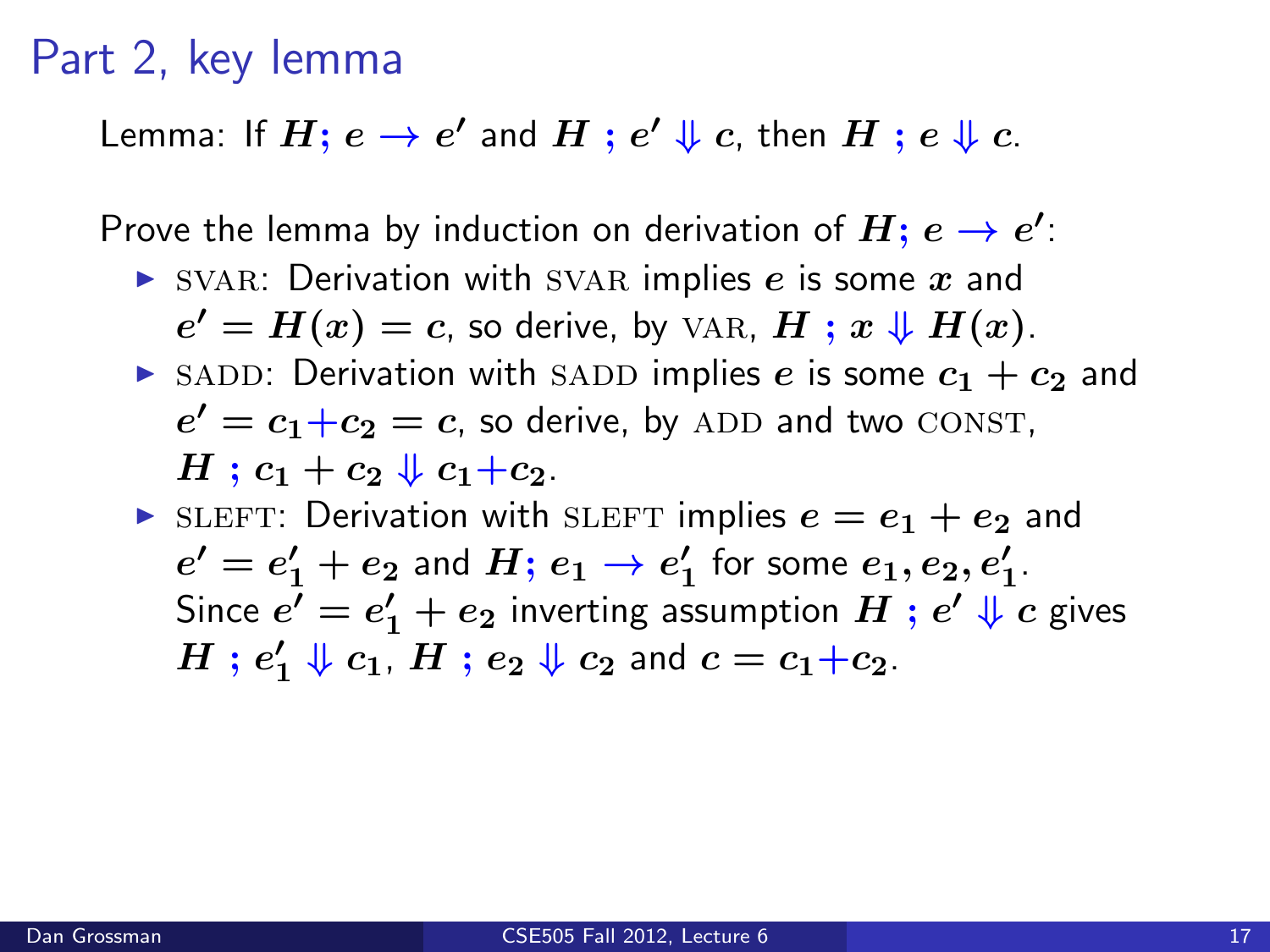Lemma: If  $H ;$   $e \rightarrow e'$  and  $H$  ;  $e' \Downarrow c$ , then  $H$  ;  $e \Downarrow c$ .

Prove the lemma by induction on derivation of  $H;\,e\to e^\prime\dot{e}$ 

 $\triangleright$  SVAR: Derivation with SVAR implies e is some x and

 $e' = H(x) = c$ , so derive, by VAR,  $H; x \Downarrow H(x)$ .

 $\triangleright$  SADD: Derivation with SADD implies e is some  $c_1 + c_2$  and  $e' = c_1+c_2 = c$ , so derive, by ADD and two CONST,  $H: c_1 + c_2 \Downarrow c_1 + c_2$ .

In sleaf sleep simulation with sleaf implies  $e = e_1 + e_2$  and  $e'=e_1'+e_2$  and  $H;\, e_1\to e_1'$  for some  $e_1,e_2,e_1'.$ Since  $e'=e_1'+e_2$  inverting assumption  $H$  ;  $e'\Downarrow c$  gives  $H$  ;  $e'_1 \Downarrow c_1$ ,  $H$  ;  $e_2 \Downarrow c_2$  and  $c = c_1 + c_2$ . Applying the induction hypothesis to  $H;\, e_1 \to e_1'$  and  $H$  ;  $e'_1 \Downarrow c_1$  gives  $H$  ;  $e_1 \Downarrow c_1$ .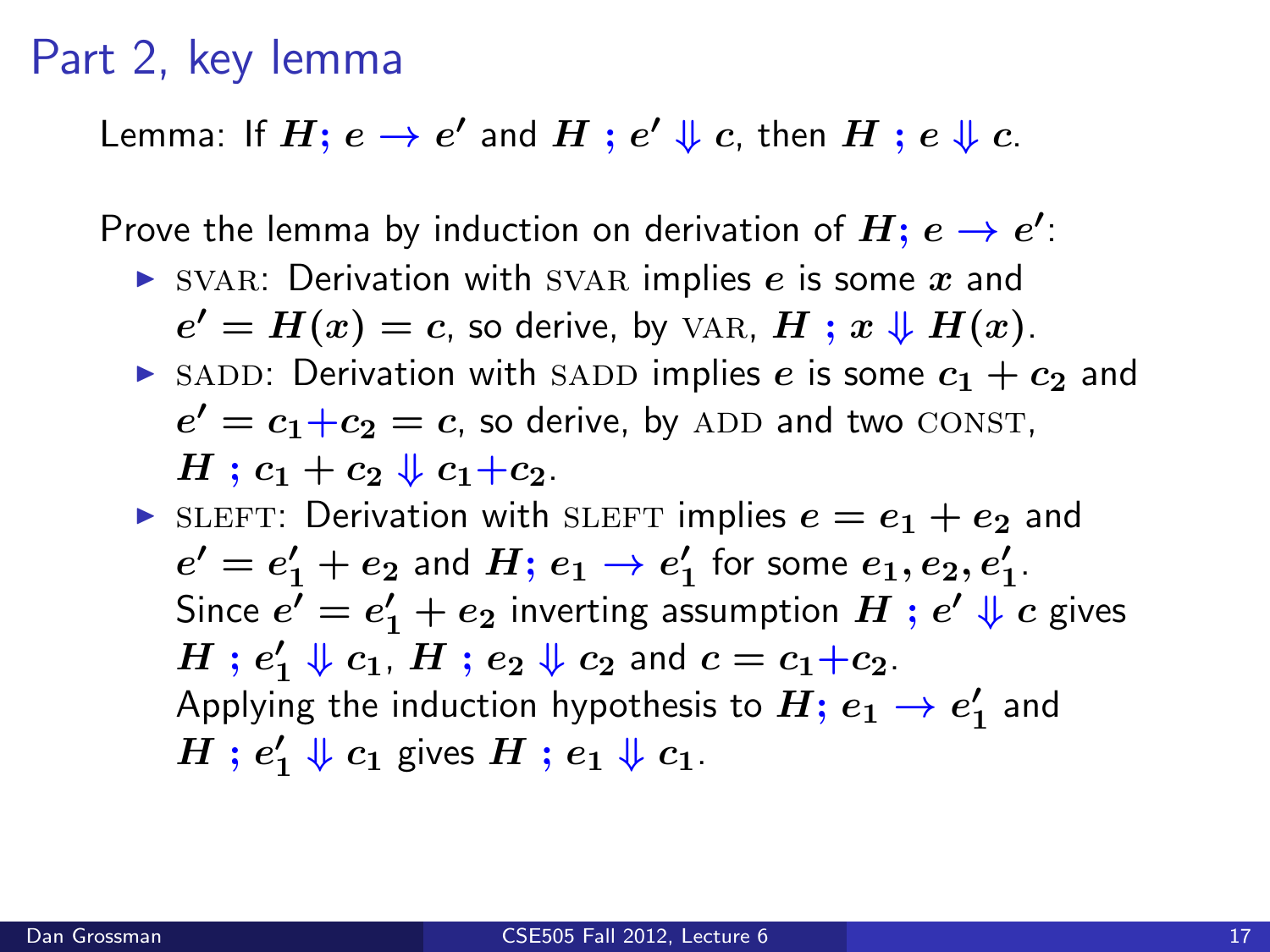Lemma: If  $H ;$   $e \rightarrow e'$  and  $H$  ;  $e' \Downarrow c$ , then  $H$  ;  $e \Downarrow c$ .

Prove the lemma by induction on derivation of  $H;\,e\to e^\prime\dot{e}$ 

 $\triangleright$  SVAR: Derivation with SVAR implies e is some x and

 $e' = H(x) = c$ , so derive, by VAR,  $H; x \Downarrow H(x)$ .

 $\triangleright$  SADD: Derivation with SADD implies e is some  $c_1 + c_2$  and  $e' = c_1+c_2 = c$ , so derive, by ADD and two CONST,  $H: c_1 + c_2 \Downarrow c_1 + c_2$ .

In sleaf sleep simulation with sleaf implies  $e = e_1 + e_2$  and  $e'=e_1'+e_2$  and  $H;\, e_1\to e_1'$  for some  $e_1,e_2,e_1'.$ Since  $e'=e_1'+e_2$  inverting assumption  $H$  ;  $e'\Downarrow c$  gives  $H$  ;  $e'_1 \Downarrow c_1$ ,  $H$  ;  $e_2 \Downarrow c_2$  and  $c = c_1 + c_2$ . Applying the induction hypothesis to  $H;\, e_1 \to e_1'$  and  $H$  ;  $e'_1 \Downarrow c_1$  gives  $H$  ;  $e_1 \Downarrow c_1$ . So use ADD,  $H$ ;  $e_1 \Downarrow c_1$ , and  $H$ ;  $e_2 \Downarrow c_2$  to derive  $H: e_1 + e_2 \Downarrow c_1 + c_2$ .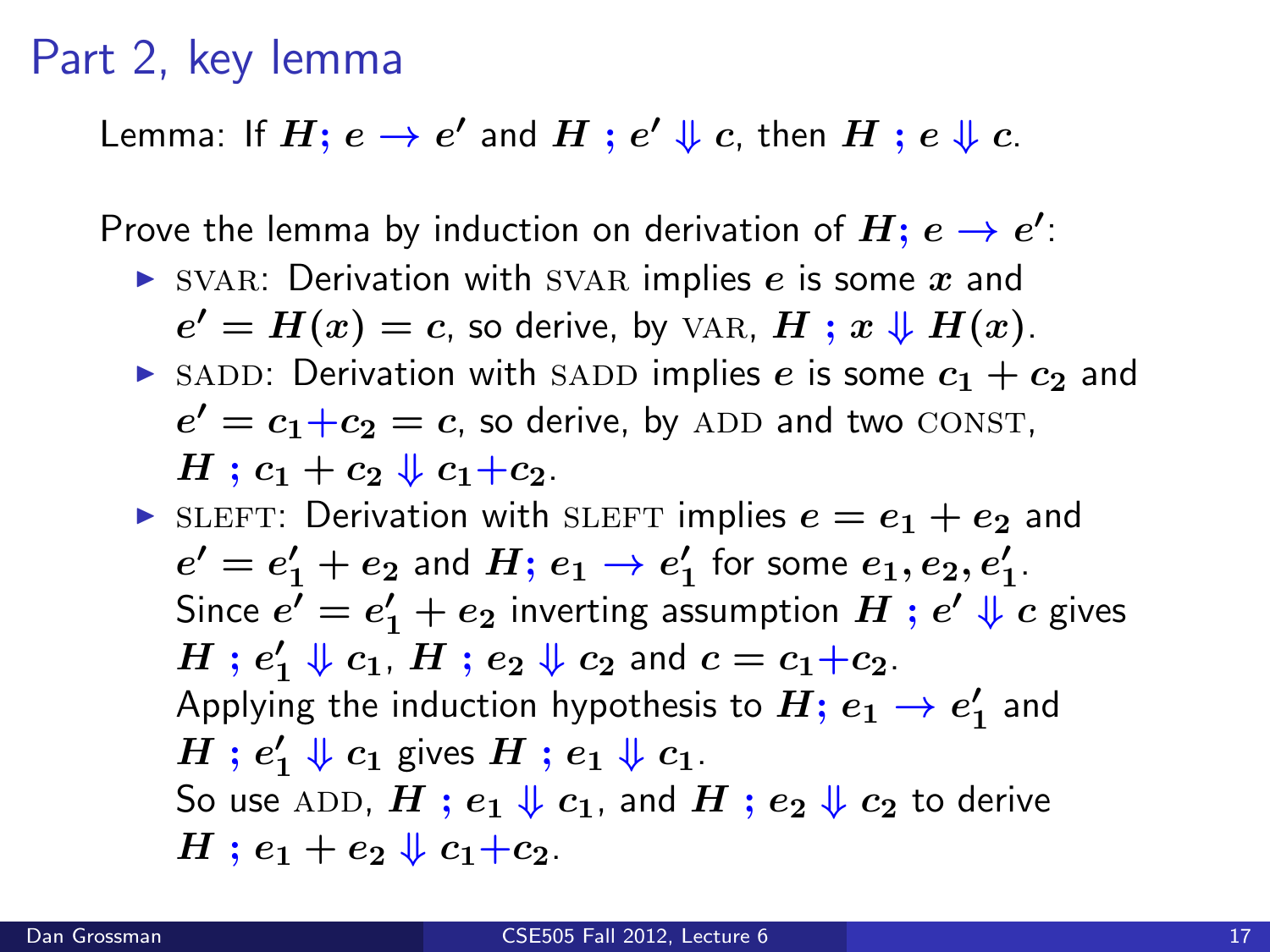Lemma: If  $H ;$   $e \rightarrow e'$  and  $H$  ;  $e' \Downarrow c$ , then  $H$  ;  $e \Downarrow c$ .

Prove the lemma by induction on derivation of  $H;\,e\to e^\prime\dot{e}$ 

SVAR: Derivation with SVAR implies  $e$  is some  $x$  and

 $e' = H(x) = c$ , so derive, by VAR,  $H; x \Downarrow H(x)$ .

 $\triangleright$  SADD: Derivation with SADD implies e is some  $c_1 + c_2$  and  $e' = c_1+c_2 = c$ , so derive, by ADD and two CONST,  $H: c_1 + c_2 \Downarrow c_1 + c_2$ .

In sleaf sleep simulation with sleaf implies  $e = e_1 + e_2$  and  $e'=e_1'+e_2$  and  $H;\, e_1\to e_1'$  for some  $e_1,e_2,e_1'.$ Since  $e'=e_1'+e_2$  inverting assumption  $H$  ;  $e'\Downarrow c$  gives  $H$  ;  $e'_1 \Downarrow c_1$ ,  $H$  ;  $e_2 \Downarrow c_2$  and  $c = c_1 + c_2$ . Applying the induction hypothesis to  $H;\, e_1 \to e_1'$  and  $H$  ;  $e'_1 \Downarrow c_1$  gives  $H$  ;  $e_1 \Downarrow c_1$ . So use ADD,  $H$ ;  $e_1 \Downarrow c_1$ , and  $H$ ;  $e_2 \Downarrow c_2$  to derive  $H: e_1 + e_2 \Downarrow c_1 + c_2$ .

 $\triangleright$  SRIGHT: Analogous to SLEFT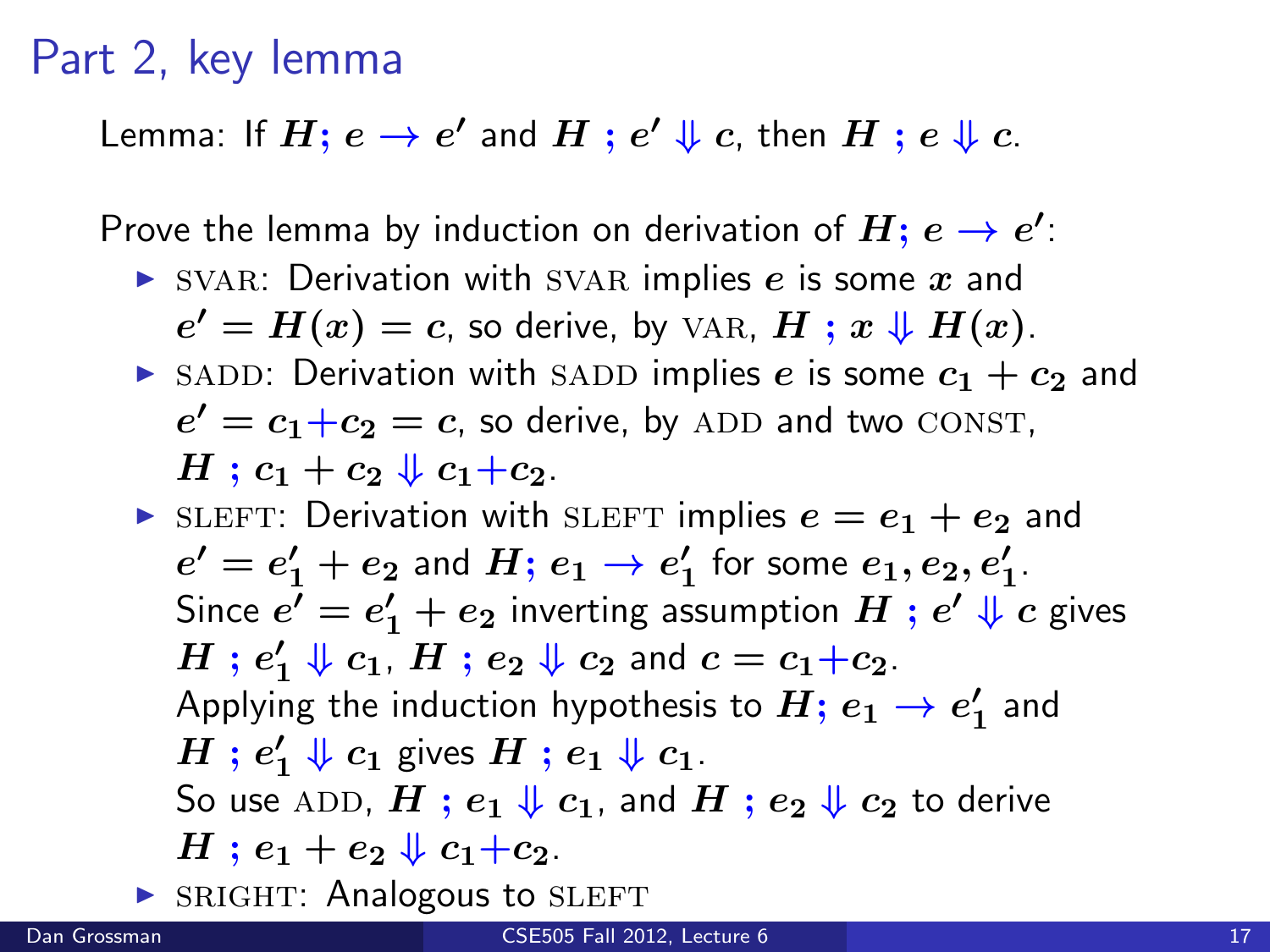#### The cool part, redux

Step through the SLEFT case more visually:

By assumption, we must have derivations that look like this:

$$
\frac{H; \, e_1 \rightarrow e_1'}{H; \, e_1 + e_2 \rightarrow e_1' + e_2} \qquad \frac{H \, ; \, e_1' \Downarrow c_1 \quad H \, ; \, e_2 \Downarrow c_2}{H \, ; \, e_1' + e_2 \Downarrow c_1 + c_2}
$$

Grab the hypothesis from the left and the left hypothesis from the right and use induction to get  $H$ ;  $e_1 \Downarrow c_1$ .

Now go grab the one hypothesis we haven't used yet and combine it with our inductive result to derive our answer:

$$
\frac{H \mathbin{;} e_1 \Downarrow c_1 \quad \ \, H \mathbin{;} e_2 \Downarrow c_2}{H \mathbin{;} e_1 + e_2 \Downarrow c_1 + c_2}
$$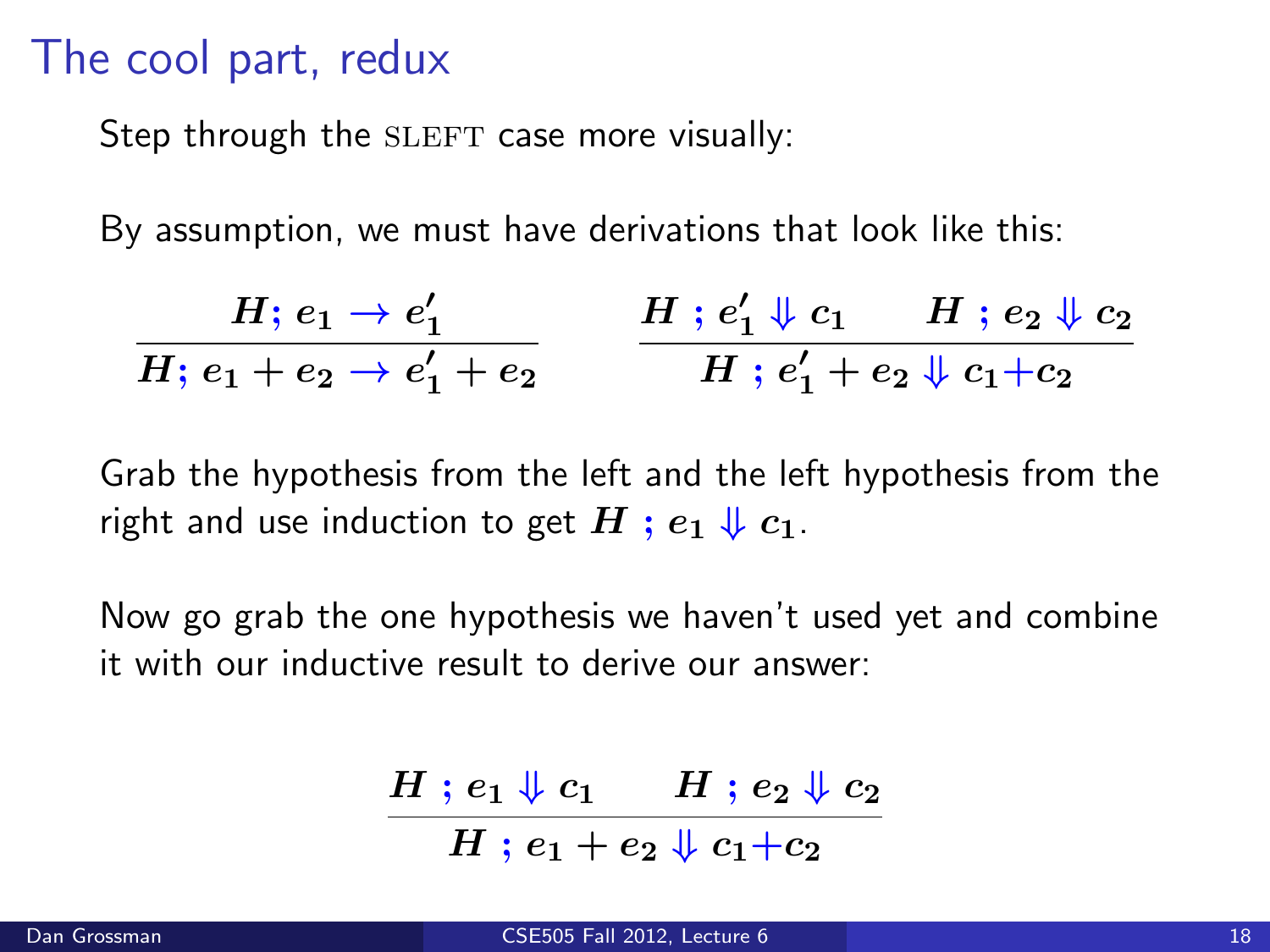## A nice payoff

Theorem: The small-step semantics is deterministic: if  $H$ ;  $e \rightarrow^* c_1$  and  $H$ ;  $e \rightarrow^* c_2$ , then  $c_1 = c_2$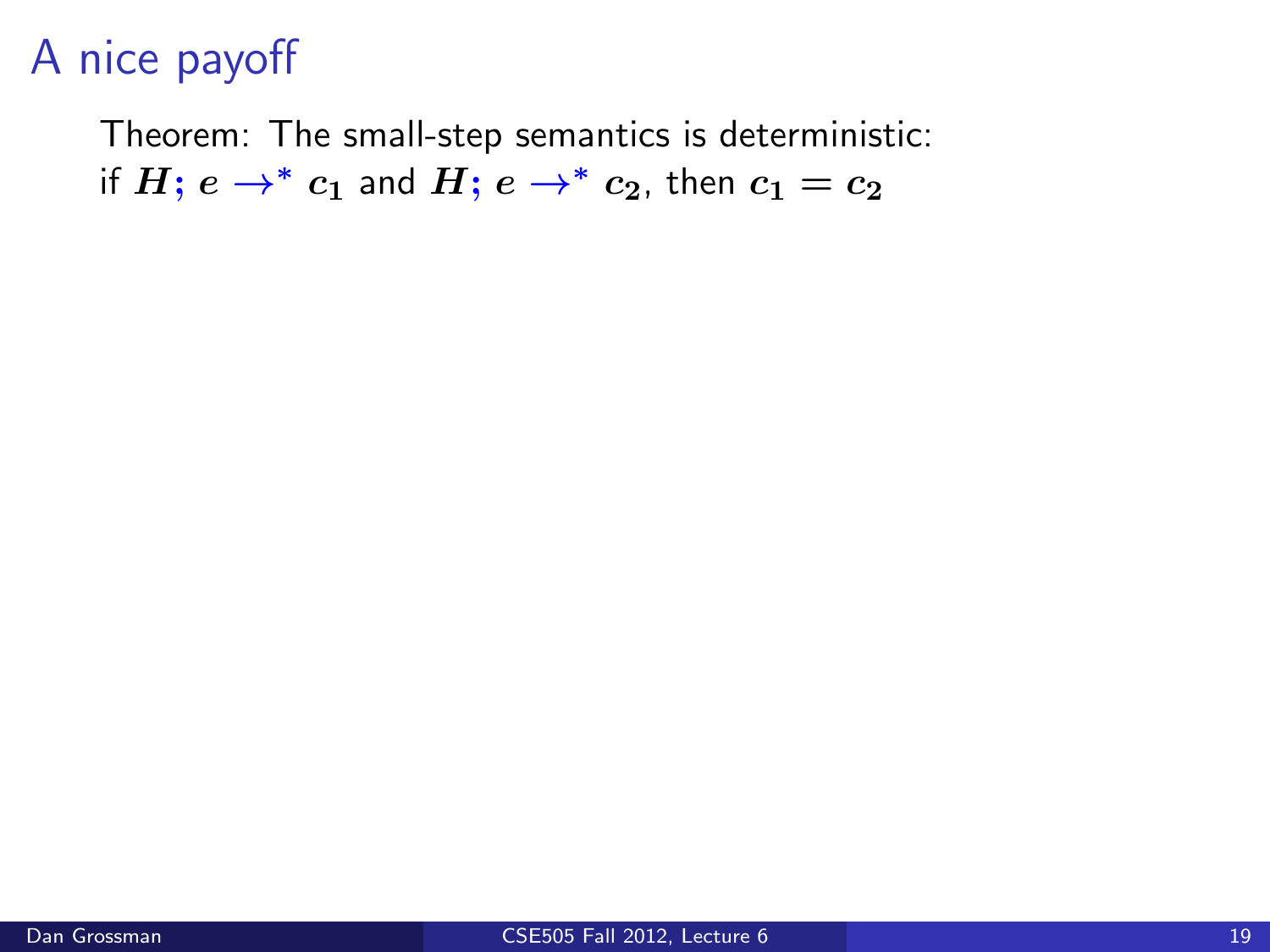## A nice payoff

Theorem: The small-step semantics is deterministic: if  $H: e \rightarrow^* c_1$  and  $H: e \rightarrow^* c_2$ , then  $c_1 = c_2$ 

Not obvious (see SLEFT and SRIGHT), nor do I know a direct proof

• Given  $(((1 + 2) + (3 + 4)) + (5 + 6)) + (7 + 8)$  there are many execution sequences, which all produce 36 but with different intermediate expressions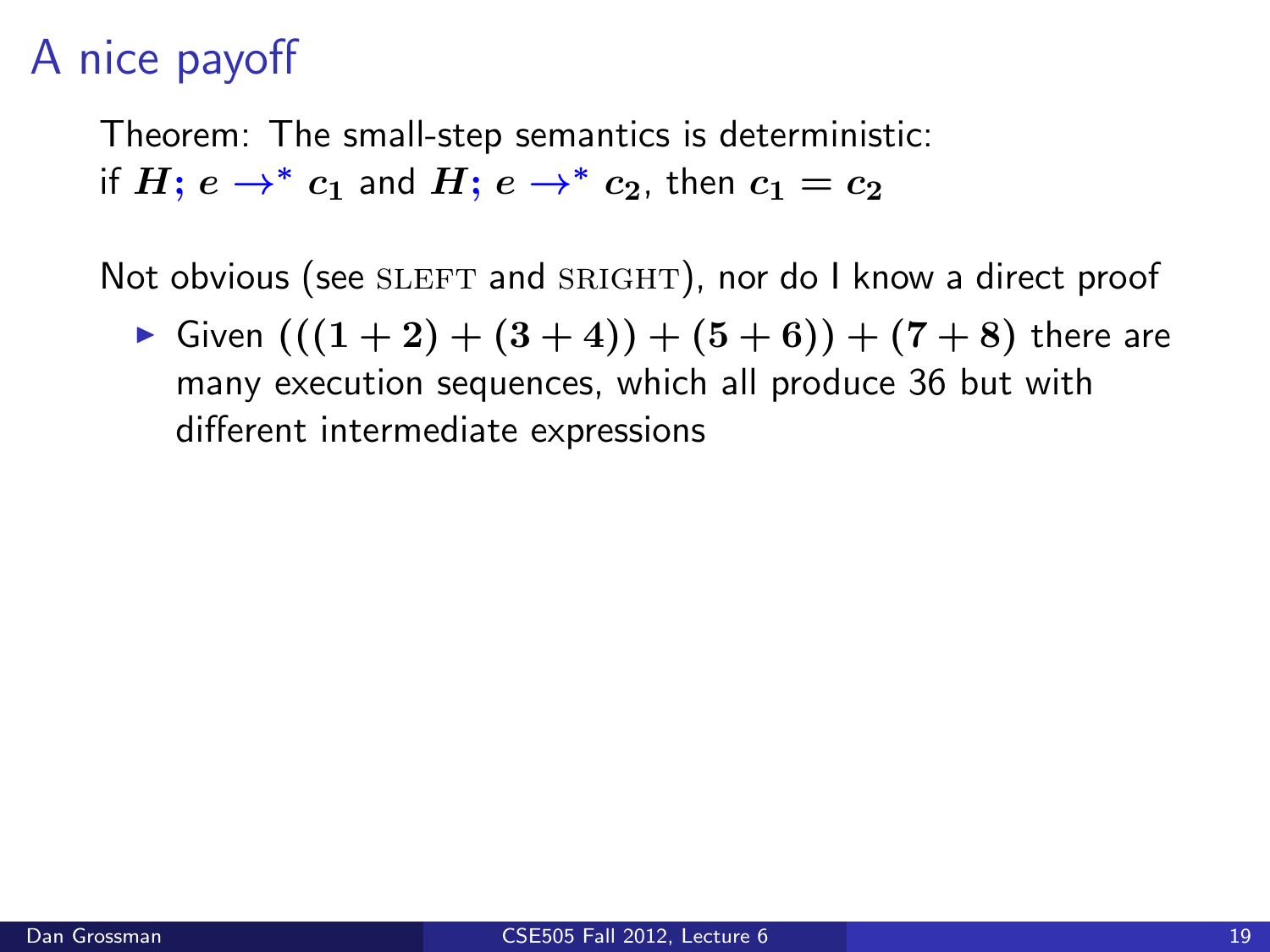## A nice payoff

Theorem: The small-step semantics is deterministic: if  $H: e \rightarrow^* c_1$  and  $H: e \rightarrow^* c_2$ , then  $c_1 = c_2$ 

Not obvious (see SLEFT and SRIGHT), nor do I know a direct proof

• Given  $(((1 + 2) + (3 + 4)) + (5 + 6)) + (7 + 8)$  there are many execution sequences, which all produce 36 but with different intermediate expressions

Proof:

- $\triangleright$  Large-step evaluation is deterministic (easy induction proof)
- $\triangleright$  Small-step and and large-step are equivalent (just proved that)
- $\triangleright$  So small-step is deterministic
- $\triangleright$  Convince yourself a deterministic and a nondeterministic semantics cannot be equivalent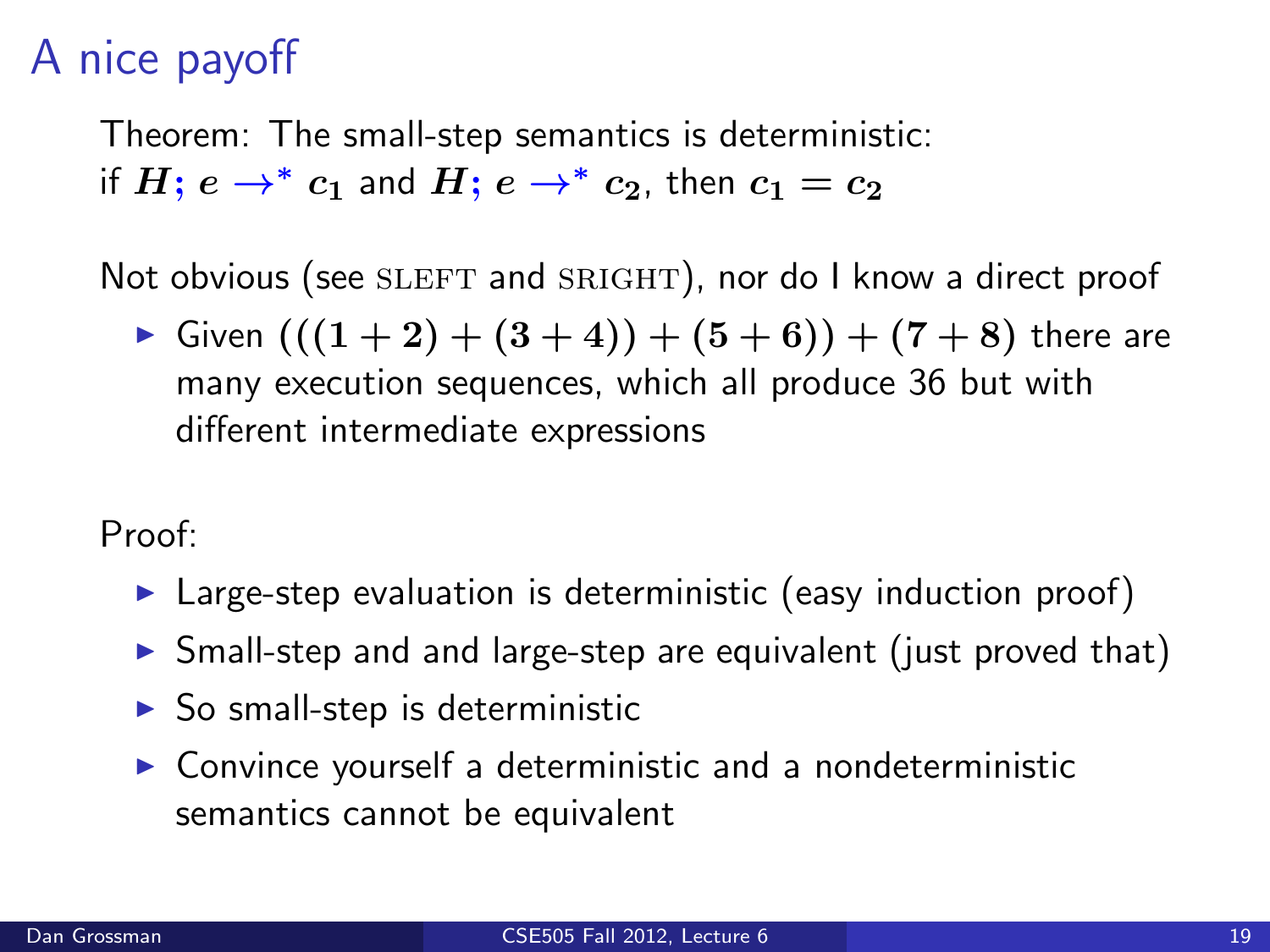- $\blacktriangleright$  Equivalence is a subtle concept
- $\triangleright$  Proofs "seem obvious" only when the definitions are right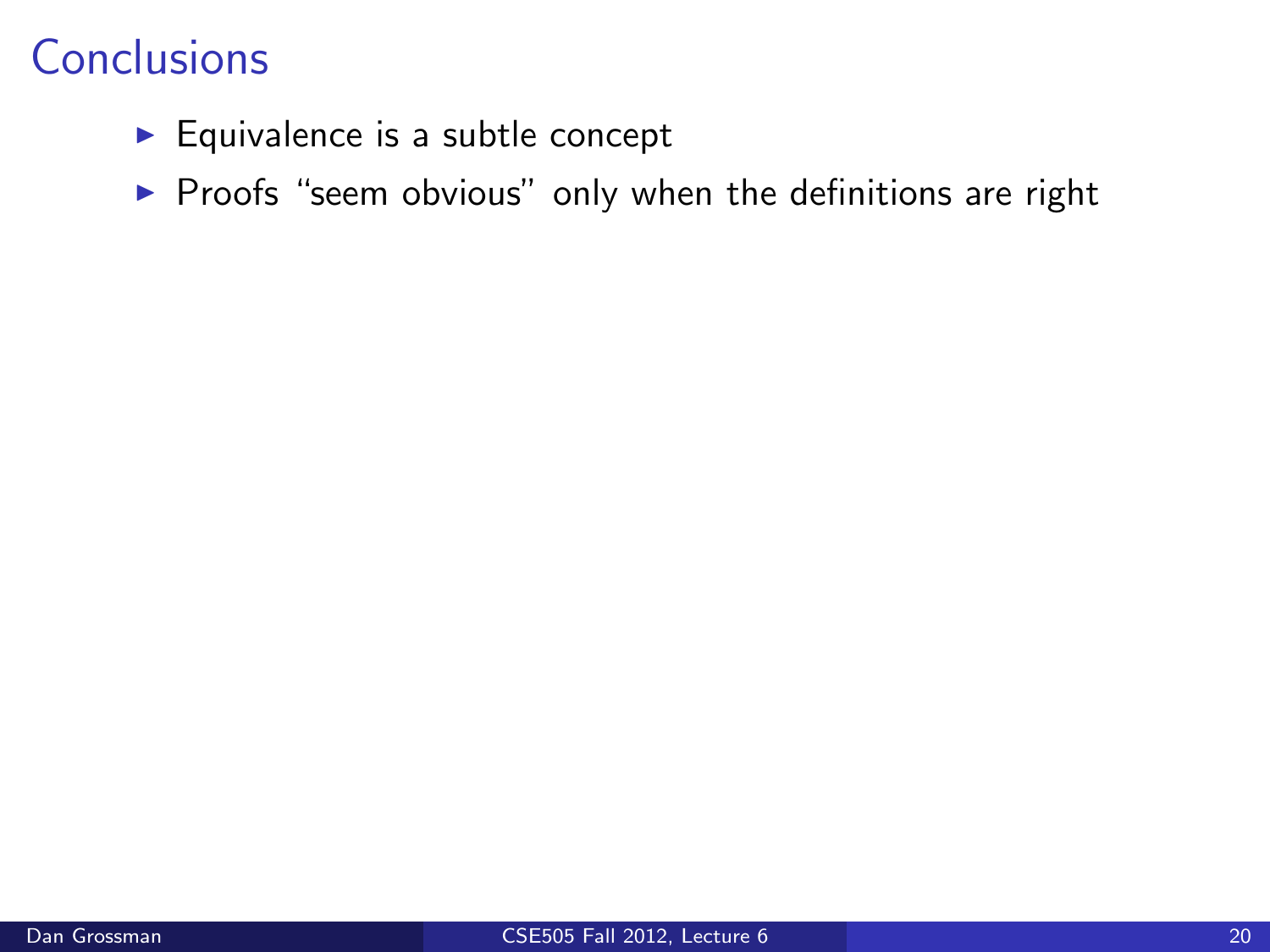- $\blacktriangleright$  Equivalence is a subtle concept
- $\triangleright$  Proofs "seem obvious" only when the definitions are right
- $\triangleright$  Some other language-equivalence claims:

Replace while rule with

 $H \; ; \; e \Downarrow c \quad \quad c \leq 0$  $H$  ; while  $e\; s \to H$  ; skip  $\qquad \; H$  ; while  $e\; s \to H$  ;  $s;$  while  $e\; s$  $H$ ;  $e \Downarrow c$   $c > 0$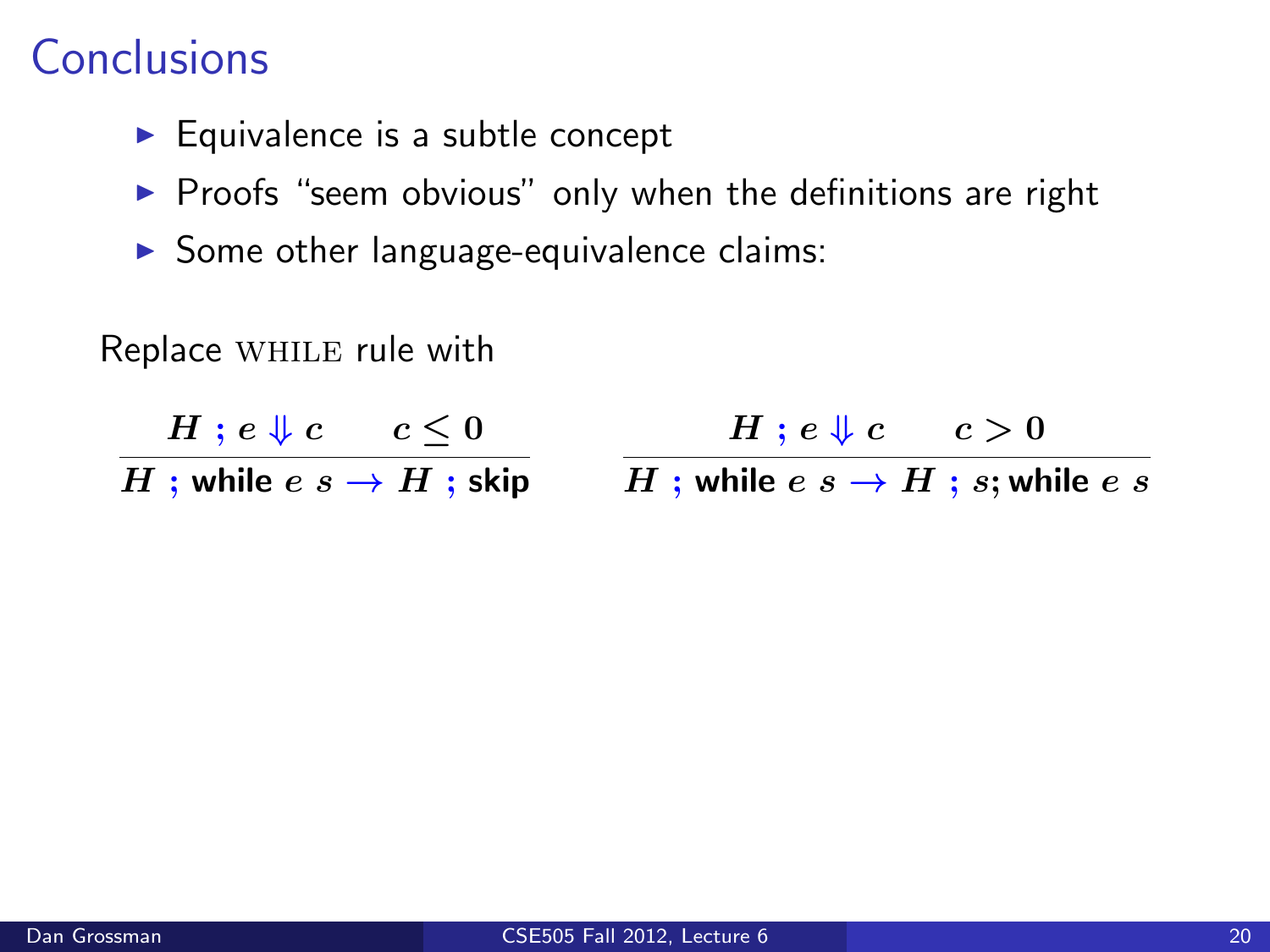- $\blacktriangleright$  Equivalence is a subtle concept
- $\triangleright$  Proofs "seem obvious" only when the definitions are right
- $\triangleright$  Some other language-equivalence claims:

Replace while rule with

 $H$  ;  $e \Downarrow c$   $c \leq 0$ 

 $H$ ;  $e \Downarrow c$   $c > 0$ 

 $H$  ; while  $e\; s \to H$  ; skip  $\qquad \; H$  ; while  $e\; s \to H$  ;  $s;$  while  $e\; s$ 

Equivalent to our original language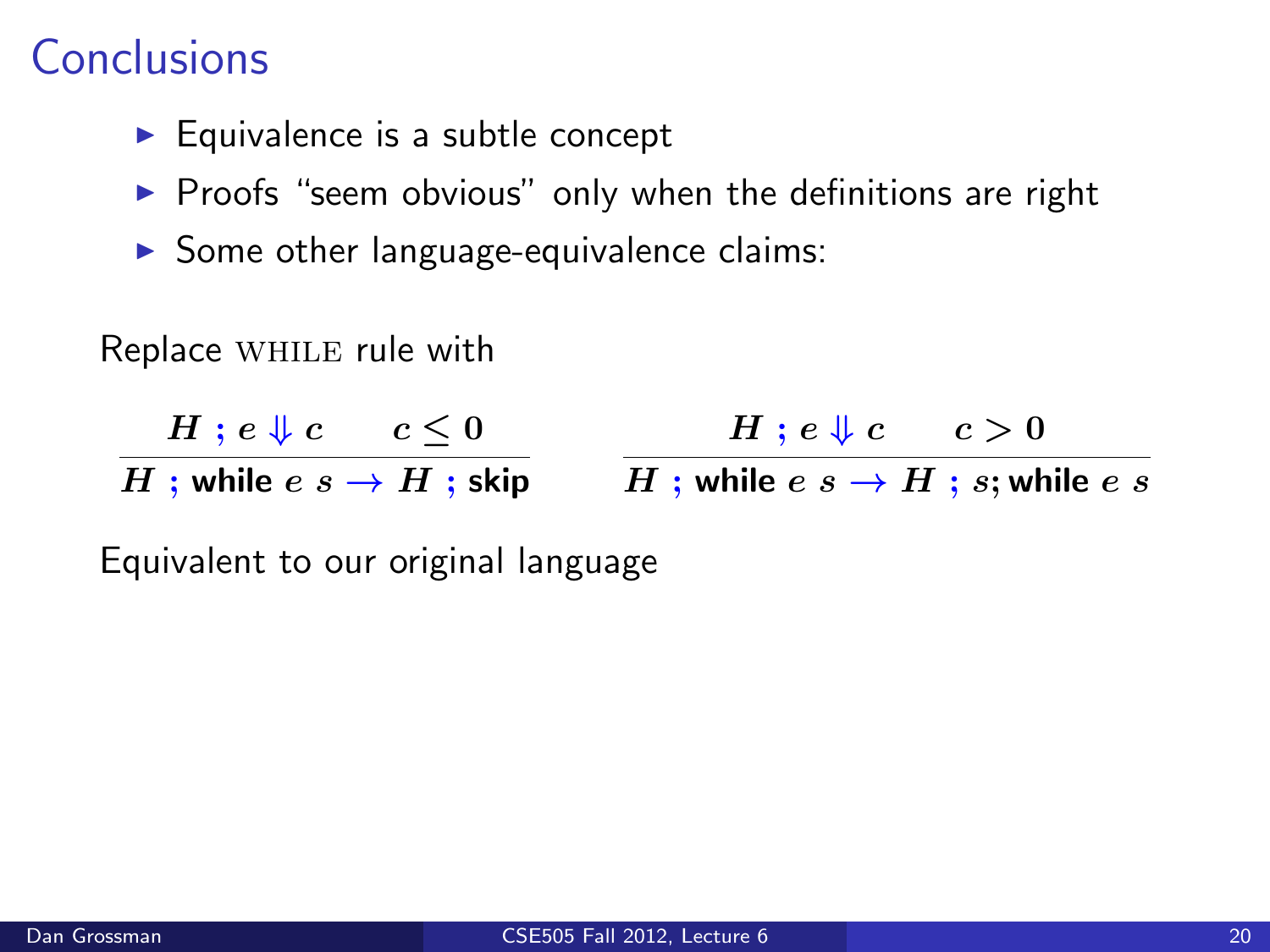- $\blacktriangleright$  Equivalence is a subtle concept
- $\triangleright$  Proofs "seem obvious" only when the definitions are right
- $\triangleright$  Some other language-equivalence claims:

Replace while rule with

 $H$  ;  $e \Downarrow c$   $c \leq 0$  $H$  ; while  $e\; s \to H$  ; skip  $\qquad \; H$  ; while  $e\; s \to H$  ;  $s;$  while  $e\; s$  $H$ ;  $e \Downarrow c$   $c > 0$ 

Equivalent to our original language

Change syntax of heap and replace ASSIGN and VAR rules with

 $H$  ;  $H(x)\Downarrow c$  $H \mathrel{;} x \mathrel{\Downarrow} c$ 

 $H: x := e \rightarrow H, x \mapsto e$ ; skip